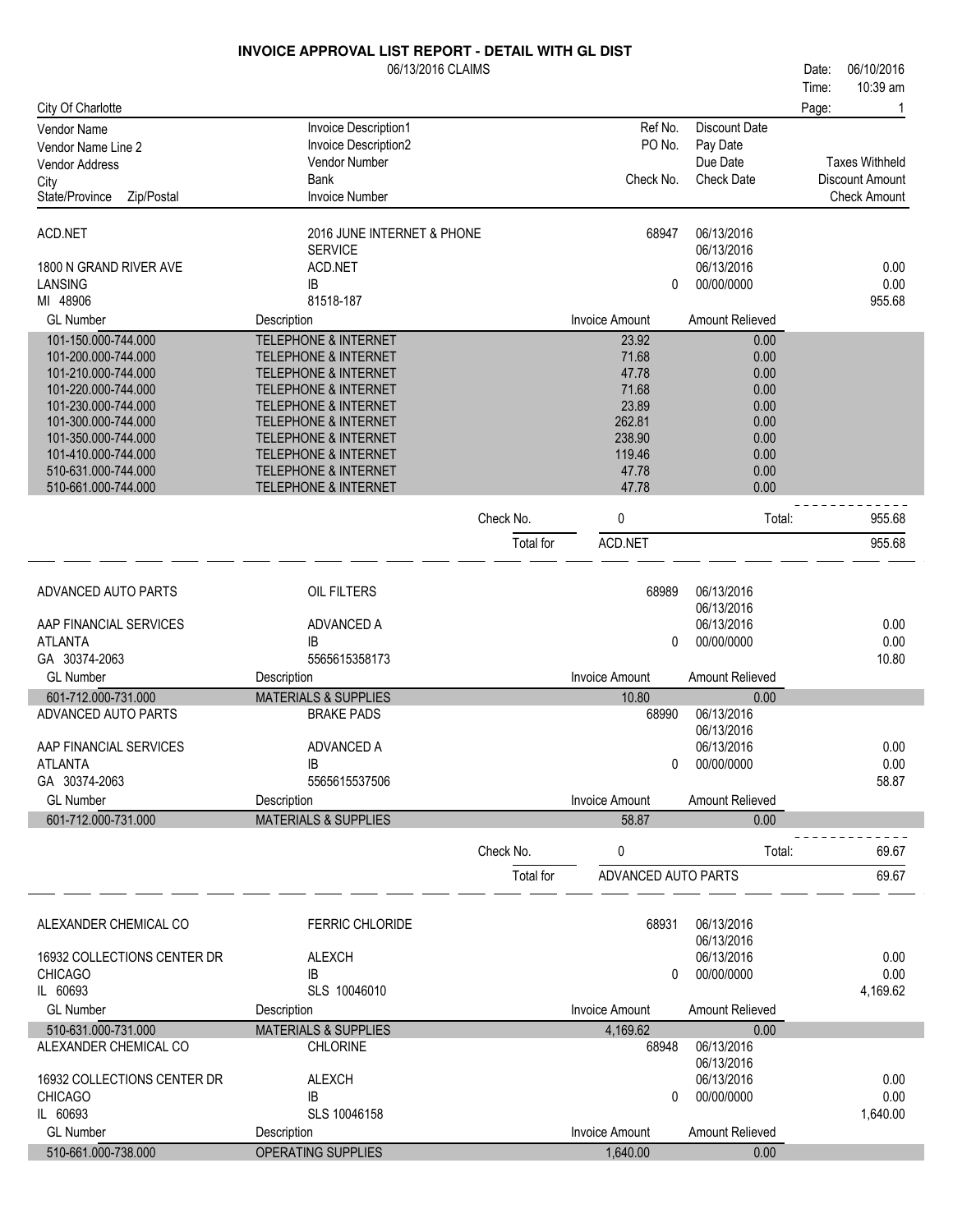| 5/13/2016 CLAIMS |
|------------------|
|                  |

|                                            | 06/13/2016 CLAIMS                                                  |           |                               |                            | 06/10/2016<br>Date:   |
|--------------------------------------------|--------------------------------------------------------------------|-----------|-------------------------------|----------------------------|-----------------------|
|                                            |                                                                    |           |                               |                            | 10:39 am<br>Time:     |
| City Of Charlotte                          |                                                                    |           |                               |                            | Page:<br>2            |
| Vendor Name                                | Invoice Description1                                               |           | Ref No.                       | <b>Discount Date</b>       |                       |
| Vendor Name Line 2                         | Invoice Description2                                               |           | PO No.                        | Pay Date                   |                       |
| Vendor Address                             | Vendor Number                                                      |           |                               | Due Date                   | <b>Taxes Withheld</b> |
| City                                       | <b>Bank</b>                                                        |           | Check No.                     | <b>Check Date</b>          | Discount Amount       |
| State/Province<br>Zip/Postal               | <b>Invoice Number</b>                                              |           |                               |                            | <b>Check Amount</b>   |
|                                            |                                                                    | Check No. | 0                             | Total:                     | 5,809.62              |
|                                            |                                                                    |           |                               |                            |                       |
|                                            |                                                                    | Total for | ALEXANDER CHEMICAL CO         |                            | 5,809.62              |
| ALLIED MECHANICAL SERVICES                 | REPLACEMENT OR SCUM PIT                                            |           | 68949                         | 06/13/2016                 |                       |
|                                            | <b>DRAIN VALVE</b>                                                 |           |                               | 06/13/2016                 |                       |
| P.O. BOX 2587                              | <b>ALLIED</b>                                                      |           |                               | 06/13/2016                 | 0.00                  |
| KALAMAZOO                                  | IB                                                                 |           | $\Omega$                      | 00/00/0000                 | 0.00                  |
| MI 49003-2587                              | 11239                                                              |           |                               |                            | 3,850.00              |
| <b>GL Number</b>                           | Description                                                        |           | <b>Invoice Amount</b>         | Amount Relieved            |                       |
| 510-631.000-749.000                        | CONTRACTUAL SERVICES                                               |           | 3,850.00                      | 0.00                       |                       |
|                                            |                                                                    | Check No. | 0                             | Total:                     | 3,850.00              |
|                                            |                                                                    |           |                               |                            |                       |
|                                            |                                                                    | Total for |                               | ALLIED MECHANICAL SERVICES | 3,850.00              |
| AMBS MESSAGE CENTER INC.                   | DPW CALLOUT SERVICE                                                |           | 68984                         | 06/13/2016                 |                       |
|                                            |                                                                    |           |                               | 06/13/2016                 |                       |
| 338 W FRANKLIN                             | <b>AMBS</b>                                                        |           |                               | 06/13/2016                 | 0.00                  |
| <b>JACKSON</b>                             | IB                                                                 |           | 0                             | 00/00/0000                 | 0.00                  |
|                                            | 160511280                                                          |           |                               |                            | 162.44                |
| MI 49204-1325                              |                                                                    |           |                               |                            |                       |
| <b>GL Number</b>                           | Description                                                        |           | <b>Invoice Amount</b>         | Amount Relieved            |                       |
| 101-410.000-749.000                        | CONTRACTUAL SERVICES                                               |           | 162.44                        | 0.00                       |                       |
|                                            |                                                                    |           |                               |                            |                       |
|                                            |                                                                    | Check No. | 0                             | Total:                     | 162.44                |
|                                            |                                                                    | Total for | AMBS MESSAGE CENTER INC.      |                            | 162.44                |
|                                            |                                                                    |           |                               |                            |                       |
| AT&T                                       | 2016 MAY                                                           |           | 68912                         | 06/13/2016                 |                       |
|                                            |                                                                    |           |                               | 06/13/2016                 |                       |
| P.O. BOX 5014                              | ATT                                                                |           |                               | 06/13/2016                 | 0.00                  |
| <b>CAROL STREAM</b><br>IL 60197-5014       | IB<br>2016-MAY                                                     |           | 0                             | 00/00/0000                 | 0.00<br>177.08        |
| <b>GL Number</b>                           | Description                                                        |           | <b>Invoice Amount</b>         | Amount Relieved            |                       |
|                                            |                                                                    |           |                               |                            |                       |
| 101-150.000-744.000                        | <b>TELEPHONE &amp; INTERNET</b>                                    |           | 5.31                          | 0.00                       |                       |
| 101-200.000-744.000<br>101-210.000-744.000 | <b>TELEPHONE &amp; INTERNET</b><br><b>TELEPHONE &amp; INTERNET</b> |           | 8.85<br>5.31                  | 0.00                       |                       |
| 101-220.000-744.000                        | <b>TELEPHONE &amp; INTERNET</b>                                    |           | 8.85                          | 0.00<br>0.00               |                       |
| 101-230.000-744.000                        | <b>TELEPHONE &amp; INTERNET</b>                                    |           | 3.54                          | 0.00                       |                       |
| 101-300.000-744.000                        | <b>TELEPHONE &amp; INTERNET</b>                                    |           | 60.22                         | 0.00                       |                       |
| 101-350.000-744.000                        | <b>TELEPHONE &amp; INTERNET</b>                                    |           | 23.02                         | 0.00                       |                       |
| 101-410.000-744.000                        | <b>TELEPHONE &amp; INTERNET</b>                                    |           | 61.98                         | 0.00                       |                       |
| AT&T                                       | 2016 MAY                                                           |           | 68913                         | 06/13/2016                 |                       |
|                                            |                                                                    |           |                               | 06/13/2016                 |                       |
| P.O. BOX 5014                              | <b>ATT</b>                                                         |           |                               | 06/13/2016                 | 0.00                  |
| <b>CAROL STREAM</b>                        | $\sf IB$                                                           |           | 0                             | 00/00/0000                 | 0.00                  |
| IL 60197-5014                              | 2016 MAY                                                           |           |                               |                            | 241.08                |
| <b>GL Number</b><br>101-410.000-744.000    | Description<br><b>TELEPHONE &amp; INTERNET</b>                     |           | <b>Invoice Amount</b><br>7.72 | Amount Relieved<br>0.00    |                       |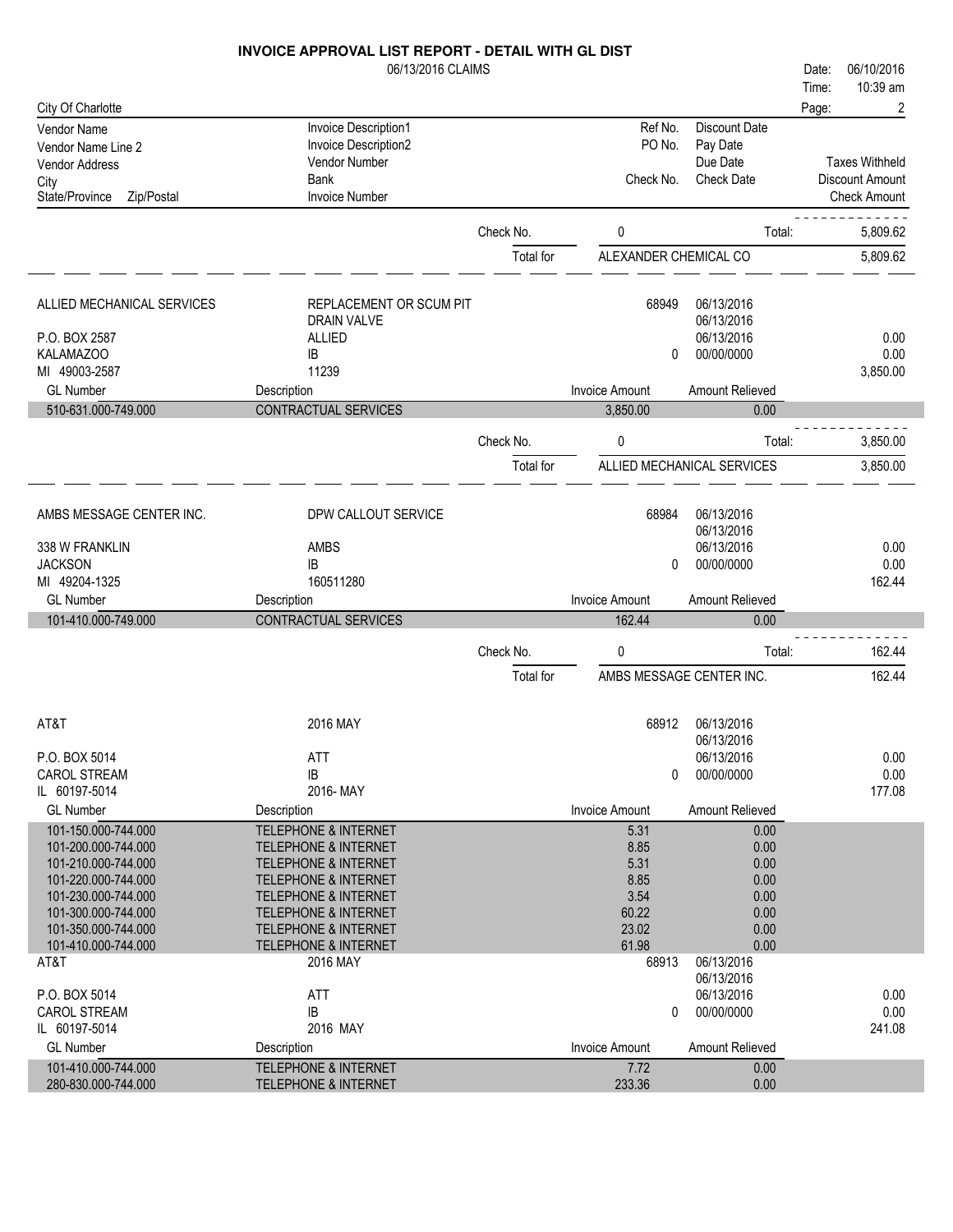|                                          | 06/13/2016 CLAIMS                                     |                        |                                   |                          | 06/10/2016<br>Date:   |
|------------------------------------------|-------------------------------------------------------|------------------------|-----------------------------------|--------------------------|-----------------------|
|                                          |                                                       |                        |                                   |                          | 10:39 am<br>Time:     |
| City Of Charlotte                        |                                                       |                        | Ref No.                           | <b>Discount Date</b>     | 3<br>Page:            |
| Vendor Name<br>Vendor Name Line 2        | Invoice Description1<br>Invoice Description2          |                        | PO No.                            | Pay Date                 |                       |
| <b>Vendor Address</b>                    | Vendor Number                                         |                        |                                   | Due Date                 | <b>Taxes Withheld</b> |
| City                                     | <b>Bank</b>                                           |                        | Check No.                         | <b>Check Date</b>        | Discount Amount       |
| State/Province<br>Zip/Postal             | <b>Invoice Number</b>                                 |                        |                                   |                          | <b>Check Amount</b>   |
| AT&T                                     | <b>2016 JUNE</b>                                      |                        | 68951                             | 06/13/2016<br>06/13/2016 |                       |
| P.O. BOX 5014                            | <b>ATT</b>                                            |                        |                                   | 06/13/2016               | 0.00                  |
| <b>CAROL STREAM</b><br>IL 60197-5014     | IB<br><b>2016 JUNE</b>                                |                        | 0                                 | 00/00/0000               | 0.00                  |
| <b>GL Number</b>                         | Description                                           |                        | <b>Invoice Amount</b>             | Amount Relieved          | 59.00                 |
| 280-830.000-744.000                      | TELEPHONE & INTERNET                                  |                        | 59.00                             | 0.00                     |                       |
|                                          |                                                       |                        |                                   |                          |                       |
|                                          |                                                       | Check No.              | 0                                 | Total:                   | 477.16                |
|                                          |                                                       | Total for              | AT&T                              |                          | 477.16                |
| AVERY OIL & PROPANE, INC                 | <b>PROPANE</b>                                        |                        | 69034                             | 06/13/2016               |                       |
|                                          |                                                       |                        |                                   | 06/13/2016               |                       |
| 402 NORTH STREET                         | <b>AVERY</b>                                          |                        |                                   | 06/13/2016               | 0.00                  |
| <b>MASON</b>                             | IB                                                    |                        | 0                                 | 00/00/0000               | 0.00                  |
| MI 48854                                 | 4085526                                               |                        |                                   |                          | 368.95                |
| <b>GL Number</b>                         | Description                                           |                        | <b>Invoice Amount</b>             | Amount Relieved          |                       |
| 280-830.000-745.000                      | <b>UTILITIES</b>                                      |                        | 368.95                            | 0.00                     |                       |
|                                          |                                                       | Check No.              | 0                                 | Total:                   | 368.95                |
|                                          |                                                       | Total for              | AVERY OIL & PROPANE, INC          |                          | 368.95                |
|                                          |                                                       |                        |                                   |                          |                       |
| <b>BLUE CARE NETWORK</b>                 | 2016 MAY BCN PREM (UNDER 65)                          |                        | 68944                             | 06/13/2016               |                       |
|                                          |                                                       |                        |                                   | 06/13/2016               |                       |
| P.O. BOX 33608                           | <b>BLUECARE</b>                                       |                        |                                   | 06/13/2016               | 0.00                  |
| <b>DETROIT</b>                           | IB                                                    |                        | 7457                              | 05/26/2016               | 0.00                  |
| MI 48232-5608                            | 1610000001016.00                                      |                        |                                   |                          | 5,055.42              |
| <b>GL Number</b>                         | Description                                           |                        | <b>Invoice Amount</b>             | Amount Relieved          |                       |
| 101-955.000-727.000<br>BLUE CARE NETWORK | HEALTH INSURANCE PREMIUMS<br>2016 BCN PREM. (OVER 65) |                        | 5,055.42<br>68945                 | 0.00<br>06/13/2016       |                       |
|                                          |                                                       |                        |                                   | 06/13/2016               |                       |
| P.O. BOX 33608                           | <b>BLUECARE</b>                                       |                        |                                   | 06/13/2016               | 0.00                  |
| <b>DETROIT</b>                           | IB                                                    |                        | 7457                              | 05/26/2016               | 0.00                  |
| MI 48232-5608                            | 1610000001078.00                                      |                        |                                   |                          | 4,266.09              |
| <b>GL Number</b><br>101-955.000-727.000  | Description<br><b>HEALTH INSURANCE PREMIUMS</b>       |                        | <b>Invoice Amount</b><br>4,266.09 | Amount Relieved<br>0.00  |                       |
|                                          |                                                       |                        |                                   |                          |                       |
|                                          |                                                       | Check No.              | 7457                              | Total:                   | 9,321.51 H            |
|                                          |                                                       | Total for              | <b>BLUE CARE NETWORK</b>          |                          | 9,321.51              |
| <b>BRINK WOOD PRODUCTS</b>               | PLAYGROUND MULCH                                      |                        | 69003                             | 06/13/2016               |                       |
|                                          |                                                       |                        |                                   | 06/13/2016               |                       |
| 1175 76TH ST. SW                         | <b>BRINWOOD</b>                                       |                        |                                   | 06/13/2016               | 0.00                  |
| <b>BYRON CENTER</b><br>MI 49315          | IB<br>95451                                           |                        | 0                                 | 00/00/0000               | 0.00<br>2,206.00      |
| <b>GL Number</b>                         | Description                                           |                        | <b>Invoice Amount</b>             | Amount Relieved          |                       |
| 101-825.000-731.000                      | <b>MATERIALS &amp; SUPPLIES</b>                       |                        | 2,206.00                          | 0.00                     |                       |
|                                          |                                                       |                        |                                   |                          |                       |
|                                          |                                                       |                        |                                   |                          |                       |
|                                          |                                                       | Check No.<br>Total for | 0<br><b>BRINK WOOD PRODUCTS</b>   | Total:                   | 2,206.00<br>2,206.00  |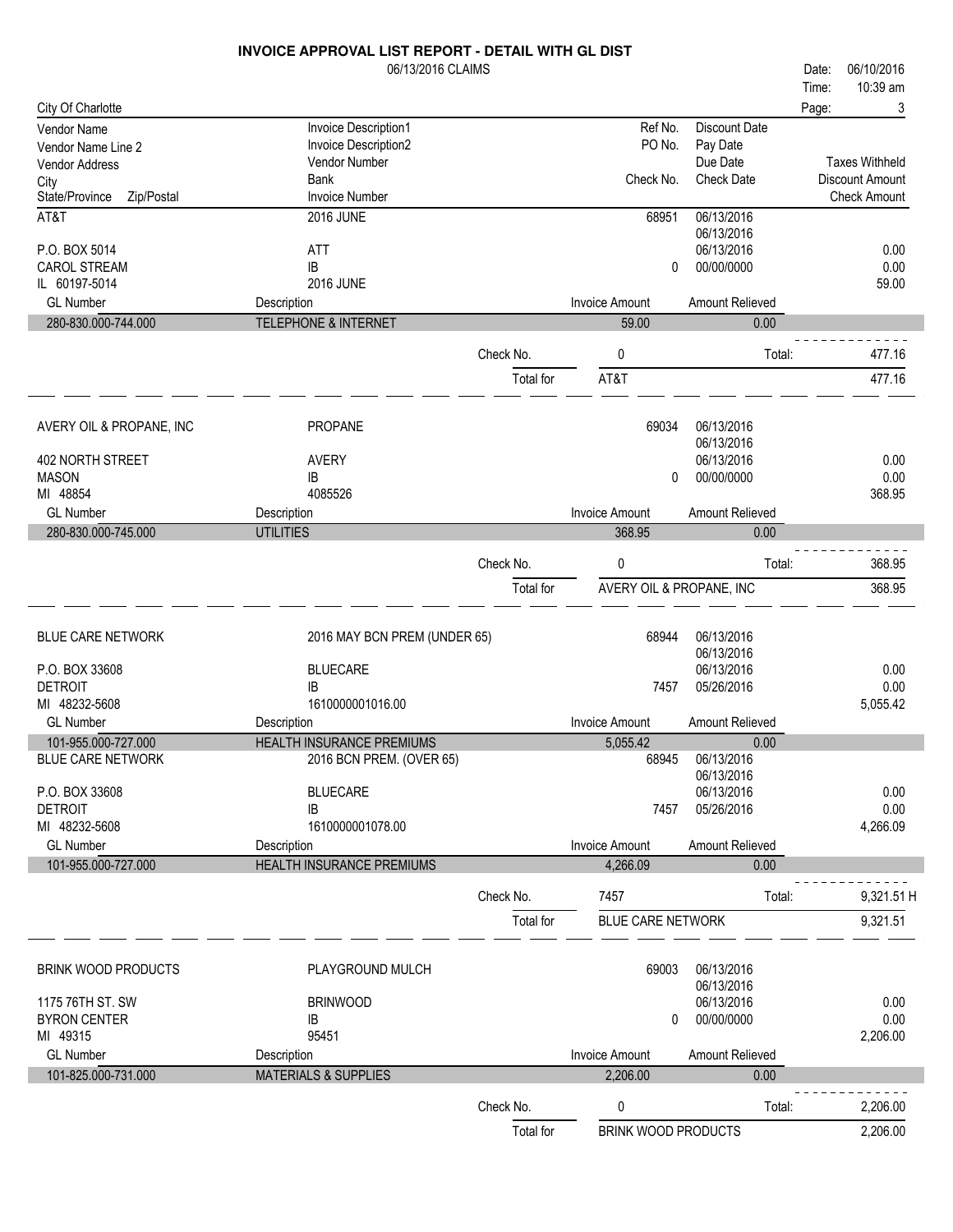|                                         | 06/13/2016 CLAIMS                              |                                |                          | 06/10/2016<br>Date:    |
|-----------------------------------------|------------------------------------------------|--------------------------------|--------------------------|------------------------|
|                                         |                                                |                                |                          | 10:39 am<br>Time:      |
| City Of Charlotte                       |                                                |                                |                          | Page:<br>4             |
| Vendor Name                             | Invoice Description1                           | Ref No.                        | <b>Discount Date</b>     |                        |
| Vendor Name Line 2                      | Invoice Description2                           | PO No.                         | Pay Date                 |                        |
| Vendor Address                          | Vendor Number                                  |                                | Due Date                 | <b>Taxes Withheld</b>  |
| City                                    | Bank                                           | Check No.                      | <b>Check Date</b>        | <b>Discount Amount</b> |
| State/Province<br>Zip/Postal            | <b>Invoice Number</b>                          |                                |                          | <b>Check Amount</b>    |
|                                         |                                                |                                |                          |                        |
| BYRUM ACE HARDWARE                      | ELECTRICAL SUPPLIES                            | 68914                          | 06/13/2016<br>06/13/2016 |                        |
| 515 LANSING STREET                      | <b>BYRUTR</b>                                  |                                | 06/13/2016               | 0.00                   |
| <b>CHARLOTTE</b>                        | IB                                             | 0                              | 00/00/0000               | 0.00                   |
| MI 48813                                | B309279                                        |                                |                          | 28.36                  |
| <b>GL Number</b>                        | Description                                    | <b>Invoice Amount</b>          | Amount Relieved          |                        |
| 101-664.000-731.000                     | <b>MATERIALS &amp; SUPPLIES</b>                | 28.36                          | 0.00                     |                        |
| <b>BYRUM ACE HARDWARE</b>               | <b>EXTENSION SQ BOX</b>                        | 68915                          | 06/13/2016               |                        |
|                                         |                                                |                                | 06/13/2016               |                        |
| 515 LANSING STREET                      | <b>BYRUTR</b>                                  |                                | 06/13/2016               | 0.00                   |
| <b>CHARLOTTE</b>                        | IB                                             | 0                              | 00/00/0000               | 0.00                   |
| MI 48813                                | B309308                                        |                                |                          | 3.14                   |
| <b>GL Number</b>                        | Description                                    | <b>Invoice Amount</b>          | Amount Relieved          |                        |
| 101-664.000-731.000                     | <b>MATERIALS &amp; SUPPLIES</b>                | 3.14                           | 0.00                     |                        |
| BYRUM ACE HARDWARE                      | <b>MARKING PAINT</b>                           | 68916                          | 06/13/2016               |                        |
|                                         |                                                |                                | 06/13/2016               |                        |
| 515 LANSING STREET                      | <b>BYRUTR</b>                                  |                                | 06/13/2016               | 0.00                   |
| <b>CHARLOTTE</b>                        | IB                                             | 0                              | 00/00/0000               | 0.00                   |
| MI 48813                                | B309054                                        |                                |                          | 20.22                  |
| <b>GL Number</b>                        | Description                                    | <b>Invoice Amount</b>          | Amount Relieved          |                        |
|                                         |                                                |                                |                          |                        |
|                                         |                                                |                                |                          |                        |
| 510-650.000-731.000                     | <b>MATERIALS &amp; SUPPLIES</b>                | 20.22                          | 0.00                     |                        |
| BYRUM ACE HARDWARE                      | <b>MATERIALS AND SUPPLIES</b>                  | 68933                          | 06/13/2016               |                        |
|                                         |                                                |                                | 06/13/2016               |                        |
| 515 LANSING STREET                      | <b>BYRUTR</b>                                  |                                | 06/13/2016               | 0.00                   |
| CHARLOTTE                               | IB                                             | 0                              | 00/00/0000               | 0.00                   |
| MI 48813                                | B309276                                        |                                |                          | 17.99                  |
| <b>GL Number</b>                        | Description                                    | <b>Invoice Amount</b>          | Amount Relieved          |                        |
| 510-631.000-731.000                     | <b>MATERIALS &amp; SUPPLIES</b>                | 17.99                          | 0.00                     |                        |
| BYRUM ACE HARDWARE                      | MATERIALS AND SUPPLIES                         | 68934                          | 06/13/2016               |                        |
|                                         |                                                |                                | 06/13/2016               |                        |
| 515 LANSING STREET                      | <b>BYRUTR</b>                                  |                                | 06/13/2016               | 0.00                   |
| CHARLOTTE                               | IB                                             | 0                              | 00/00/0000               | 0.00                   |
| MI 48813                                | B309302                                        |                                |                          | 40.22                  |
| <b>GL Number</b>                        | Description                                    | <b>Invoice Amount</b>          | Amount Relieved          |                        |
| 510-661.000-731.000                     | <b>MATERIALS &amp; SUPPLIES</b>                | 40.22                          | 0.00                     |                        |
| <b>BYRUM ACE HARDWARE</b>               | MATERIALS AND SUPPLIES                         | 68935                          | 06/13/2016               |                        |
|                                         |                                                |                                | 06/13/2016               |                        |
| 515 LANSING STREET                      | <b>BYRUTR</b>                                  |                                | 06/13/2016               | 0.00                   |
| <b>CHARLOTTE</b>                        | IB                                             | 0                              | 00/00/0000               | 0.00                   |
| MI 48813                                | A130110                                        |                                |                          | 14.27                  |
| <b>GL Number</b>                        | Description                                    | <b>Invoice Amount</b>          | Amount Relieved          |                        |
| 510-631.000-731.000                     | <b>MATERIALS &amp; SUPPLIES</b>                | 14.27                          | 0.00                     |                        |
| BYRUM ACE HARDWARE                      | <b>RAKES</b>                                   | 68950                          | 06/13/2016               |                        |
|                                         |                                                |                                | 06/13/2016               |                        |
| 515 LANSING STREET                      | <b>BYRUTR</b>                                  |                                | 06/13/2016               | 0.00                   |
| CHARLOTTE                               | IB                                             | 0                              | 00/00/0000               | 0.00                   |
| MI 48813                                | B310099                                        |                                |                          | 62.98                  |
| <b>GL Number</b><br>101-825.000-731.000 | Description<br><b>MATERIALS &amp; SUPPLIES</b> | <b>Invoice Amount</b><br>62.98 | Amount Relieved<br>0.00  |                        |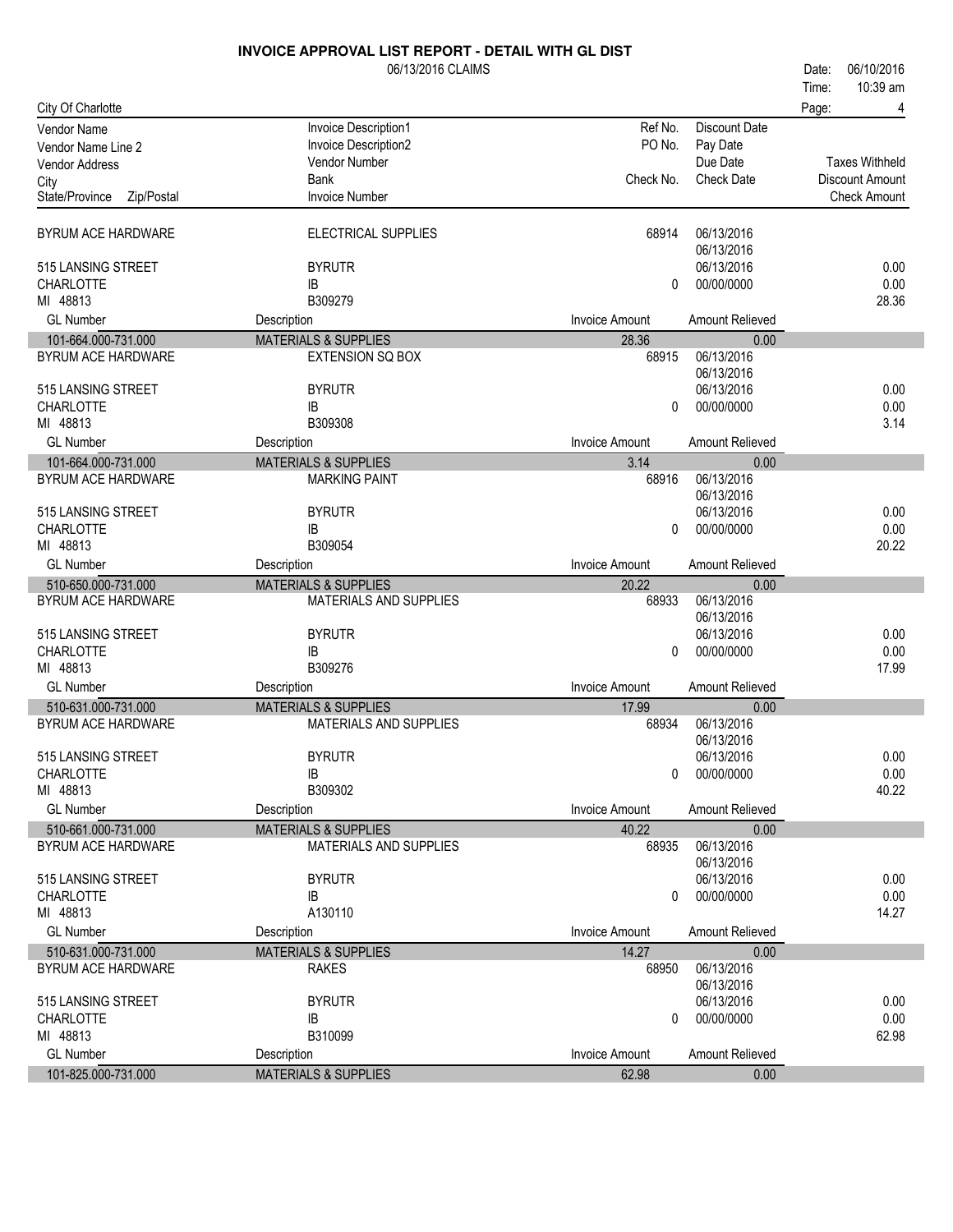|                                           | 06/13/2016 CLAIMS                                           |           |                                |                               | Date: | 06/10/2016                             |
|-------------------------------------------|-------------------------------------------------------------|-----------|--------------------------------|-------------------------------|-------|----------------------------------------|
|                                           |                                                             |           |                                |                               | Time: | 10:39 am                               |
| City Of Charlotte                         |                                                             |           |                                |                               | Page: | 5                                      |
| <b>Vendor Name</b>                        | Invoice Description1                                        |           | Ref No.                        | <b>Discount Date</b>          |       |                                        |
| Vendor Name Line 2                        | Invoice Description2                                        |           | PO No.                         | Pay Date                      |       |                                        |
| <b>Vendor Address</b>                     | Vendor Number                                               |           |                                | Due Date<br><b>Check Date</b> |       | <b>Taxes Withheld</b>                  |
| City<br>State/Province Zip/Postal         | Bank<br><b>Invoice Number</b>                               |           | Check No.                      |                               |       | Discount Amount<br><b>Check Amount</b> |
| BYRUM ACE HARDWARE                        | MISC. SUPPLIES                                              |           | 68952                          | 06/13/2016                    |       |                                        |
|                                           |                                                             |           |                                | 06/13/2016                    |       |                                        |
| 515 LANSING STREET                        | <b>BYRUTR</b>                                               |           |                                | 06/13/2016                    |       | 0.00                                   |
| <b>CHARLOTTE</b>                          | IB                                                          |           | 0                              | 00/00/0000                    |       | 0.00                                   |
| MI 48813                                  | B310602                                                     |           |                                |                               |       | 4.68                                   |
| <b>GL Number</b>                          | Description                                                 |           | <b>Invoice Amount</b>          | Amount Relieved               |       |                                        |
| 510-661.000-731.000                       | <b>MATERIALS &amp; SUPPLIES</b>                             |           | 4.68                           | 0.00                          |       |                                        |
| <b>BYRUM ACE HARDWARE</b>                 | <b>MISC SUPPLIES</b>                                        |           | 68953                          | 06/13/2016                    |       |                                        |
|                                           |                                                             |           |                                | 06/13/2016                    |       |                                        |
| 515 LANSING STREET                        | <b>BYRUTR</b>                                               |           |                                | 06/13/2016                    |       | 0.00                                   |
| <b>CHARLOTTE</b>                          | IB                                                          |           | 0                              | 00/00/0000                    |       | 0.00                                   |
| MI 48813<br><b>GL Number</b>              | A131273                                                     |           |                                |                               |       | 11.49                                  |
|                                           | Description                                                 |           | <b>Invoice Amount</b>          | Amount Relieved               |       |                                        |
| 510-661.000-731.000<br>BYRUM ACE HARDWARE | <b>MATERIALS &amp; SUPPLIES</b><br>CONDUIT FOR ANTENNA WIRE |           | 11.49<br>69018                 | 0.00<br>06/13/2016            |       |                                        |
|                                           |                                                             |           |                                | 06/13/2016                    |       |                                        |
| 515 LANSING STREET                        | <b>BYRUTR</b>                                               |           |                                | 06/13/2016                    |       | 0.00                                   |
| <b>CHARLOTTE</b>                          | IB                                                          |           | 0                              | 00/00/0000                    |       | 0.00                                   |
| MI 48813                                  | A131130                                                     |           |                                |                               |       | 2.99                                   |
| <b>GL Number</b>                          | Description                                                 |           | <b>Invoice Amount</b>          | Amount Relieved               |       |                                        |
| 101-350.000-741.000                       | MAINTENANCE - EQ/BLDG/GRNDS                                 |           | 2.99                           | 0.00                          |       |                                        |
| BYRUM ACE HARDWARE                        | <b>FORKLIFT</b>                                             |           | 69032                          | 06/13/2016                    |       |                                        |
|                                           |                                                             |           |                                | 06/13/2016                    |       |                                        |
| 515 LANSING STREET                        | <b>BYRUTR</b>                                               |           |                                | 06/13/2016                    |       | 0.00                                   |
| <b>CHARLOTTE</b><br>MI 48813              | IB<br>A129016                                               |           | 0                              | 00/00/0000                    |       | 0.00<br>66.00                          |
| <b>GL Number</b>                          |                                                             |           | <b>Invoice Amount</b>          | Amount Relieved               |       |                                        |
| 500-841.000-731.000                       | Description<br><b>MATERIALS &amp; SUPPLIES</b>              |           |                                |                               |       |                                        |
| BYRUM ACE HARDWARE                        | COM CONNCTI                                                 |           | 66.00<br>69033                 | 0.00<br>06/13/2016            |       |                                        |
|                                           |                                                             |           |                                | 06/13/2016                    |       |                                        |
| 515 LANSING STREET                        | <b>BYRUTR</b>                                               |           |                                | 06/13/2016                    |       | 0.00                                   |
| CHARLOTTE                                 | IB                                                          |           | 0                              | 00/00/0000                    |       | 0.00                                   |
| MI 48813                                  | A130607                                                     |           |                                |                               |       | 5.84                                   |
| <b>GL Number</b>                          | Description                                                 |           | <b>Invoice Amount</b>          | <b>Amount Relieved</b>        |       |                                        |
| 510-631.000-731.000                       | <b>MATERIALS &amp; SUPPLIES</b>                             |           | 5.84                           | 0.00                          |       |                                        |
|                                           |                                                             |           |                                |                               |       |                                        |
|                                           |                                                             | Check No. | 0                              | Total:                        |       | 278.18                                 |
|                                           |                                                             | Total for | BYRUM ACE HARDWARE             |                               |       | 278.18                                 |
| CAPITAL LOCK & SAFE                       | <b>LOCK REPAIR</b>                                          |           | 68954                          | 06/13/2016                    |       |                                        |
|                                           |                                                             |           |                                | 06/13/2016                    |       |                                        |
| 1877 DARLING ROAD                         | CAP LOC                                                     |           |                                | 06/13/2016                    |       | 0.00                                   |
| <b>MASON</b>                              | IB                                                          |           | 0                              | 00/00/0000                    |       | 0.00                                   |
| MI 48854                                  | 5611                                                        |           |                                |                               |       | 95.00                                  |
| <b>GL Number</b>                          | Description                                                 |           | <b>Invoice Amount</b>          | Amount Relieved               |       |                                        |
| 510-631.000-746.000                       | PROFESSIONAL SERVICES                                       |           | 95.00                          | 0.00                          |       |                                        |
|                                           |                                                             | Check No. | 0                              | Total:                        |       | 95.00                                  |
|                                           |                                                             | Total for | <b>CAPITAL LOCK &amp; SAFE</b> |                               |       | 95.00                                  |
|                                           |                                                             |           |                                |                               |       |                                        |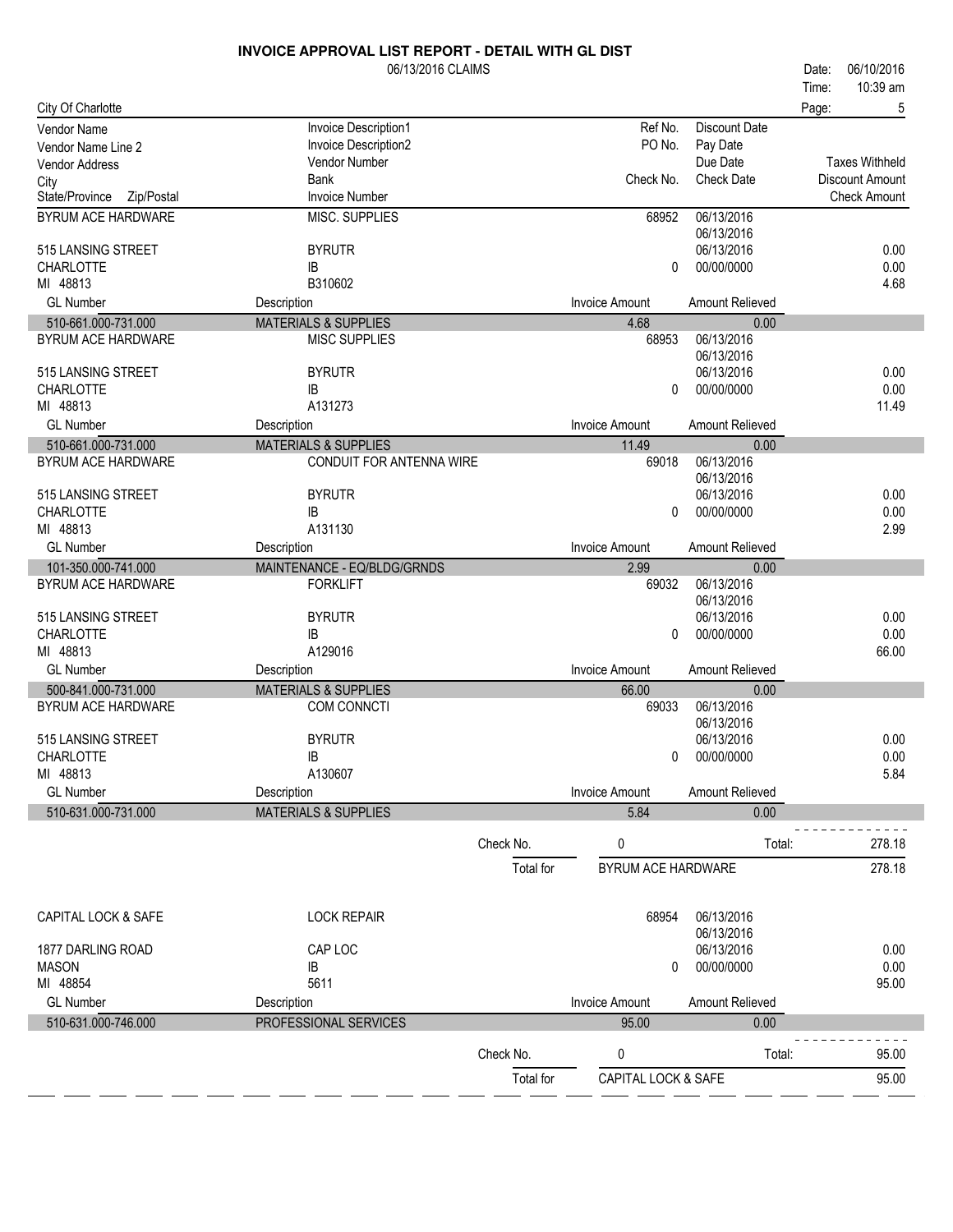|                              | INVOICE APPROVAL LIST REPORT - DETAIL WITH GL DIST<br>06/13/2016 CLAIMS |                       |                   | Date:<br>Time: | 06/10/2016<br>10:39 am |
|------------------------------|-------------------------------------------------------------------------|-----------------------|-------------------|----------------|------------------------|
| City Of Charlotte            |                                                                         |                       |                   | Page:          | 6                      |
| Vendor Name                  | <b>Invoice Description1</b>                                             | Ref No.               | Discount Date     |                |                        |
| Vendor Name Line 2           | <b>Invoice Description2</b>                                             | PO No.                | Pay Date          |                |                        |
| <b>Vendor Address</b>        | Vendor Number                                                           |                       | Due Date          |                | Taxes Withheld         |
| City                         | Bank                                                                    | Check No.             | <b>Check Date</b> |                | Discount Amount        |
| State/Province<br>Zip/Postal | <b>Invoice Number</b>                                                   |                       |                   |                | <b>Check Amount</b>    |
| CDW GOVERNMENT, INC          | <b>COMPUTER EQUIPMENT</b>                                               | 68955                 | 06/13/2016        |                |                        |
|                              |                                                                         |                       | 06/13/2016        |                |                        |
| 75 REMITTANCE DR, STE 1515   | CDW-G                                                                   |                       | 06/13/2016        |                | 0.00                   |
| <b>CHICAGO</b>               | IB                                                                      | 0                     | 00/00/0000        |                | 0.00                   |
| IL 60675-1515                | <b>DBK2281</b>                                                          |                       |                   |                | 632.40                 |
| <b>GL Number</b>             | Description                                                             | <b>Invoice Amount</b> | Amount Relieved   |                |                        |
| 101-150.000-865.000          | CAP. OUTLAY - COMPUTER EQUIP                                            | 44.26                 | 0.00              |                |                        |
| 101-200.000-865.000          | CAP. OUTLAY - COMPUTER EQUIP                                            | 25.30                 | 0.00              |                |                        |
| 101-210.000-865.000          | CAP. OUTLAY - COMPUTER EQUIP                                            | 25.30                 | 0.00              |                |                        |
| 101-220.000-865.000          | CAP. OUTLAY - COMPUTER EQUIP                                            | 69.56                 | 0.00              |                |                        |
| 101-230.000-865.000          | CAP. OUTLAY - COMPUTER EQUIP                                            | 12.65                 | 0.00              |                |                        |

|                            |                              | <b>Total</b> for | CDW GOVERNMENT, INC   |                 | 1,905.61 |
|----------------------------|------------------------------|------------------|-----------------------|-----------------|----------|
|                            |                              | Check No.        | 0                     | Total:          | 1,905.61 |
| 101-410.000-865.000        | CAP. OUTLAY - COMPUTER EQUIP |                  | 30.08                 | 0.00            |          |
| 101-350.000-865.000        | CAP. OUTLAY - COMPUTER EQUIP |                  | 42.11                 | 0.00            |          |
| 101-300.000-865.000        | CAP. OUTLAY - COMPUTER EQUIP |                  | 36.10                 | 0.00            |          |
| 101-230.000-865.000        | CAP. OUTLAY - COMPUTER EQUIP |                  | 3.01                  | 0.00            |          |
| 101-220.000-865.000        | CAP. OUTLAY - COMPUTER EQUIP |                  | 16.55                 | 0.00            |          |
| 101-210.000-865.000        | CAP. OUTLAY - COMPUTER EQUIP |                  | 6.02                  | 0.00            |          |
| 101-200.000-865.000        | CAP. OUTLAY - COMPUTER EQUIP |                  | 6.02                  | 0.00            |          |
| 101-150.000-865.000        | CAP. OUTLAY - COMPUTER EQUIP |                  | 10.52                 | 0.00            |          |
| <b>GL Number</b>           | Description                  |                  | <b>Invoice Amount</b> | Amount Relieved |          |
| IL 60675-1515              | DFR9024                      |                  |                       |                 | 150.41   |
| <b>CHICAGO</b>             | IB                           |                  | 0                     | 00/00/0000      | 0.00     |
| 75 REMITTANCE DR, STE 1515 | CDW-G                        |                  |                       | 06/13/2016      | 0.00     |
|                            |                              |                  |                       | 06/13/2016      |          |
| CDW GOVERNMENT. INC        | <b>COMPUTER EQUIPMENT</b>    |                  | 69042                 | 06/13/2016      |          |
| 101-410.000-865.000        | CAP. OUTLAY - COMPUTER EQUIP |                  | 224.56                | 0.00            |          |
| 101-350.000-865.000        | CAP. OUTLAY - COMPUTER EQUIP |                  | 314.38                | 0.00            |          |
| 101-300.000-865.000        | CAP. OUTLAY - COMPUTER EQUIP |                  | 269.47                | 0.00            |          |
| 101-230.000-865.000        | CAP. OUTLAY - COMPUTER EQUIP |                  | 22.46                 | 0.00            |          |
| 101-220.000-865.000        | CAP. OUTLAY - COMPUTER EQUIP |                  | 123.51                | 0.00            |          |
| 101-210.000-865.000        | CAP. OUTLAY - COMPUTER EQUIP |                  | 44.91                 | 0.00            |          |
| 101-200.000-865.000        | CAP. OUTLAY - COMPUTER EQUIP |                  | 44.91                 | 0.00            |          |
| 101-150.000-865.000        | CAP. OUTLAY - COMPUTER EQUIP |                  | 78.60                 | 0.00            |          |
| <b>GL Number</b>           | Description                  |                  | <b>Invoice Amount</b> | Amount Relieved |          |
| IL 60675-1515              | <b>DCW0469</b>               |                  |                       |                 | 1,122.80 |
| <b>CHICAGO</b>             | IB                           |                  | 0                     | 00/00/0000      | 0.00     |
| 75 REMITTANCE DR, STE 1515 | CDW-G                        |                  |                       | 06/13/2016      | 0.00     |
|                            |                              |                  |                       | 06/13/2016      |          |
| CDW GOVERNMENT, INC        | <b>COMPUTER EQUIPMENT</b>    |                  | 69041                 | 06/13/2016      |          |
| 101-410.000-865.000        | CAP. OUTLAY - COMPUTER EQUIP |                  | 126.48                | 0.00            |          |
| 101-350.000-865.000        | CAP. OUTLAY - COMPUTER EQUIP |                  | 177.07                | 0.00            |          |
| 101-300.000-865.000        | CAP. OUTLAY - COMPUTER EQUIP |                  | 151.78                | 0.00            |          |

| CHARLOTTE AIR SERVICES LLC     | 2016 MAY FUEL SALES | 68956          | 06/13/2016<br>06/13/2016 |                |
|--------------------------------|---------------------|----------------|--------------------------|----------------|
| 425 SPRING STREET              | <b>CHARAIR</b>      |                | 06/13/2016               | 0.00           |
| <b>GRAND LEDGE</b><br>MI 48837 | ΙB<br>2016 MAY      |                | 00/00/0000<br>0          | 0.00<br>190.93 |
| <b>GL Number</b>               | Description         | Invoice Amount | Amount Relieved          |                |
| 280-000.000-592.000            | <b>FUEL SALES</b>   | 190.93         | 0.00                     |                |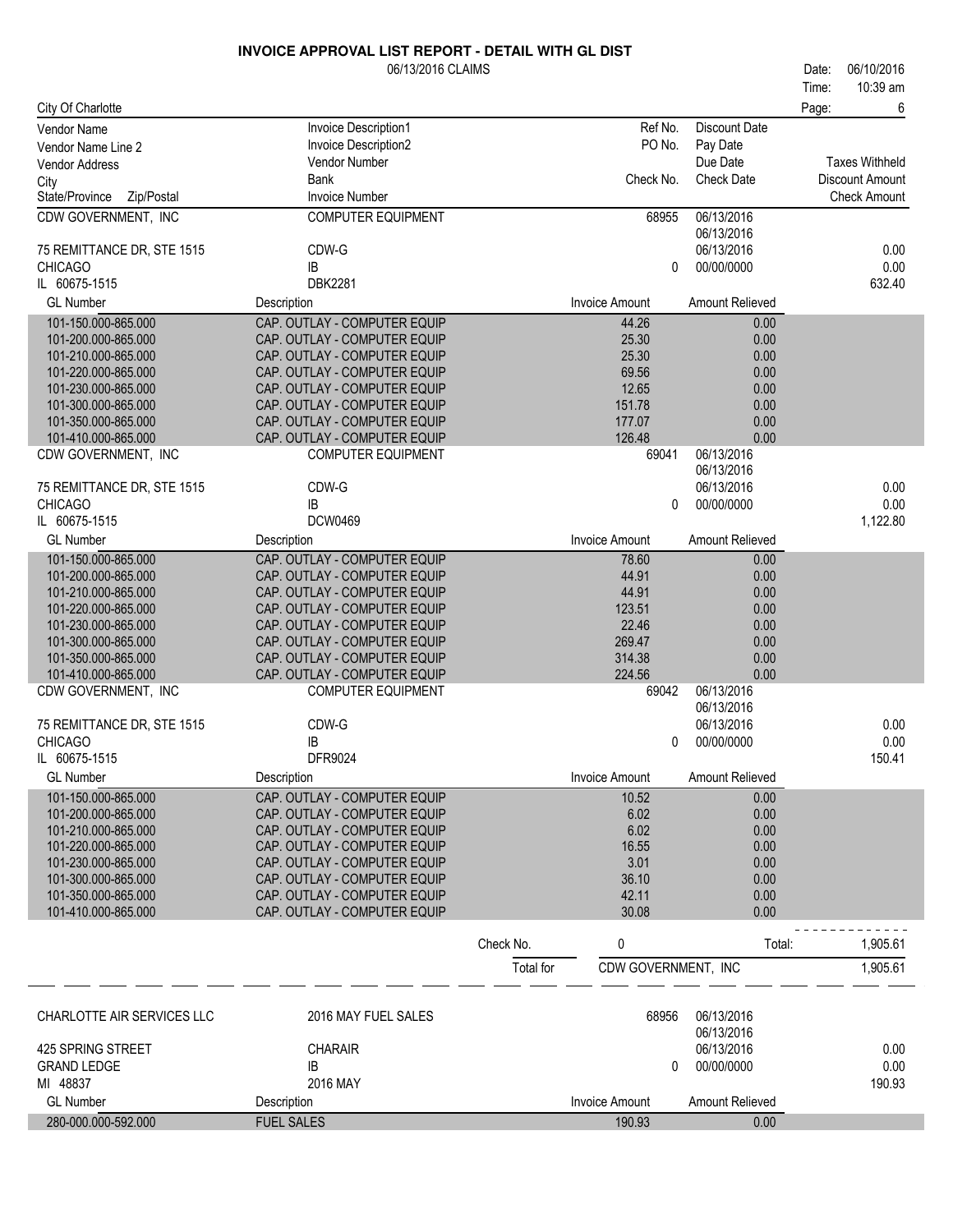|                                            | 06/13/2016 CLAIMS                                 |           |                                |                              | 06/10/2016<br>Date:   |
|--------------------------------------------|---------------------------------------------------|-----------|--------------------------------|------------------------------|-----------------------|
|                                            |                                                   |           |                                |                              | 10:39 am<br>Time:     |
| City Of Charlotte                          |                                                   |           |                                |                              | Page:<br>7            |
| Vendor Name                                | Invoice Description1                              |           | Ref No.<br>PO No.              | <b>Discount Date</b>         |                       |
| Vendor Name Line 2                         | Invoice Description2<br>Vendor Number             |           |                                | Pay Date<br>Due Date         | <b>Taxes Withheld</b> |
| <b>Vendor Address</b>                      | <b>Bank</b>                                       |           | Check No.                      | <b>Check Date</b>            | Discount Amount       |
| City<br>State/Province<br>Zip/Postal       | <b>Invoice Number</b>                             |           |                                |                              | <b>Check Amount</b>   |
|                                            |                                                   |           |                                |                              |                       |
|                                            |                                                   | Check No. | 0                              | Total:                       | 190.93                |
|                                            |                                                   | Total for |                                | CHARLOTTE AIR SERVICES LLC   | 190.93                |
| CITY OF CHAR-CLERKS PETTY CASH             | REIMBURSEMNT APRIL-JUN 2016                       |           | 69000                          | 06/13/2016                   |                       |
|                                            |                                                   |           |                                | 06/13/2016                   |                       |
| 111 EAST LAWRENCE AVENUE                   | CHARCI02                                          |           |                                | 06/13/2016                   | 0.00                  |
| <b>CHARLOTTE</b>                           | IB                                                |           | 0                              | 00/00/0000                   | 0.00                  |
| MI 48813                                   | <b>JUNE 2016</b>                                  |           |                                |                              | 591.52                |
| <b>GL</b> Number                           | Description                                       |           | <b>Invoice Amount</b>          | Amount Relieved              |                       |
| 101-100.000-751.000                        | MEETING EXPENSE                                   |           | 37.42<br>12.00                 | 0.00<br>0.00                 |                       |
| 101-150.000-731.000<br>101-200.000-732.000 | <b>MATERIALS &amp; SUPPLIES</b><br><b>POSTAGE</b> |           | 22.95                          | 0.00                         |                       |
| 101-200.000-970.000                        | MILEAGE ALLOWANCE                                 |           | 24.84                          | 0.00                         |                       |
| 101-200.000-972.000                        | <b>SUNDRY</b>                                     |           | 30.00                          | 0.00                         |                       |
| 101-200.000-972.000                        | <b>SUNDRY</b>                                     |           | 14.00                          | 0.00                         |                       |
| 101-210.000-748.000                        | <b>CONFERENCES &amp; TRAINING</b>                 |           | 19.35                          | 0.00                         |                       |
| 101-220.000-748.000                        | <b>CONFERENCES &amp; TRAINING</b>                 |           | 29.16                          | 0.00                         |                       |
| 101-220.000-972.000                        | <b>SUNDRY</b>                                     |           | 19.98                          | 0.00                         |                       |
| 101-220.000-972.000                        | <b>SUNDRY</b><br>MILEAGE ALLOWANCE                |           | 12.96<br>82.29                 | 0.00<br>0.00                 |                       |
| 101-300.000-970.000<br>101-300.000-970.000 | MILEAGE ALLOWANCE                                 |           | 43.20                          | 0.00                         |                       |
| 101-452.000-731.000                        | <b>MATERIALS &amp; SUPPLIES</b>                   |           | 14.98                          | 0.00                         |                       |
| 285-825.000-731.000                        | <b>MATERIALS &amp; SUPPLIES</b>                   |           | 82.05                          | 0.00                         |                       |
| 285-825.000-731.000                        | <b>MATERIALS &amp; SUPPLIES</b>                   |           | 87.42                          | 0.00                         |                       |
| 500-841.000-731.000                        | <b>MATERIALS &amp; SUPPLIES</b>                   |           | 25.00                          | 0.00                         |                       |
| 500-841.000-731.000                        | <b>MATERIALS &amp; SUPPLIES</b>                   |           | 9.40                           | 0.00                         |                       |
| 500-841.000-731.000                        | <b>MATERIALS &amp; SUPPLIES</b>                   |           | 24.52                          | 0.00                         |                       |
|                                            |                                                   | Check No. | 0                              | Total:                       | 591.52                |
|                                            |                                                   | Total for |                                | CITY OF CHAR-CLERKS PETTY C/ | 591.52                |
| <b>CLEARVIEW VINYL WINDOWS</b>             | NEW WINDOW INSTALLATION                           |           | 68926                          | 06/13/2016                   |                       |
| 8821 VALLEY HWY                            | <b>CLEAR</b>                                      |           |                                | 06/13/2016<br>06/13/2016     | 0.00                  |
| <b>VERMONTVILLE</b>                        | IB                                                |           | 0                              | 00/00/0000                   | 0.00                  |
| MI 49096                                   | 2016-01                                           |           |                                |                              | 2,519.26              |
| <b>GL Number</b>                           | Description                                       |           | <b>Invoice Amount</b>          | <b>Amount Relieved</b>       |                       |
| 285-825.000-749.000                        | <b>CONTRACTUAL SERVICES</b>                       |           | 2.519.26                       | 0.00                         |                       |
|                                            |                                                   | Check No. | 0                              | Total:                       | 2,519.26              |
|                                            |                                                   | Total for | <b>CLEARVIEW VINYL WINDOWS</b> |                              | 2,519.26              |
|                                            |                                                   |           |                                |                              |                       |
| CMP DISTRIBUTORS INC                       | 5 YR REPLACEMNT BALLISTIC VEST                    |           | 68943                          | 06/13/2016                   |                       |
|                                            | ANTCLIFF/HAFNER/BRENTAR                           |           |                                | 06/13/2016                   |                       |
| 16753 INDUSTRIAL PARKWAY                   | <b>CMP</b>                                        |           |                                | 06/13/2016                   | 0.00                  |
| <b>LANSING</b><br>MI 48906                 | IB<br>47990                                       |           | $\Omega$                       | 00/00/0000                   | 0.00<br>2,161.00      |
| <b>GL Number</b>                           | Description                                       |           | <b>Invoice Amount</b>          | <b>Amount Relieved</b>       |                       |
| 101-300.000-733.000                        | <b>UNIFORM &amp; CLEANING</b>                     |           | 2,161.00                       | 0.00                         |                       |
|                                            |                                                   |           |                                |                              |                       |
|                                            |                                                   | Check No. | 0                              | Total:                       | 2,161.00              |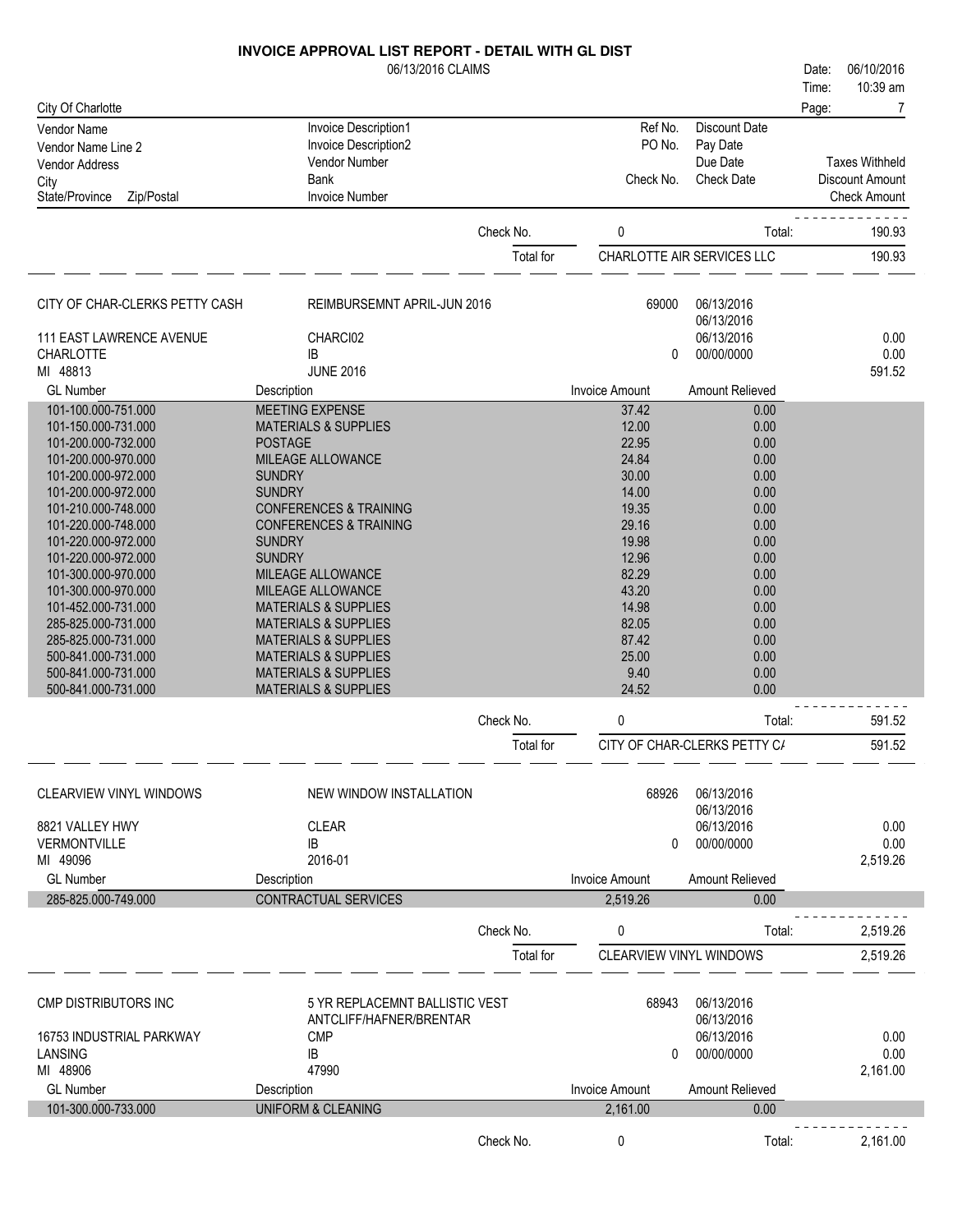|                                                 | 06/13/2016 CLAIMS                                            |           |                          |                          | Date:          | 06/10/2016            |
|-------------------------------------------------|--------------------------------------------------------------|-----------|--------------------------|--------------------------|----------------|-----------------------|
| City Of Charlotte                               |                                                              |           |                          |                          | Time:<br>Page: | 10:39 am<br>8         |
| <b>Vendor Name</b>                              | <b>Invoice Description1</b>                                  |           | Ref No.                  | <b>Discount Date</b>     |                |                       |
| Vendor Name Line 2                              | Invoice Description2                                         |           | PO No.                   | Pay Date                 |                |                       |
| Vendor Address                                  | Vendor Number                                                |           |                          | Due Date                 |                | <b>Taxes Withheld</b> |
| City                                            | <b>Bank</b>                                                  |           | Check No.                | <b>Check Date</b>        |                | Discount Amount       |
| State/Province<br>Zip/Postal                    | <b>Invoice Number</b>                                        |           |                          |                          |                | <b>Check Amount</b>   |
|                                                 |                                                              | Total for | CMP DISTRIBUTORS INC     |                          |                | 2,161.00              |
| CONSULTANTS ON CALL, LLC                        | IT SERVICE THRU 6/10/2106                                    |           | 69043                    | 06/13/2016<br>06/13/2016 |                |                       |
| 6294 HAAG RD                                    | COC1                                                         |           |                          | 06/13/2016               |                | 0.00                  |
| LANSING                                         | IB                                                           |           | 0                        | 00/00/0000               |                | 0.00                  |
| MI 48911                                        | 2016-96079                                                   |           |                          |                          |                | 4,200.00              |
| <b>GL Number</b>                                | Description                                                  |           | <b>Invoice Amount</b>    | Amount Relieved          |                |                       |
| 101-150.000-746.000                             | PROFESSIONAL SERVICES                                        |           | 294.00                   | 0.00                     |                |                       |
| 101-200.000-746.000                             | PROFESSIONAL SERVICES                                        |           | 168.00<br>168.00         | 0.00                     |                |                       |
| 101-210.000-746.000<br>101-220.000-746.000      | PROFESSIONAL SERVICES<br>PROFESSIONAL SERVICES               |           | 462.00                   | 0.00<br>0.00             |                |                       |
| 101-230.000-746.000                             | PROFESSIONAL SERVICES                                        |           | 84.00                    | 0.00                     |                |                       |
| 101-300.000-746.000                             | PROFESSIONAL SERVICES                                        |           | 1,008.00                 | 0.00                     |                |                       |
| 101-350.000-746.000                             | PROFESSIONAL SERVICES                                        |           | 1,176.00                 | 0.00                     |                |                       |
| 101-410.000-746.000                             | PROFESSIONAL SERVICES                                        |           | 840.00                   | 0.00                     |                |                       |
| CONSULTANTS ON CALL, LLC                        | <b>COMPUTER SERVER</b>                                       |           | 69044                    | 06/13/2016               |                |                       |
|                                                 | <b>REPLACEMENT</b>                                           |           |                          | 06/13/2016               |                |                       |
| 6294 HAAG RD                                    | COC1                                                         |           |                          | 06/13/2016               |                | 0.00                  |
| <b>LANSING</b><br>MI 48911                      | IB<br>2016-96081                                             |           | 0                        | 00/00/0000               |                | 0.00<br>3,695.00      |
| <b>GL Number</b>                                | Description                                                  |           | <b>Invoice Amount</b>    | Amount Relieved          |                |                       |
| 101-150.000-865.000                             | CAP. OUTLAY - COMPUTER EQUIP                                 |           | 233.10                   | 0.00                     |                |                       |
| 101-200.000-865.000                             | CAP. OUTLAY - COMPUTER EQUIP                                 |           | 133.20                   | 0.00                     |                |                       |
| 101-210.000-865.000                             | CAP. OUTLAY - COMPUTER EQUIP                                 |           | 133.20                   | 0.00                     |                |                       |
| 101-220.000-865.000                             | CAP. OUTLAY - COMPUTER EQUIP                                 |           | 366.30                   | 0.00                     |                |                       |
| 101-230.000-865.000                             | CAP. OUTLAY - COMPUTER EQUIP                                 |           | 66.60                    | 0.00                     |                |                       |
| 101-300.000-865.000                             | CAP. OUTLAY - COMPUTER EQUIP                                 |           | 799.20                   | 0.00                     |                |                       |
| 101-300.000-865.000                             | CAP. OUTLAY - COMPUTER EQUIP                                 |           | 365.00                   | 0.00                     |                |                       |
| 101-350.000-746.000                             | PROFESSIONAL SERVICES                                        |           | 932.40                   | 0.00                     |                |                       |
| 101-410.000-746.000<br>CONSULTANTS ON CALL, LLC | PROFESSIONAL SERVICES<br>2016 JUL MANAGED SERVICE            |           | 666.00<br>69045          | 0.00<br>06/13/2016       |                |                       |
|                                                 | <b>FEE</b>                                                   |           |                          | 06/13/2016               |                |                       |
| 6294 HAAG RD                                    | COC1                                                         |           |                          | 06/13/2016               |                | 0.00                  |
| LANSING                                         | IB                                                           |           | 0                        | 00/00/0000               |                | 0.00                  |
| MI 48911                                        | 2016-96080                                                   |           |                          |                          |                | 1,165.00              |
| <b>GL Number</b>                                | Description                                                  |           | <b>Invoice Amount</b>    | Amount Relieved          |                |                       |
| 101-150.000-865.000                             | CAP. OUTLAY - COMPUTER EQUIP                                 |           | 34.95                    | 0.00                     |                |                       |
| 101-200.000-865.000                             | CAP. OUTLAY - COMPUTER EQUIP                                 |           | 58.25                    | 0.00                     |                |                       |
| 101-210.000-865.000                             | CAP. OUTLAY - COMPUTER EQUIP                                 |           | 34.95<br>58.25           | 0.00                     |                |                       |
| 101-220.000-865.000<br>101-230.000-865.000      | CAP. OUTLAY - COMPUTER EQUIP<br>CAP. OUTLAY - COMPUTER EQUIP |           | 11.65                    | 0.00<br>0.00             |                |                       |
| 101-300.000-865.000                             | CAP. OUTLAY - COMPUTER EQUIP                                 |           | 407.75                   | 0.00                     |                |                       |
| 101-350.000-865.000                             | CAP. OUTLAY - COMPUTER EQUIP                                 |           | 151.45                   | 0.00                     |                |                       |
| 101-410.000-865.000                             | CAP. OUTLAY - COMPUTER EQUIP                                 |           | 407.75                   | 0.00                     |                |                       |
|                                                 |                                                              | Check No. | 0                        | Total:                   |                | 9,060.00              |
|                                                 |                                                              | Total for | CONSULTANTS ON CALL, LLC |                          |                | 9,060.00              |
|                                                 |                                                              |           |                          |                          |                |                       |
| CONSUMERS CONCRETE CORP                         | 12 MANHOLE ADJ RINGS                                         |           | 69007                    | 06/13/2016<br>06/13/2016 |                |                       |
| P.O. BOX 2229                                   | CONSCONCRE                                                   |           |                          | 06/13/2016               |                | 0.00                  |
| KALAMAZOO                                       | IB                                                           |           | 0                        | 00/00/0000               |                | 0.00                  |

MI 49003-2229 KALAMAZOO

| <u>IZ MANIJOLLADJ INITOU</u> | <u>vuur</u> | <b>UUI IUI LU IU</b> |        |
|------------------------------|-------------|----------------------|--------|
|                              |             | 06/13/2016           |        |
| CONSCONCRE                   |             | 06/13/2016           | 0.00   |
| IB                           |             | 00/00/0000           | 0.00   |
| INV 0034826                  |             |                      | 405.00 |
|                              |             |                      |        |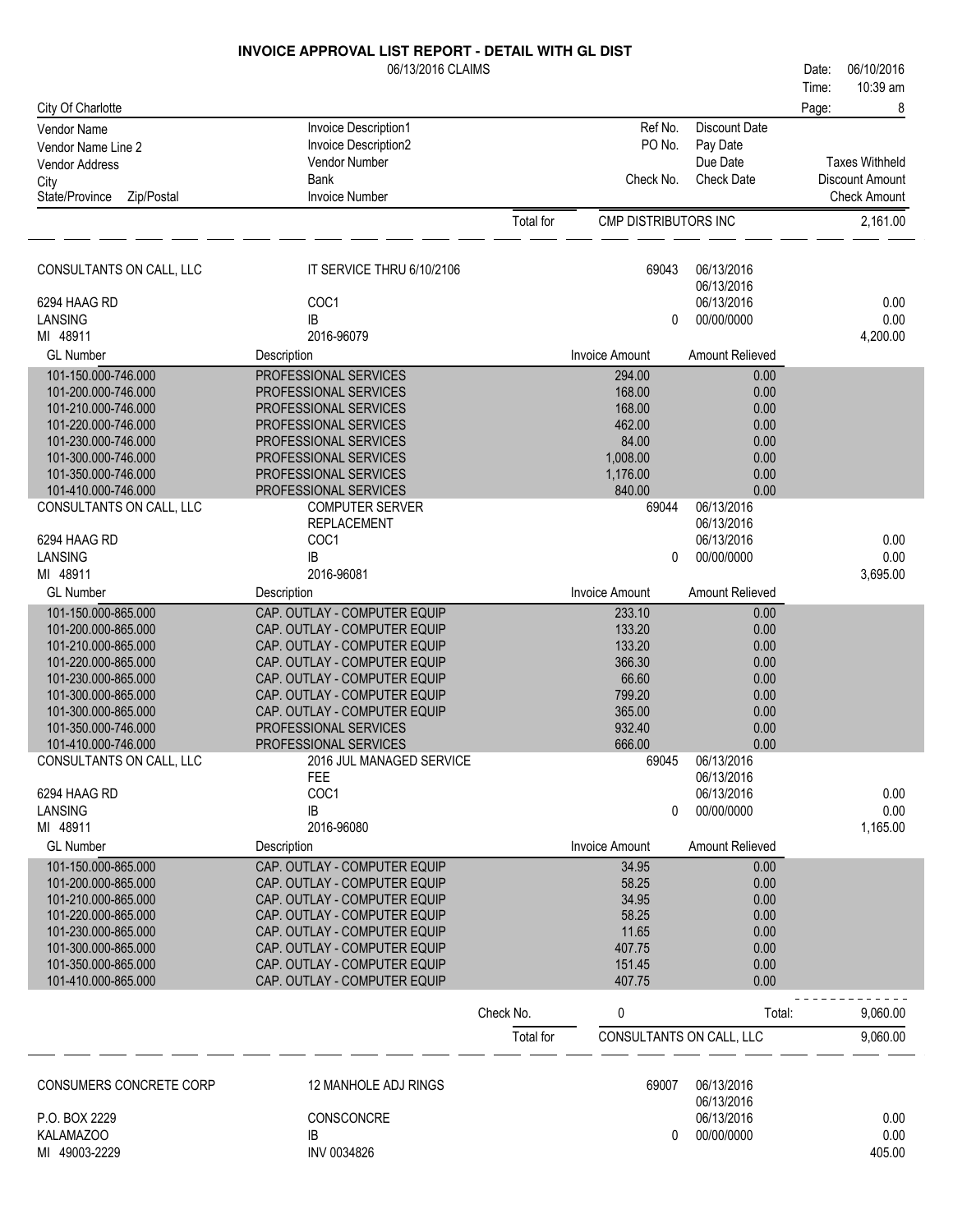|                                            | 06/13/2016 CLAIMS                    |           |                         |                               | 06/10/2016<br>Date:                             |
|--------------------------------------------|--------------------------------------|-----------|-------------------------|-------------------------------|-------------------------------------------------|
|                                            |                                      |           |                         |                               | 10:39 am<br>Time:                               |
| City Of Charlotte                          |                                      |           |                         |                               | 9<br>Page:                                      |
| Vendor Name                                | Invoice Description1                 |           | Ref No.                 | <b>Discount Date</b>          |                                                 |
| Vendor Name Line 2                         | Invoice Description2                 |           | PO No.                  | Pay Date                      |                                                 |
| <b>Vendor Address</b>                      | <b>Vendor Number</b><br><b>Bank</b>  |           | Check No.               | Due Date<br><b>Check Date</b> | <b>Taxes Withheld</b><br><b>Discount Amount</b> |
| City<br>State/Province<br>Zip/Postal       | <b>Invoice Number</b>                |           |                         |                               | <b>Check Amount</b>                             |
| <b>GL Number</b>                           | Description                          |           | <b>Invoice Amount</b>   | Amount Relieved               |                                                 |
| 202-430.000-731.000                        | <b>MATERIALS &amp; SUPPLIES</b>      |           | 202.50                  | 0.00                          |                                                 |
| 510-621.000-731.000                        | <b>MATERIALS &amp; SUPPLIES</b>      |           | 202.50                  | 0.00                          |                                                 |
|                                            |                                      |           |                         |                               |                                                 |
|                                            |                                      | Check No. | 0                       | Total:                        | 405.00                                          |
|                                            |                                      | Total for |                         | CONSUMERS CONCRETE CORP       | 405.00                                          |
|                                            |                                      |           |                         |                               |                                                 |
| <b>CONSUMERS ENERGY</b>                    | JUNE 2016 ELECTRICAL SERVICE         |           | 68957                   | 06/13/2016<br>06/13/2016      |                                                 |
| PAYMENT CENTER                             | CONSEN                               |           |                         | 06/13/2016                    | 0.00                                            |
| <b>CINCINNATI</b>                          | IB                                   |           | 0                       | 00/00/0000                    | 0.00                                            |
| OH 45274-0309                              | 2016 JUN CAMP FRAN                   |           |                         |                               | 89.75                                           |
| <b>GL Number</b>                           | Description                          |           | <b>Invoice Amount</b>   | Amount Relieved               |                                                 |
| 285-825.000-745.000                        | <b>UTILITIES</b>                     |           | 89.75                   | 0.00                          |                                                 |
| <b>CONSUMERS ENERGY</b>                    | <b>2016 JUNE</b>                     |           | 69037                   | 06/13/2016                    |                                                 |
| <b>PAYMENT CENTER</b>                      | CONSEN                               |           |                         | 06/13/2016<br>06/13/2016      | 0.00                                            |
| <b>CINCINNATI</b>                          | IB                                   |           | 0                       | 00/00/0000                    | 0.00                                            |
| OH 45274-0309                              | <b>2016 JUNE</b>                     |           |                         |                               | 29,994.29                                       |
| <b>GL Number</b>                           | Description                          |           | <b>Invoice Amount</b>   | Amount Relieved               |                                                 |
| 101-350.000-745.000                        | <b>UTILITIES</b>                     |           | 1,724.33                | 0.00                          |                                                 |
| 101-424.000-745.000                        | <b>UTILITIES</b>                     |           | 424.05                  | 0.00                          |                                                 |
| 101-663.000-745.000                        | <b>UTILITIES</b>                     |           | 5,942.91                | 0.00                          |                                                 |
| 101-664.000-745.000                        | <b>UTILITIES</b>                     |           | 3,514.79                | 0.00                          |                                                 |
| 101-825.000-745.000                        | <b>UTILITIES</b>                     |           | 340.91                  | 0.00                          |                                                 |
| 202-563.000-745.000<br>280-830.000-745.000 | <b>UTILITIES</b><br><b>UTILITIES</b> |           | 347.30<br>694.45        | 0.00<br>0.00                  |                                                 |
| 500-841.000-745.000                        | <b>UTILITIES</b>                     |           | 107.61                  | 0.00                          |                                                 |
| 510-623.000-745.000                        | <b>UTILITIES</b>                     |           | 64.22                   | 0.00                          |                                                 |
| 510-624.000-745.000                        | <b>UTILITIES</b>                     |           | 149.66                  | 0.00                          |                                                 |
| 510-625.000-745.000                        | <b>UTILITIES</b>                     |           | 68.19                   | 0.00                          |                                                 |
| 510-626.000-745.000                        | <b>UTILITIES</b>                     |           | 566.07                  | 0.00                          |                                                 |
| 510-627.000-745.000                        | <b>UTILITIES</b>                     |           | 141.45                  | 0.00                          |                                                 |
| 510-628.000-745.000<br>510-629.000-745.000 | <b>UTILITIES</b><br><b>UTILITIES</b> |           | 1,827.10<br>112.65      | 0.00<br>0.00                  |                                                 |
| 510-631.000-745.000                        | <b>UTILITIES</b>                     |           | 8,257.22                | 0.00                          |                                                 |
| 510-661.000-745.000                        | <b>UTILITIES</b>                     |           | 5,134.56                | 0.00                          |                                                 |
| 601-713.000-745.000                        | <b>UTILITIES</b>                     |           | 576.82                  | 0.00                          |                                                 |
|                                            |                                      | Check No. | 0                       | Total:                        | 30,084.04                                       |
|                                            |                                      | Total for | <b>CONSUMERS ENERGY</b> |                               | 30,084.04                                       |
|                                            |                                      |           |                         |                               |                                                 |
| CONTRACTORS CONNECTION                     | <b>MARKING PAINT</b>                 |           | 68958                   | 06/13/2016<br>06/13/2016      |                                                 |
| 2644 AUBURN ROAD                           | CONC CNN                             |           |                         | 06/13/2016                    | 0.00                                            |
| <b>SHELBY TOWNSHIP</b>                     | IB                                   |           | 0                       | 00/00/0000                    | 0.00                                            |
| MI 48317                                   | 7097607                              |           |                         |                               | 198.40                                          |
| <b>GL Number</b>                           | Description                          |           | <b>Invoice Amount</b>   | Amount Relieved               |                                                 |
| 510-620.000-731.000                        | <b>MATERIALS &amp; SUPPLIES</b>      |           | 99.20                   | 0.00                          |                                                 |
| 510-650.000-731.000                        | <b>MATERIALS &amp; SUPPLIES</b>      |           | 99.20                   | 0.00                          |                                                 |

Check No. 0 0 Total: 198.40

 $\frac{1}{2} \frac{1}{2} \frac{1}{2} \frac{1}{2} \frac{1}{2} \frac{1}{2} \frac{1}{2} \frac{1}{2} \frac{1}{2} \frac{1}{2} \frac{1}{2} \frac{1}{2} \frac{1}{2} \frac{1}{2} \frac{1}{2} \frac{1}{2} \frac{1}{2} \frac{1}{2} \frac{1}{2} \frac{1}{2} \frac{1}{2} \frac{1}{2} \frac{1}{2} \frac{1}{2} \frac{1}{2} \frac{1}{2} \frac{1}{2} \frac{1}{2} \frac{1}{2} \frac{1}{2} \frac{1}{2} \frac{$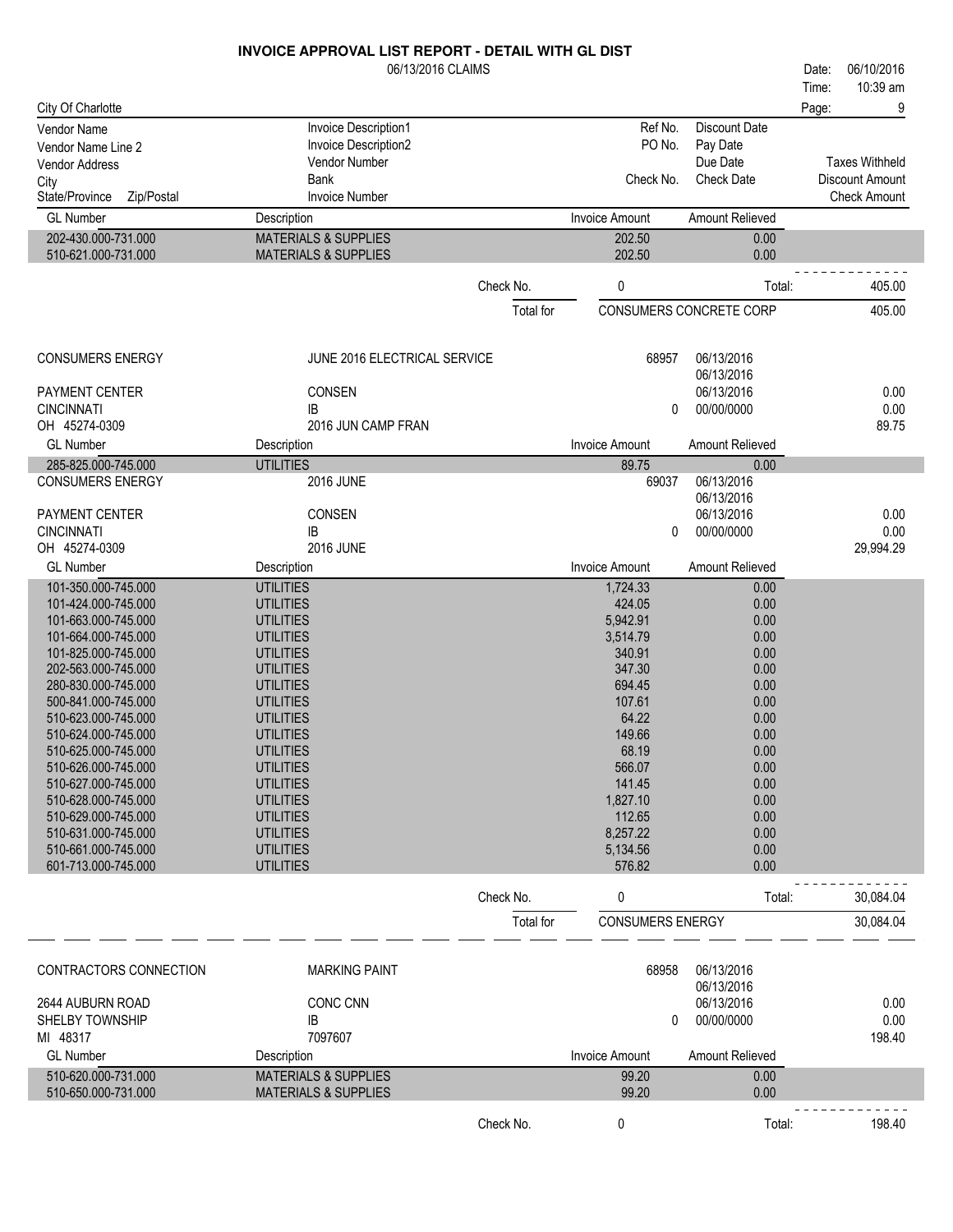| 06/13/2016 CLAIMS<br>06/10/2016<br>Date:<br>10:39 am<br>Time:<br>10<br>City Of Charlotte<br>Page:<br>Ref No.<br><b>Discount Date</b><br>Invoice Description1<br>Vendor Name<br>PO No.<br>Invoice Description2<br>Pay Date<br>Vendor Name Line 2<br>Vendor Number<br>Due Date<br><b>Taxes Withheld</b><br><b>Vendor Address</b><br><b>Bank</b><br>Check No.<br><b>Check Date</b><br>Discount Amount<br>City<br><b>Invoice Number</b><br>State/Province<br>Zip/Postal<br><b>Check Amount</b><br><b>Total</b> for<br>CONTRACTORS CONNECTION<br>198.40<br><b>TODD COTTER</b><br>AIRPORT MNG SERVICES JUN 2016<br>68959<br>06/13/2016<br>06/13/2016<br>06/13/2016<br>0.00<br>1325 ISLAND HWY<br><b>COTTERT</b><br>0.00<br><b>CHARLOTTE</b><br>IB<br>00/00/0000<br>0<br>MI 48813<br><b>JUNE 2016</b><br>833.33<br><b>GL Number</b><br><b>Invoice Amount</b><br>Amount Relieved<br>Description<br>PROFESSIONAL SERVICES<br>280-830.000-746.000<br>833.33<br>0.00<br>Check No.<br>0<br>833.33<br>Total:<br><b>TODD COTTER</b><br>833.33<br>Total for<br>PUBLICATIONS FOR JUNE 2016<br>06/13/2016<br>THE COUNTY JOURNAL<br>68976<br>06/13/2016<br>ORDINANCE 10-4 ANIMALS & FOWL<br>06/13/2016<br>0.00<br>241 S COCHRAN<br><b>COUNTY JNL</b><br><b>CHARLOTTE</b><br>0.00<br>00/00/0000<br>IB<br>0<br>MI 48813<br>153240<br>63.86<br><b>GL Number</b><br><b>Invoice Amount</b><br>Amount Relieved<br>Description<br>PRINTING & PUBLISHING<br>101-200.000-737.000<br>63.86<br>0.00<br>06/13/2016<br>THE COUNTY JOURNAL<br>ORDINANCE MASTER PLAN<br>68977<br>06/13/2016<br><b>ADPOTION CHAP 2</b><br><b>COUNTY JNL</b><br>06/13/2016<br>241 S COCHRAN<br>0.00<br><b>CHARLOTTE</b><br>00/00/0000<br>0.00<br>IB<br>0<br>MI 48813<br>153653<br>54.88<br><b>GL Number</b><br><b>Invoice Amount</b><br>Amount Relieved<br>Description<br>PRINTING & PUBLISHING<br>101-200.000-737.000<br>54.88<br>0.00<br>06/13/2016<br>THE COUNTY JOURNAL<br>FIREWOOD BIDS<br>68978<br>06/13/2016<br>241 S COCHRAN<br><b>COUNTY JNL</b><br>06/13/2016<br>0.00<br>00/00/0000<br>0.00<br><b>CHARLOTTE</b><br>IB<br>0<br>153552<br>48.00<br>MI 48813<br><b>GL Number</b><br>Description<br><b>Invoice Amount</b><br>Amount Relieved<br>101-200.000-737.000<br>PRINTING & PUBLISHING<br>48.00<br>0.00<br>06/13/2016<br>THE COUNTY JOURNAL<br>PUBLIC HEARING SITE PLAN<br>68979<br>06/13/2016<br><b>REVIEW 211 MUNSON</b><br>241 S COCHRAN<br><b>COUNTY JNL</b><br>06/13/2016<br>0.00<br>0.00<br>CHARLOTTE<br>IB<br>00/00/0000<br>0<br>153359<br>MI 48813<br>81.82<br><b>GL Number</b><br><b>Invoice Amount</b><br>Amount Relieved<br>Description<br>PRINTING & PUBLISHING<br>101-200.000-737.000<br>81.82<br>0.00<br>THE COUNTY JOURNAL<br>NOTICE HEARING HAZARDS AND<br>06/13/2016<br>68980<br>06/13/2016<br><b>NUISANCES</b><br>241 S COCHRAN<br><b>COUNTY JNL</b><br>06/13/2016<br>0.00<br>CHARLOTTE<br>00/00/0000<br>0.00<br>IB<br>0<br>MI 48813<br>153640<br>90.80<br><b>GL Number</b><br>Amount Relieved<br>Description<br><b>Invoice Amount</b><br>101-200.000-737.000<br>PRINTING & PUBLISHING<br>90.80<br>0.00 | <b>INVOICE APPROVAL LIST REPORT - DETAIL WITH GL DIST</b> |  |  |  |
|------------------------------------------------------------------------------------------------------------------------------------------------------------------------------------------------------------------------------------------------------------------------------------------------------------------------------------------------------------------------------------------------------------------------------------------------------------------------------------------------------------------------------------------------------------------------------------------------------------------------------------------------------------------------------------------------------------------------------------------------------------------------------------------------------------------------------------------------------------------------------------------------------------------------------------------------------------------------------------------------------------------------------------------------------------------------------------------------------------------------------------------------------------------------------------------------------------------------------------------------------------------------------------------------------------------------------------------------------------------------------------------------------------------------------------------------------------------------------------------------------------------------------------------------------------------------------------------------------------------------------------------------------------------------------------------------------------------------------------------------------------------------------------------------------------------------------------------------------------------------------------------------------------------------------------------------------------------------------------------------------------------------------------------------------------------------------------------------------------------------------------------------------------------------------------------------------------------------------------------------------------------------------------------------------------------------------------------------------------------------------------------------------------------------------------------------------------------------------------------------------------------------------------------------------------------------------------------------------------------------------------------------------------------------------------------------------------------------------------------------------------------------------------------------------------------------------------------------------------------------------------------------------------------------------------------------------------------------------------------------------------------------------------------------------------------------------------|-----------------------------------------------------------|--|--|--|
|                                                                                                                                                                                                                                                                                                                                                                                                                                                                                                                                                                                                                                                                                                                                                                                                                                                                                                                                                                                                                                                                                                                                                                                                                                                                                                                                                                                                                                                                                                                                                                                                                                                                                                                                                                                                                                                                                                                                                                                                                                                                                                                                                                                                                                                                                                                                                                                                                                                                                                                                                                                                                                                                                                                                                                                                                                                                                                                                                                                                                                                                                    |                                                           |  |  |  |
|                                                                                                                                                                                                                                                                                                                                                                                                                                                                                                                                                                                                                                                                                                                                                                                                                                                                                                                                                                                                                                                                                                                                                                                                                                                                                                                                                                                                                                                                                                                                                                                                                                                                                                                                                                                                                                                                                                                                                                                                                                                                                                                                                                                                                                                                                                                                                                                                                                                                                                                                                                                                                                                                                                                                                                                                                                                                                                                                                                                                                                                                                    |                                                           |  |  |  |
|                                                                                                                                                                                                                                                                                                                                                                                                                                                                                                                                                                                                                                                                                                                                                                                                                                                                                                                                                                                                                                                                                                                                                                                                                                                                                                                                                                                                                                                                                                                                                                                                                                                                                                                                                                                                                                                                                                                                                                                                                                                                                                                                                                                                                                                                                                                                                                                                                                                                                                                                                                                                                                                                                                                                                                                                                                                                                                                                                                                                                                                                                    |                                                           |  |  |  |
|                                                                                                                                                                                                                                                                                                                                                                                                                                                                                                                                                                                                                                                                                                                                                                                                                                                                                                                                                                                                                                                                                                                                                                                                                                                                                                                                                                                                                                                                                                                                                                                                                                                                                                                                                                                                                                                                                                                                                                                                                                                                                                                                                                                                                                                                                                                                                                                                                                                                                                                                                                                                                                                                                                                                                                                                                                                                                                                                                                                                                                                                                    |                                                           |  |  |  |
|                                                                                                                                                                                                                                                                                                                                                                                                                                                                                                                                                                                                                                                                                                                                                                                                                                                                                                                                                                                                                                                                                                                                                                                                                                                                                                                                                                                                                                                                                                                                                                                                                                                                                                                                                                                                                                                                                                                                                                                                                                                                                                                                                                                                                                                                                                                                                                                                                                                                                                                                                                                                                                                                                                                                                                                                                                                                                                                                                                                                                                                                                    |                                                           |  |  |  |
|                                                                                                                                                                                                                                                                                                                                                                                                                                                                                                                                                                                                                                                                                                                                                                                                                                                                                                                                                                                                                                                                                                                                                                                                                                                                                                                                                                                                                                                                                                                                                                                                                                                                                                                                                                                                                                                                                                                                                                                                                                                                                                                                                                                                                                                                                                                                                                                                                                                                                                                                                                                                                                                                                                                                                                                                                                                                                                                                                                                                                                                                                    |                                                           |  |  |  |
|                                                                                                                                                                                                                                                                                                                                                                                                                                                                                                                                                                                                                                                                                                                                                                                                                                                                                                                                                                                                                                                                                                                                                                                                                                                                                                                                                                                                                                                                                                                                                                                                                                                                                                                                                                                                                                                                                                                                                                                                                                                                                                                                                                                                                                                                                                                                                                                                                                                                                                                                                                                                                                                                                                                                                                                                                                                                                                                                                                                                                                                                                    |                                                           |  |  |  |
|                                                                                                                                                                                                                                                                                                                                                                                                                                                                                                                                                                                                                                                                                                                                                                                                                                                                                                                                                                                                                                                                                                                                                                                                                                                                                                                                                                                                                                                                                                                                                                                                                                                                                                                                                                                                                                                                                                                                                                                                                                                                                                                                                                                                                                                                                                                                                                                                                                                                                                                                                                                                                                                                                                                                                                                                                                                                                                                                                                                                                                                                                    |                                                           |  |  |  |
|                                                                                                                                                                                                                                                                                                                                                                                                                                                                                                                                                                                                                                                                                                                                                                                                                                                                                                                                                                                                                                                                                                                                                                                                                                                                                                                                                                                                                                                                                                                                                                                                                                                                                                                                                                                                                                                                                                                                                                                                                                                                                                                                                                                                                                                                                                                                                                                                                                                                                                                                                                                                                                                                                                                                                                                                                                                                                                                                                                                                                                                                                    |                                                           |  |  |  |
|                                                                                                                                                                                                                                                                                                                                                                                                                                                                                                                                                                                                                                                                                                                                                                                                                                                                                                                                                                                                                                                                                                                                                                                                                                                                                                                                                                                                                                                                                                                                                                                                                                                                                                                                                                                                                                                                                                                                                                                                                                                                                                                                                                                                                                                                                                                                                                                                                                                                                                                                                                                                                                                                                                                                                                                                                                                                                                                                                                                                                                                                                    |                                                           |  |  |  |
|                                                                                                                                                                                                                                                                                                                                                                                                                                                                                                                                                                                                                                                                                                                                                                                                                                                                                                                                                                                                                                                                                                                                                                                                                                                                                                                                                                                                                                                                                                                                                                                                                                                                                                                                                                                                                                                                                                                                                                                                                                                                                                                                                                                                                                                                                                                                                                                                                                                                                                                                                                                                                                                                                                                                                                                                                                                                                                                                                                                                                                                                                    |                                                           |  |  |  |
|                                                                                                                                                                                                                                                                                                                                                                                                                                                                                                                                                                                                                                                                                                                                                                                                                                                                                                                                                                                                                                                                                                                                                                                                                                                                                                                                                                                                                                                                                                                                                                                                                                                                                                                                                                                                                                                                                                                                                                                                                                                                                                                                                                                                                                                                                                                                                                                                                                                                                                                                                                                                                                                                                                                                                                                                                                                                                                                                                                                                                                                                                    |                                                           |  |  |  |
|                                                                                                                                                                                                                                                                                                                                                                                                                                                                                                                                                                                                                                                                                                                                                                                                                                                                                                                                                                                                                                                                                                                                                                                                                                                                                                                                                                                                                                                                                                                                                                                                                                                                                                                                                                                                                                                                                                                                                                                                                                                                                                                                                                                                                                                                                                                                                                                                                                                                                                                                                                                                                                                                                                                                                                                                                                                                                                                                                                                                                                                                                    |                                                           |  |  |  |
|                                                                                                                                                                                                                                                                                                                                                                                                                                                                                                                                                                                                                                                                                                                                                                                                                                                                                                                                                                                                                                                                                                                                                                                                                                                                                                                                                                                                                                                                                                                                                                                                                                                                                                                                                                                                                                                                                                                                                                                                                                                                                                                                                                                                                                                                                                                                                                                                                                                                                                                                                                                                                                                                                                                                                                                                                                                                                                                                                                                                                                                                                    |                                                           |  |  |  |
|                                                                                                                                                                                                                                                                                                                                                                                                                                                                                                                                                                                                                                                                                                                                                                                                                                                                                                                                                                                                                                                                                                                                                                                                                                                                                                                                                                                                                                                                                                                                                                                                                                                                                                                                                                                                                                                                                                                                                                                                                                                                                                                                                                                                                                                                                                                                                                                                                                                                                                                                                                                                                                                                                                                                                                                                                                                                                                                                                                                                                                                                                    |                                                           |  |  |  |
|                                                                                                                                                                                                                                                                                                                                                                                                                                                                                                                                                                                                                                                                                                                                                                                                                                                                                                                                                                                                                                                                                                                                                                                                                                                                                                                                                                                                                                                                                                                                                                                                                                                                                                                                                                                                                                                                                                                                                                                                                                                                                                                                                                                                                                                                                                                                                                                                                                                                                                                                                                                                                                                                                                                                                                                                                                                                                                                                                                                                                                                                                    |                                                           |  |  |  |
|                                                                                                                                                                                                                                                                                                                                                                                                                                                                                                                                                                                                                                                                                                                                                                                                                                                                                                                                                                                                                                                                                                                                                                                                                                                                                                                                                                                                                                                                                                                                                                                                                                                                                                                                                                                                                                                                                                                                                                                                                                                                                                                                                                                                                                                                                                                                                                                                                                                                                                                                                                                                                                                                                                                                                                                                                                                                                                                                                                                                                                                                                    |                                                           |  |  |  |
|                                                                                                                                                                                                                                                                                                                                                                                                                                                                                                                                                                                                                                                                                                                                                                                                                                                                                                                                                                                                                                                                                                                                                                                                                                                                                                                                                                                                                                                                                                                                                                                                                                                                                                                                                                                                                                                                                                                                                                                                                                                                                                                                                                                                                                                                                                                                                                                                                                                                                                                                                                                                                                                                                                                                                                                                                                                                                                                                                                                                                                                                                    |                                                           |  |  |  |
|                                                                                                                                                                                                                                                                                                                                                                                                                                                                                                                                                                                                                                                                                                                                                                                                                                                                                                                                                                                                                                                                                                                                                                                                                                                                                                                                                                                                                                                                                                                                                                                                                                                                                                                                                                                                                                                                                                                                                                                                                                                                                                                                                                                                                                                                                                                                                                                                                                                                                                                                                                                                                                                                                                                                                                                                                                                                                                                                                                                                                                                                                    |                                                           |  |  |  |
|                                                                                                                                                                                                                                                                                                                                                                                                                                                                                                                                                                                                                                                                                                                                                                                                                                                                                                                                                                                                                                                                                                                                                                                                                                                                                                                                                                                                                                                                                                                                                                                                                                                                                                                                                                                                                                                                                                                                                                                                                                                                                                                                                                                                                                                                                                                                                                                                                                                                                                                                                                                                                                                                                                                                                                                                                                                                                                                                                                                                                                                                                    |                                                           |  |  |  |
|                                                                                                                                                                                                                                                                                                                                                                                                                                                                                                                                                                                                                                                                                                                                                                                                                                                                                                                                                                                                                                                                                                                                                                                                                                                                                                                                                                                                                                                                                                                                                                                                                                                                                                                                                                                                                                                                                                                                                                                                                                                                                                                                                                                                                                                                                                                                                                                                                                                                                                                                                                                                                                                                                                                                                                                                                                                                                                                                                                                                                                                                                    |                                                           |  |  |  |
|                                                                                                                                                                                                                                                                                                                                                                                                                                                                                                                                                                                                                                                                                                                                                                                                                                                                                                                                                                                                                                                                                                                                                                                                                                                                                                                                                                                                                                                                                                                                                                                                                                                                                                                                                                                                                                                                                                                                                                                                                                                                                                                                                                                                                                                                                                                                                                                                                                                                                                                                                                                                                                                                                                                                                                                                                                                                                                                                                                                                                                                                                    |                                                           |  |  |  |
|                                                                                                                                                                                                                                                                                                                                                                                                                                                                                                                                                                                                                                                                                                                                                                                                                                                                                                                                                                                                                                                                                                                                                                                                                                                                                                                                                                                                                                                                                                                                                                                                                                                                                                                                                                                                                                                                                                                                                                                                                                                                                                                                                                                                                                                                                                                                                                                                                                                                                                                                                                                                                                                                                                                                                                                                                                                                                                                                                                                                                                                                                    |                                                           |  |  |  |
|                                                                                                                                                                                                                                                                                                                                                                                                                                                                                                                                                                                                                                                                                                                                                                                                                                                                                                                                                                                                                                                                                                                                                                                                                                                                                                                                                                                                                                                                                                                                                                                                                                                                                                                                                                                                                                                                                                                                                                                                                                                                                                                                                                                                                                                                                                                                                                                                                                                                                                                                                                                                                                                                                                                                                                                                                                                                                                                                                                                                                                                                                    |                                                           |  |  |  |
|                                                                                                                                                                                                                                                                                                                                                                                                                                                                                                                                                                                                                                                                                                                                                                                                                                                                                                                                                                                                                                                                                                                                                                                                                                                                                                                                                                                                                                                                                                                                                                                                                                                                                                                                                                                                                                                                                                                                                                                                                                                                                                                                                                                                                                                                                                                                                                                                                                                                                                                                                                                                                                                                                                                                                                                                                                                                                                                                                                                                                                                                                    |                                                           |  |  |  |
|                                                                                                                                                                                                                                                                                                                                                                                                                                                                                                                                                                                                                                                                                                                                                                                                                                                                                                                                                                                                                                                                                                                                                                                                                                                                                                                                                                                                                                                                                                                                                                                                                                                                                                                                                                                                                                                                                                                                                                                                                                                                                                                                                                                                                                                                                                                                                                                                                                                                                                                                                                                                                                                                                                                                                                                                                                                                                                                                                                                                                                                                                    |                                                           |  |  |  |
|                                                                                                                                                                                                                                                                                                                                                                                                                                                                                                                                                                                                                                                                                                                                                                                                                                                                                                                                                                                                                                                                                                                                                                                                                                                                                                                                                                                                                                                                                                                                                                                                                                                                                                                                                                                                                                                                                                                                                                                                                                                                                                                                                                                                                                                                                                                                                                                                                                                                                                                                                                                                                                                                                                                                                                                                                                                                                                                                                                                                                                                                                    |                                                           |  |  |  |
|                                                                                                                                                                                                                                                                                                                                                                                                                                                                                                                                                                                                                                                                                                                                                                                                                                                                                                                                                                                                                                                                                                                                                                                                                                                                                                                                                                                                                                                                                                                                                                                                                                                                                                                                                                                                                                                                                                                                                                                                                                                                                                                                                                                                                                                                                                                                                                                                                                                                                                                                                                                                                                                                                                                                                                                                                                                                                                                                                                                                                                                                                    |                                                           |  |  |  |
|                                                                                                                                                                                                                                                                                                                                                                                                                                                                                                                                                                                                                                                                                                                                                                                                                                                                                                                                                                                                                                                                                                                                                                                                                                                                                                                                                                                                                                                                                                                                                                                                                                                                                                                                                                                                                                                                                                                                                                                                                                                                                                                                                                                                                                                                                                                                                                                                                                                                                                                                                                                                                                                                                                                                                                                                                                                                                                                                                                                                                                                                                    |                                                           |  |  |  |
|                                                                                                                                                                                                                                                                                                                                                                                                                                                                                                                                                                                                                                                                                                                                                                                                                                                                                                                                                                                                                                                                                                                                                                                                                                                                                                                                                                                                                                                                                                                                                                                                                                                                                                                                                                                                                                                                                                                                                                                                                                                                                                                                                                                                                                                                                                                                                                                                                                                                                                                                                                                                                                                                                                                                                                                                                                                                                                                                                                                                                                                                                    |                                                           |  |  |  |
|                                                                                                                                                                                                                                                                                                                                                                                                                                                                                                                                                                                                                                                                                                                                                                                                                                                                                                                                                                                                                                                                                                                                                                                                                                                                                                                                                                                                                                                                                                                                                                                                                                                                                                                                                                                                                                                                                                                                                                                                                                                                                                                                                                                                                                                                                                                                                                                                                                                                                                                                                                                                                                                                                                                                                                                                                                                                                                                                                                                                                                                                                    |                                                           |  |  |  |
|                                                                                                                                                                                                                                                                                                                                                                                                                                                                                                                                                                                                                                                                                                                                                                                                                                                                                                                                                                                                                                                                                                                                                                                                                                                                                                                                                                                                                                                                                                                                                                                                                                                                                                                                                                                                                                                                                                                                                                                                                                                                                                                                                                                                                                                                                                                                                                                                                                                                                                                                                                                                                                                                                                                                                                                                                                                                                                                                                                                                                                                                                    |                                                           |  |  |  |
|                                                                                                                                                                                                                                                                                                                                                                                                                                                                                                                                                                                                                                                                                                                                                                                                                                                                                                                                                                                                                                                                                                                                                                                                                                                                                                                                                                                                                                                                                                                                                                                                                                                                                                                                                                                                                                                                                                                                                                                                                                                                                                                                                                                                                                                                                                                                                                                                                                                                                                                                                                                                                                                                                                                                                                                                                                                                                                                                                                                                                                                                                    |                                                           |  |  |  |
|                                                                                                                                                                                                                                                                                                                                                                                                                                                                                                                                                                                                                                                                                                                                                                                                                                                                                                                                                                                                                                                                                                                                                                                                                                                                                                                                                                                                                                                                                                                                                                                                                                                                                                                                                                                                                                                                                                                                                                                                                                                                                                                                                                                                                                                                                                                                                                                                                                                                                                                                                                                                                                                                                                                                                                                                                                                                                                                                                                                                                                                                                    |                                                           |  |  |  |
|                                                                                                                                                                                                                                                                                                                                                                                                                                                                                                                                                                                                                                                                                                                                                                                                                                                                                                                                                                                                                                                                                                                                                                                                                                                                                                                                                                                                                                                                                                                                                                                                                                                                                                                                                                                                                                                                                                                                                                                                                                                                                                                                                                                                                                                                                                                                                                                                                                                                                                                                                                                                                                                                                                                                                                                                                                                                                                                                                                                                                                                                                    |                                                           |  |  |  |
|                                                                                                                                                                                                                                                                                                                                                                                                                                                                                                                                                                                                                                                                                                                                                                                                                                                                                                                                                                                                                                                                                                                                                                                                                                                                                                                                                                                                                                                                                                                                                                                                                                                                                                                                                                                                                                                                                                                                                                                                                                                                                                                                                                                                                                                                                                                                                                                                                                                                                                                                                                                                                                                                                                                                                                                                                                                                                                                                                                                                                                                                                    |                                                           |  |  |  |
|                                                                                                                                                                                                                                                                                                                                                                                                                                                                                                                                                                                                                                                                                                                                                                                                                                                                                                                                                                                                                                                                                                                                                                                                                                                                                                                                                                                                                                                                                                                                                                                                                                                                                                                                                                                                                                                                                                                                                                                                                                                                                                                                                                                                                                                                                                                                                                                                                                                                                                                                                                                                                                                                                                                                                                                                                                                                                                                                                                                                                                                                                    |                                                           |  |  |  |
|                                                                                                                                                                                                                                                                                                                                                                                                                                                                                                                                                                                                                                                                                                                                                                                                                                                                                                                                                                                                                                                                                                                                                                                                                                                                                                                                                                                                                                                                                                                                                                                                                                                                                                                                                                                                                                                                                                                                                                                                                                                                                                                                                                                                                                                                                                                                                                                                                                                                                                                                                                                                                                                                                                                                                                                                                                                                                                                                                                                                                                                                                    |                                                           |  |  |  |
|                                                                                                                                                                                                                                                                                                                                                                                                                                                                                                                                                                                                                                                                                                                                                                                                                                                                                                                                                                                                                                                                                                                                                                                                                                                                                                                                                                                                                                                                                                                                                                                                                                                                                                                                                                                                                                                                                                                                                                                                                                                                                                                                                                                                                                                                                                                                                                                                                                                                                                                                                                                                                                                                                                                                                                                                                                                                                                                                                                                                                                                                                    |                                                           |  |  |  |
|                                                                                                                                                                                                                                                                                                                                                                                                                                                                                                                                                                                                                                                                                                                                                                                                                                                                                                                                                                                                                                                                                                                                                                                                                                                                                                                                                                                                                                                                                                                                                                                                                                                                                                                                                                                                                                                                                                                                                                                                                                                                                                                                                                                                                                                                                                                                                                                                                                                                                                                                                                                                                                                                                                                                                                                                                                                                                                                                                                                                                                                                                    |                                                           |  |  |  |
|                                                                                                                                                                                                                                                                                                                                                                                                                                                                                                                                                                                                                                                                                                                                                                                                                                                                                                                                                                                                                                                                                                                                                                                                                                                                                                                                                                                                                                                                                                                                                                                                                                                                                                                                                                                                                                                                                                                                                                                                                                                                                                                                                                                                                                                                                                                                                                                                                                                                                                                                                                                                                                                                                                                                                                                                                                                                                                                                                                                                                                                                                    |                                                           |  |  |  |
|                                                                                                                                                                                                                                                                                                                                                                                                                                                                                                                                                                                                                                                                                                                                                                                                                                                                                                                                                                                                                                                                                                                                                                                                                                                                                                                                                                                                                                                                                                                                                                                                                                                                                                                                                                                                                                                                                                                                                                                                                                                                                                                                                                                                                                                                                                                                                                                                                                                                                                                                                                                                                                                                                                                                                                                                                                                                                                                                                                                                                                                                                    |                                                           |  |  |  |
|                                                                                                                                                                                                                                                                                                                                                                                                                                                                                                                                                                                                                                                                                                                                                                                                                                                                                                                                                                                                                                                                                                                                                                                                                                                                                                                                                                                                                                                                                                                                                                                                                                                                                                                                                                                                                                                                                                                                                                                                                                                                                                                                                                                                                                                                                                                                                                                                                                                                                                                                                                                                                                                                                                                                                                                                                                                                                                                                                                                                                                                                                    |                                                           |  |  |  |
|                                                                                                                                                                                                                                                                                                                                                                                                                                                                                                                                                                                                                                                                                                                                                                                                                                                                                                                                                                                                                                                                                                                                                                                                                                                                                                                                                                                                                                                                                                                                                                                                                                                                                                                                                                                                                                                                                                                                                                                                                                                                                                                                                                                                                                                                                                                                                                                                                                                                                                                                                                                                                                                                                                                                                                                                                                                                                                                                                                                                                                                                                    |                                                           |  |  |  |
|                                                                                                                                                                                                                                                                                                                                                                                                                                                                                                                                                                                                                                                                                                                                                                                                                                                                                                                                                                                                                                                                                                                                                                                                                                                                                                                                                                                                                                                                                                                                                                                                                                                                                                                                                                                                                                                                                                                                                                                                                                                                                                                                                                                                                                                                                                                                                                                                                                                                                                                                                                                                                                                                                                                                                                                                                                                                                                                                                                                                                                                                                    |                                                           |  |  |  |
|                                                                                                                                                                                                                                                                                                                                                                                                                                                                                                                                                                                                                                                                                                                                                                                                                                                                                                                                                                                                                                                                                                                                                                                                                                                                                                                                                                                                                                                                                                                                                                                                                                                                                                                                                                                                                                                                                                                                                                                                                                                                                                                                                                                                                                                                                                                                                                                                                                                                                                                                                                                                                                                                                                                                                                                                                                                                                                                                                                                                                                                                                    |                                                           |  |  |  |
|                                                                                                                                                                                                                                                                                                                                                                                                                                                                                                                                                                                                                                                                                                                                                                                                                                                                                                                                                                                                                                                                                                                                                                                                                                                                                                                                                                                                                                                                                                                                                                                                                                                                                                                                                                                                                                                                                                                                                                                                                                                                                                                                                                                                                                                                                                                                                                                                                                                                                                                                                                                                                                                                                                                                                                                                                                                                                                                                                                                                                                                                                    |                                                           |  |  |  |
|                                                                                                                                                                                                                                                                                                                                                                                                                                                                                                                                                                                                                                                                                                                                                                                                                                                                                                                                                                                                                                                                                                                                                                                                                                                                                                                                                                                                                                                                                                                                                                                                                                                                                                                                                                                                                                                                                                                                                                                                                                                                                                                                                                                                                                                                                                                                                                                                                                                                                                                                                                                                                                                                                                                                                                                                                                                                                                                                                                                                                                                                                    |                                                           |  |  |  |
|                                                                                                                                                                                                                                                                                                                                                                                                                                                                                                                                                                                                                                                                                                                                                                                                                                                                                                                                                                                                                                                                                                                                                                                                                                                                                                                                                                                                                                                                                                                                                                                                                                                                                                                                                                                                                                                                                                                                                                                                                                                                                                                                                                                                                                                                                                                                                                                                                                                                                                                                                                                                                                                                                                                                                                                                                                                                                                                                                                                                                                                                                    |                                                           |  |  |  |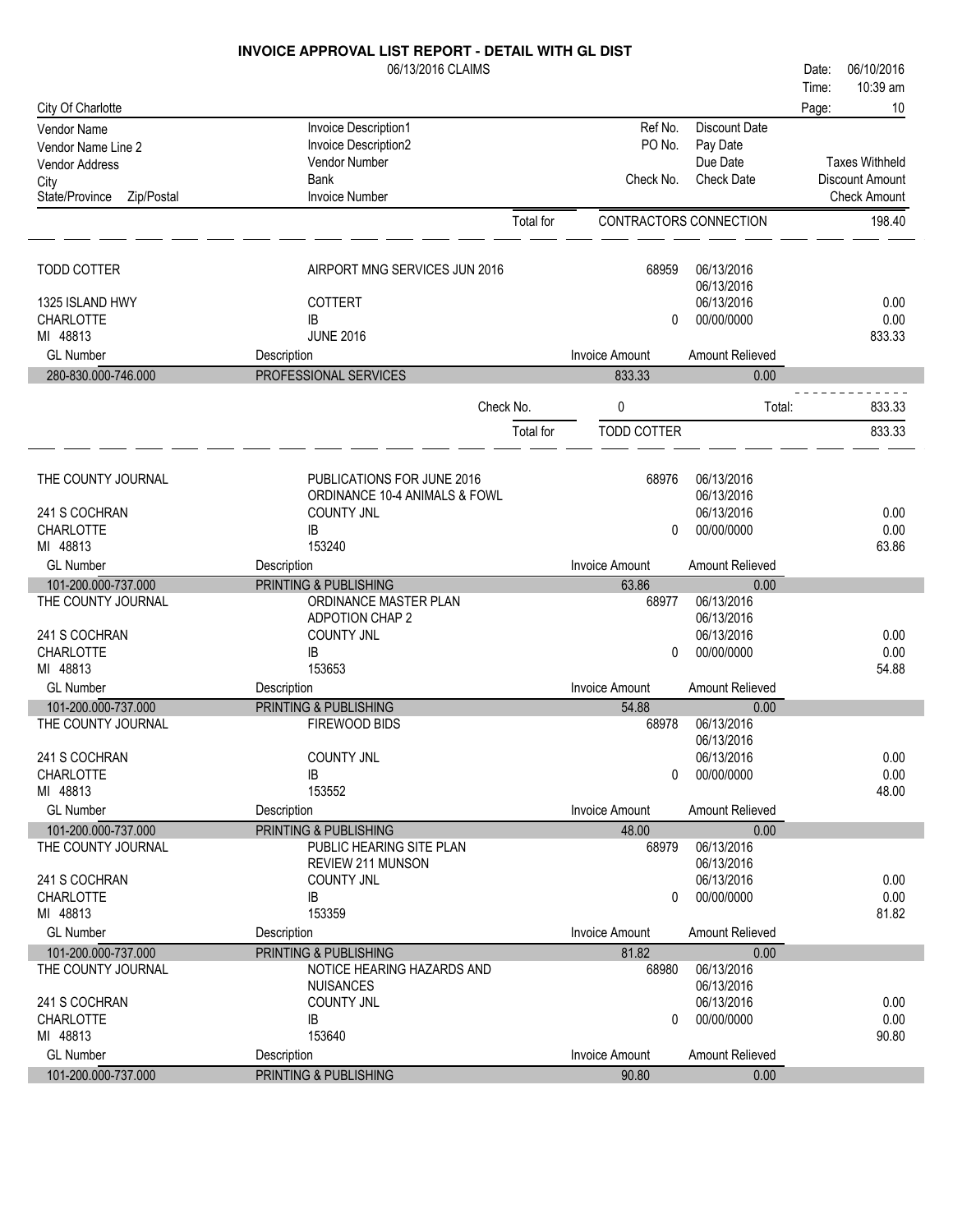|                                   | INVOICE APPROVAL LIST REPORT - DETAIL WITH GL DIST |           |                            |                                  |       |                        |
|-----------------------------------|----------------------------------------------------|-----------|----------------------------|----------------------------------|-------|------------------------|
|                                   | 06/13/2016 CLAIMS                                  |           |                            |                                  | Date: | 06/10/2016             |
|                                   |                                                    |           |                            |                                  | Time: | 10:39 am               |
| City Of Charlotte                 |                                                    |           |                            |                                  | Page: | 11                     |
| Vendor Name<br>Vendor Name Line 2 | Invoice Description1<br>Invoice Description2       |           | Ref No.<br>PO No.          | <b>Discount Date</b><br>Pay Date |       |                        |
| Vendor Address                    | Vendor Number                                      |           |                            | Due Date                         |       | <b>Taxes Withheld</b>  |
| City                              | <b>Bank</b>                                        |           | Check No.                  | <b>Check Date</b>                |       | <b>Discount Amount</b> |
| State/Province<br>Zip/Postal      | <b>Invoice Number</b>                              |           |                            |                                  |       | <b>Check Amount</b>    |
| THE COUNTY JOURNAL                | FIREWOOD BIDS                                      |           | 68981                      | 06/13/2016                       |       |                        |
|                                   |                                                    |           |                            | 06/13/2016                       |       |                        |
| 241 S COCHRAN                     | <b>COUNTY JNL</b>                                  |           |                            | 06/13/2016                       |       | 0.00                   |
| CHARLOTTE                         | IB                                                 |           | 0                          | 00/00/0000                       |       | 0.00                   |
| MI 48813                          | 153606                                             |           |                            |                                  |       | 41.25                  |
| <b>GL Number</b>                  | Description                                        |           | <b>Invoice Amount</b>      | Amount Relieved                  |       |                        |
| 101-200.000-737.000               | PRINTING & PUBLISHING                              |           | 41.25                      | 0.00                             |       |                        |
| THE COUNTY JOURNAL                | PUBLIC HEARING 2016/2017 FY                        |           | 68982                      | 06/13/2016                       |       |                        |
|                                   | <b>BUDGET</b>                                      |           |                            | 06/13/2016<br>06/13/2016         |       | 0.00                   |
| 241 S COCHRAN<br><b>CHARLOTTE</b> | <b>COUNTY JNL</b><br>IB                            |           | 0                          | 00/00/0000                       |       | 0.00                   |
| MI 48813                          | 153994                                             |           |                            |                                  |       | 38.10                  |
| <b>GL Number</b>                  | Description                                        |           | <b>Invoice Amount</b>      | Amount Relieved                  |       |                        |
| 101-200.000-737.000               | PRINTING & PUBLISHING                              |           | 38.10                      | 0.00                             |       |                        |
|                                   |                                                    |           |                            |                                  |       |                        |
|                                   |                                                    | Check No. | 0                          | Total:                           |       | 418.71                 |
|                                   |                                                    | Total for | THE COUNTY JOURNAL         |                                  |       | 418.71                 |
|                                   |                                                    |           |                            |                                  |       |                        |
|                                   |                                                    |           |                            |                                  |       |                        |
| CTT-MTU                           | MOTOR GRADER TRAINING-JONES                        |           | 68998                      | 06/13/2016                       |       |                        |
| 1400 TOWNSEND DRIVE               | YOUNGS, LINN, MITSCHKE<br>CTT-MTU                  |           |                            | 06/13/2016<br>06/13/2016         |       | 0.00                   |
| <b>HOUGHTON</b>                   | <b>IB</b>                                          |           | 0                          | 00/00/0000                       |       | 0.00                   |
| MI 49931                          | <b>INV-10676</b>                                   |           |                            |                                  |       | 525.00                 |
| <b>GL Number</b>                  | Description                                        |           | <b>Invoice Amount</b>      | Amount Relieved                  |       |                        |
| 101-410.000-748.000               | <b>CONFERENCES &amp; TRAINING</b>                  |           | 525.00                     | 0.00                             |       |                        |
|                                   |                                                    |           |                            |                                  |       |                        |
|                                   |                                                    | Check No. | 0                          | Total:                           |       | 525.00                 |
|                                   |                                                    | Total for | CTT-MTU                    |                                  |       | 525.00                 |
|                                   |                                                    |           |                            |                                  |       |                        |
|                                   |                                                    |           |                            |                                  |       |                        |
| D & G EQUIPMENT                   | <b>LAMPS FOR GATOR</b>                             |           | 69023                      | 06/13/2016<br>06/13/2016         |       |                        |
| 2525 E GRAND RIVER                | D&GEQUI                                            |           |                            | 06/13/2016                       |       | 0.00                   |
| <b>WILLIAMSTON</b>                | IB                                                 |           | 0                          | 00/00/0000                       |       | 0.00                   |
| MI 48895                          | 438766                                             |           |                            |                                  |       | 32.25                  |
| <b>GL Number</b>                  | Description                                        |           | <b>Invoice Amount</b>      | Amount Relieved                  |       |                        |
| 101-350.000-740.000               | <b>VEHICLE MAINTENANCE</b>                         |           | 32.25                      | 0.00                             |       |                        |
|                                   |                                                    |           |                            |                                  |       |                        |
|                                   |                                                    | Check No. | 0                          | Total:                           |       | 32.25                  |
|                                   |                                                    | Total for | <b>D &amp; G EQUIPMENT</b> |                                  |       | 32.25                  |
|                                   |                                                    |           |                            |                                  |       |                        |
|                                   |                                                    |           |                            |                                  |       |                        |
| DELAU FIRE & SAFETY INC           | TROUBLESHOOT FIRE ALARMS                           |           | 68960                      | 06/13/2016<br>06/13/2016         |       |                        |
| 823 TERMINAL ROAD                 | <b>DELAFI</b>                                      |           |                            | 06/13/2016                       |       | 0.00                   |
| LANSING                           | <b>IB</b>                                          |           | 0                          | 00/00/0000                       |       | 0.00                   |
| MI 48906                          | 43331                                              |           |                            |                                  |       | 220.00                 |
| <b>GL Number</b>                  | Description                                        |           | <b>Invoice Amount</b>      | Amount Relieved                  |       |                        |
| 510-631.000-749.000               | CONTRACTUAL SERVICES                               |           | 220.00                     | 0.00                             |       |                        |
|                                   |                                                    |           |                            |                                  |       |                        |
|                                   |                                                    | Check No. | 0                          | Total:                           |       | 220.00                 |
|                                   |                                                    | Total for | DELAU FIRE & SAFETY INC    |                                  |       | 220.00                 |
|                                   |                                                    |           |                            |                                  |       |                        |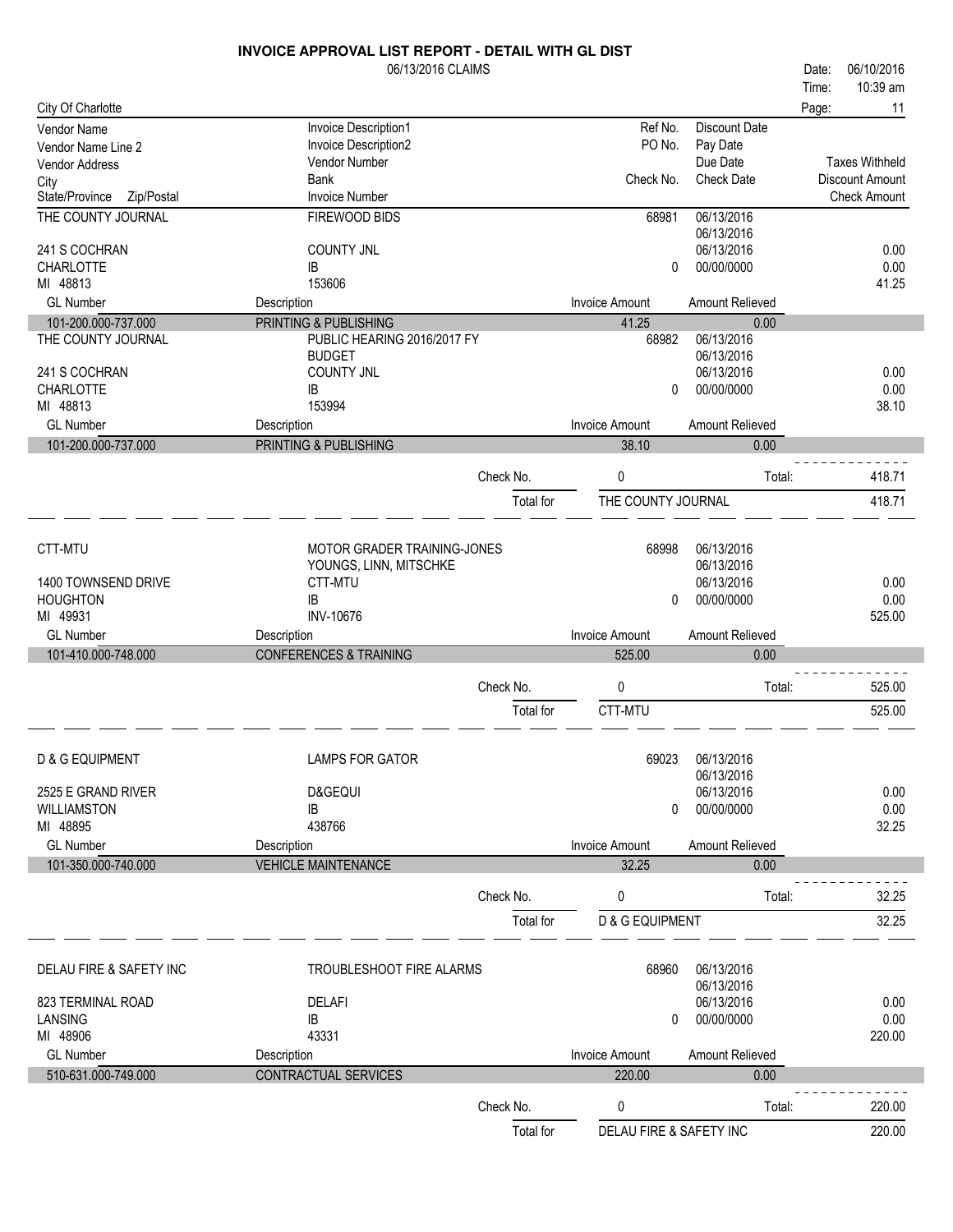|                                            | <b>INVOICE APPROVAL LIST REPORT - DETAIL WITH GL DIST</b> |           |                       |                               |       |                                          |
|--------------------------------------------|-----------------------------------------------------------|-----------|-----------------------|-------------------------------|-------|------------------------------------------|
|                                            | 06/13/2016 CLAIMS                                         |           |                       |                               | Date: | 06/10/2016                               |
|                                            |                                                           |           |                       |                               | Time: | 10:39 am                                 |
| City Of Charlotte                          |                                                           |           |                       |                               | Page: | 12                                       |
| <b>Vendor Name</b>                         | Invoice Description1                                      |           | Ref No.               | Discount Date                 |       |                                          |
| Vendor Name Line 2                         | Invoice Description2                                      |           | PO No.                | Pay Date                      |       |                                          |
| Vendor Address                             | Vendor Number<br><b>Bank</b>                              |           | Check No.             | Due Date<br><b>Check Date</b> |       | <b>Taxes Withheld</b><br>Discount Amount |
| City<br>State/Province<br>Zip/Postal       | <b>Invoice Number</b>                                     |           |                       |                               |       | <b>Check Amount</b>                      |
|                                            |                                                           |           |                       |                               |       |                                          |
| DORNBOS SIGN & SAFETY INC.                 | <b>SIGN POSTS</b>                                         |           | 68917                 | 06/13/2016<br>06/13/2016      |       |                                          |
| 619 W HARRIS STREET                        | <b>DORN</b>                                               |           |                       | 06/13/2016                    |       | 0.00                                     |
| <b>CHARLOTTE</b>                           | IB                                                        |           | 0                     | 00/00/0000                    |       | 0.00                                     |
| MI 48813                                   | <b>INV26577</b>                                           |           |                       |                               |       | 371.64                                   |
| <b>GL Number</b>                           | Description                                               |           | <b>Invoice Amount</b> | Amount Relieved               |       |                                          |
| 202-540.000-731.000                        | <b>MATERIALS &amp; SUPPLIES</b>                           |           | 185.82                | 0.00                          |       |                                          |
| 203-540.000-731.000                        | <b>MATERIALS &amp; SUPPLIES</b>                           |           | 185.82                | 0.00                          |       |                                          |
|                                            |                                                           | Check No. | 0                     | Total:                        |       | 371.64                                   |
|                                            |                                                           | Total for |                       | DORNBOS SIGN & SAFETY INC.    |       | 371.64                                   |
|                                            |                                                           |           |                       |                               |       |                                          |
| EATON COUNTY TECHNOLOGY                    | 2015 ORTHOS AND PARCELS/GIS                               |           | 69030                 | 06/13/2016<br>06/13/2016      |       |                                          |
| 911 COURTHOUSE DR                          | EATONCOUNT                                                |           |                       | 06/13/2016                    |       | 0.00                                     |
| <b>CHARLOTTE</b>                           | IB                                                        |           | 0                     | 00/00/0000                    |       | 0.00                                     |
| MI 48813                                   | 20160332                                                  |           |                       |                               |       | 886.30                                   |
| <b>GL Number</b>                           | Description                                               |           | <b>Invoice Amount</b> | Amount Relieved               |       |                                          |
|                                            |                                                           |           |                       |                               |       |                                          |
|                                            |                                                           |           |                       |                               |       |                                          |
| 101-410.000-746.000                        | PROFESSIONAL SERVICES                                     |           | 886.30                | 0.00                          |       |                                          |
|                                            |                                                           | Check No. | 0                     | Total:                        |       | 886.30                                   |
|                                            |                                                           | Total for |                       | EATON COUNTY TECHNOLOGY       |       | 886.30                                   |
| EATON COUNTY-TREASURER                     | MTT ORDER FOR PY TAXES                                    |           | 69039                 | 06/13/2016                    |       |                                          |
|                                            |                                                           |           |                       | 06/13/2016                    |       |                                          |
| 1045 INDEPENDENCE BLVD<br><b>CHARLOTTE</b> | EATOCO06<br>IB                                            |           | 0                     | 06/13/2016<br>00/00/0000      |       | 0.00<br>0.00                             |
| MI 48813                                   | MTT-15-005352                                             |           |                       |                               |       | 83.29                                    |
| <b>GL Number</b>                           | Description                                               |           | Invoice Amount        | Amount Relieved               |       |                                          |
| 101-220.000-972.000                        | <b>SUNDRY</b>                                             |           | 83.29                 | 0.00                          |       |                                          |
|                                            |                                                           | Check No. | 0                     | Total:                        |       | 83.29                                    |
|                                            |                                                           | Total for |                       | EATON COUNTY-TREASURER        |       | 83.29                                    |
|                                            |                                                           |           |                       |                               |       |                                          |
| EDWARDS INDUSTRIAL SALES                   | WELL #5 - VARIABLE FREQUENCY<br><b>DRIVE</b>              |           | 68961                 | 06/13/2016<br>06/13/2016      |       |                                          |
| P.O. BOX 2560                              | <b>EDWARDS</b>                                            |           |                       | 06/13/2016                    |       | 0.00                                     |
| KALAMAZOO                                  | IB                                                        |           | 0                     | 00/00/0000                    |       | 0.00                                     |
| MI 49003-2560                              | 3172484                                                   |           |                       |                               |       | 10,756.97                                |
| <b>GL Number</b>                           | Description                                               |           | Invoice Amount        | Amount Relieved               |       |                                          |
| 510-678.000-731.000                        | <b>MATERIALS &amp; SUPPLIES</b>                           |           | 10,756.97             | 0.00                          |       |                                          |
|                                            |                                                           | Check No. | 0                     | Total:                        |       | 10,756.97                                |
|                                            |                                                           | Total for |                       | EDWARDS INDUSTRIAL SALES      |       | 10,756.97                                |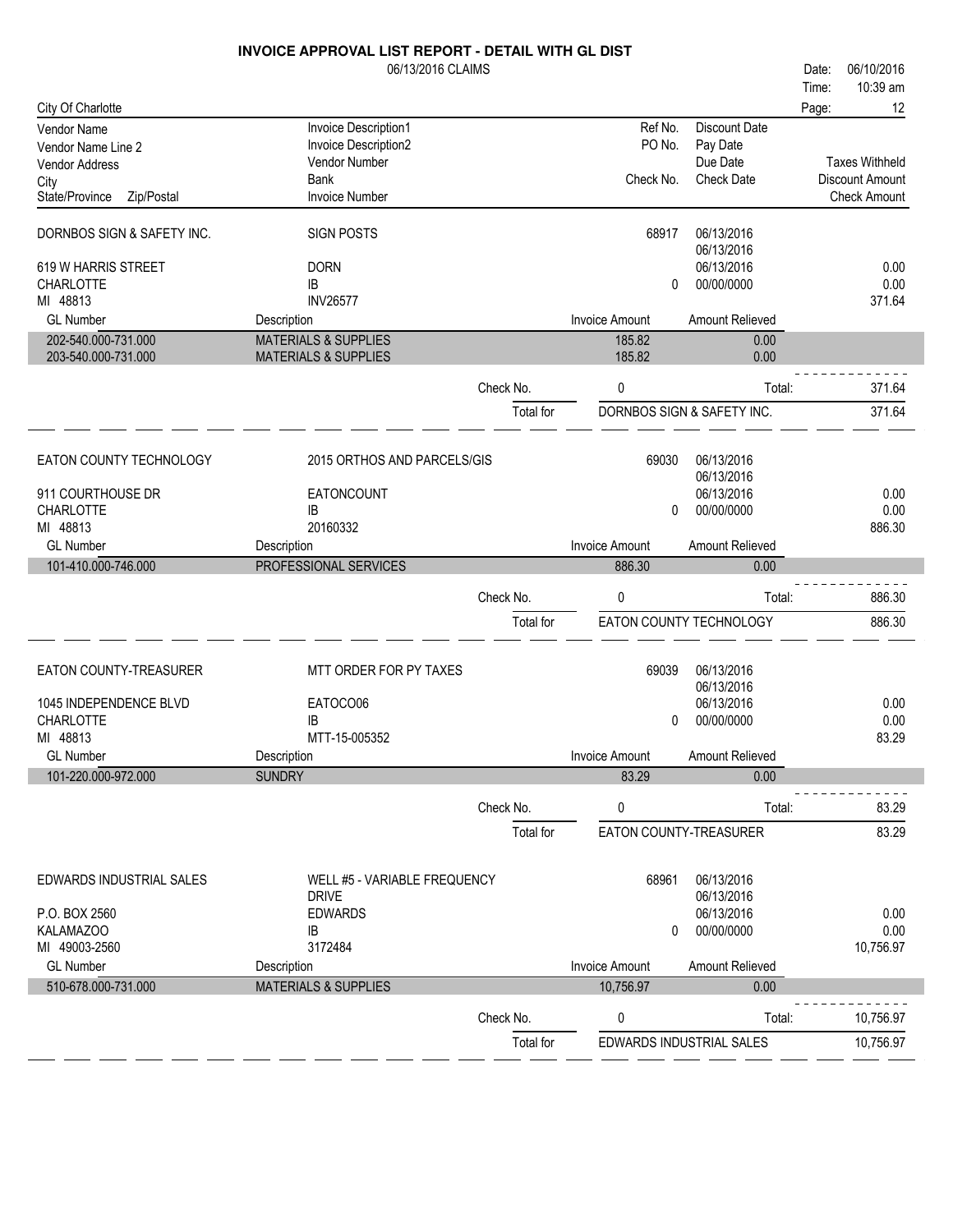|                                              | <b>INVOICE APPROVAL LIST REPORT - DETAIL WITH GL DIST</b> |           |                       |                            |       |                       |
|----------------------------------------------|-----------------------------------------------------------|-----------|-----------------------|----------------------------|-------|-----------------------|
|                                              | 06/13/2016 CLAIMS                                         |           |                       |                            | Date: | 06/10/2016            |
|                                              |                                                           |           |                       |                            | Time: | 10:39 am              |
| City Of Charlotte                            |                                                           |           |                       |                            | Page: | 13                    |
| Vendor Name                                  | Invoice Description1                                      |           | Ref No.               | <b>Discount Date</b>       |       |                       |
| Vendor Name Line 2                           | Invoice Description2                                      |           | PO No.                | Pay Date                   |       |                       |
| <b>Vendor Address</b>                        | Vendor Number                                             |           |                       | Due Date                   |       | <b>Taxes Withheld</b> |
| City                                         | <b>Bank</b>                                               |           | Check No.             | <b>Check Date</b>          |       | Discount Amount       |
| State/Province<br>Zip/Postal                 | <b>Invoice Number</b>                                     |           |                       |                            |       | <b>Check Amount</b>   |
| EJ USA INC                                   | STORM SEWER CASTINGS, LIDS                                |           | 68962                 | 06/13/2016                 |       |                       |
|                                              |                                                           |           |                       | 06/13/2016                 |       |                       |
| PO BOX 644873                                | <b>EASTJO</b>                                             |           |                       | 06/13/2016                 |       | 0.00                  |
| <b>PITTSBURG</b>                             | IB                                                        |           | 0                     | 00/00/0000                 |       | 0.00                  |
| PA 15264-4873                                | 110160025391                                              |           |                       |                            |       | 1,872.65              |
| <b>GL Number</b>                             | Description                                               |           | <b>Invoice Amount</b> | Amount Relieved            |       |                       |
| 203-430.000-731.000                          | <b>MATERIALS &amp; SUPPLIES</b>                           |           | 1,872.65              | 0.00                       |       |                       |
|                                              |                                                           |           |                       |                            |       |                       |
|                                              |                                                           | Check No. | 0                     | Total:                     |       | 1,872.65              |
|                                              |                                                           | Total for | EJ USA INC            |                            |       | 1,872.65              |
|                                              |                                                           |           |                       |                            |       |                       |
|                                              |                                                           |           |                       |                            |       |                       |
| <b>ELECTION SOURCE</b>                       | TWO AUTOMARK INK CARTRIDE                                 |           | 68921                 | 06/13/2016<br>06/13/2016   |       |                       |
|                                              | <b>REPALCEMENTS</b><br>ELECTION S                         |           |                       | 06/13/2016                 |       | 0.00                  |
| 4615 DANVERS DRIVE SE<br><b>GRAND RAPIDS</b> | IB                                                        |           | 0                     | 00/00/0000                 |       | 0.00                  |
| MI 49512                                     | 32312                                                     |           |                       |                            |       | 45.90                 |
| <b>GL Number</b>                             | Description                                               |           | Invoice Amount        | Amount Relieved            |       |                       |
| 101-200.000-731.000                          | <b>MATERIALS &amp; SUPPLIES</b>                           |           | 45.90                 | 0.00                       |       |                       |
|                                              |                                                           |           |                       |                            |       |                       |
|                                              |                                                           | Check No. | 0                     | Total:                     |       | 45.90                 |
|                                              |                                                           | Total for | ELECTION SOURCE       |                            |       | 45.90                 |
|                                              |                                                           |           |                       |                            |       |                       |
|                                              |                                                           |           |                       |                            |       |                       |
| ELHORN ENGINEERING COMPANY                   | POLYPHOSHPATE FOR WELLS                                   |           | 68927                 | 06/13/2016                 |       |                       |
|                                              |                                                           |           |                       | 06/13/2016                 |       |                       |
| 889 EDEN ROAD                                | <b>ELHOEN</b>                                             |           |                       | 06/13/2016                 |       | 0.00                  |
| <b>MASON</b>                                 | IB                                                        |           | 0                     | 00/00/0000                 |       | 0.00                  |
| MI 48854                                     | 264884                                                    |           |                       |                            |       | 3,035.00              |
| <b>GL Number</b>                             | Description                                               |           | <b>Invoice Amount</b> | Amount Relieved            |       |                       |
| 510-661.000-738.000                          | OPERATING SUPPLIES                                        |           | 3,035.00              | 0.00                       |       |                       |
|                                              |                                                           | Check No. | 0                     | Total:                     |       | 3,035.00              |
|                                              |                                                           |           |                       |                            |       |                       |
|                                              |                                                           | Total for |                       | ELHORN ENGINEERING COMPANY |       | 3,035.00              |
|                                              |                                                           |           |                       |                            |       |                       |
| <b>ETNA SUPPLY</b>                           | <b>WATER METERS</b>                                       |           | 68928                 | 06/13/2016                 |       |                       |
|                                              |                                                           |           |                       | 06/13/2016                 |       |                       |
| P.O. BOX 897                                 | <b>ETNASU</b>                                             |           |                       | 06/13/2016                 |       | 0.00                  |
| <b>GRAND RAPIDS</b>                          | IB                                                        |           | $\mathbf{0}$          | 00/00/0000                 |       | 0.00                  |
| MI 49548-2392                                | S101815798.001                                            |           |                       |                            |       | 26,000.00             |
| <b>GL Number</b>                             | Description                                               |           | <b>Invoice Amount</b> | Amount Relieved            |       |                       |
| 510-679.000-731.000                          | <b>MATERIALS &amp; SUPPLIES</b>                           |           | 26,000.00             | 0.00                       |       |                       |
| <b>ETNA SUPPLY</b>                           | <b>WATER METERS &amp; EQUIPMENT</b>                       |           | 68929                 | 06/13/2016                 |       |                       |
|                                              |                                                           |           |                       | 06/13/2016                 |       |                       |
| P.O. BOX 897                                 | <b>ETNASU</b>                                             |           |                       | 06/13/2016                 |       | 0.00                  |
| <b>GRAND RAPIDS</b>                          | IB                                                        |           | 0                     | 00/00/0000                 |       | 0.00                  |
| MI 49548-2392                                | S101810549.001                                            |           |                       |                            |       | 9,107.73              |
| <b>GL Number</b>                             | Description                                               |           | Invoice Amount        | Amount Relieved            |       |                       |
| 510-679.000-731.000                          | <b>MATERIALS &amp; SUPPLIES</b>                           |           | 9,107.73              | 0.00                       |       |                       |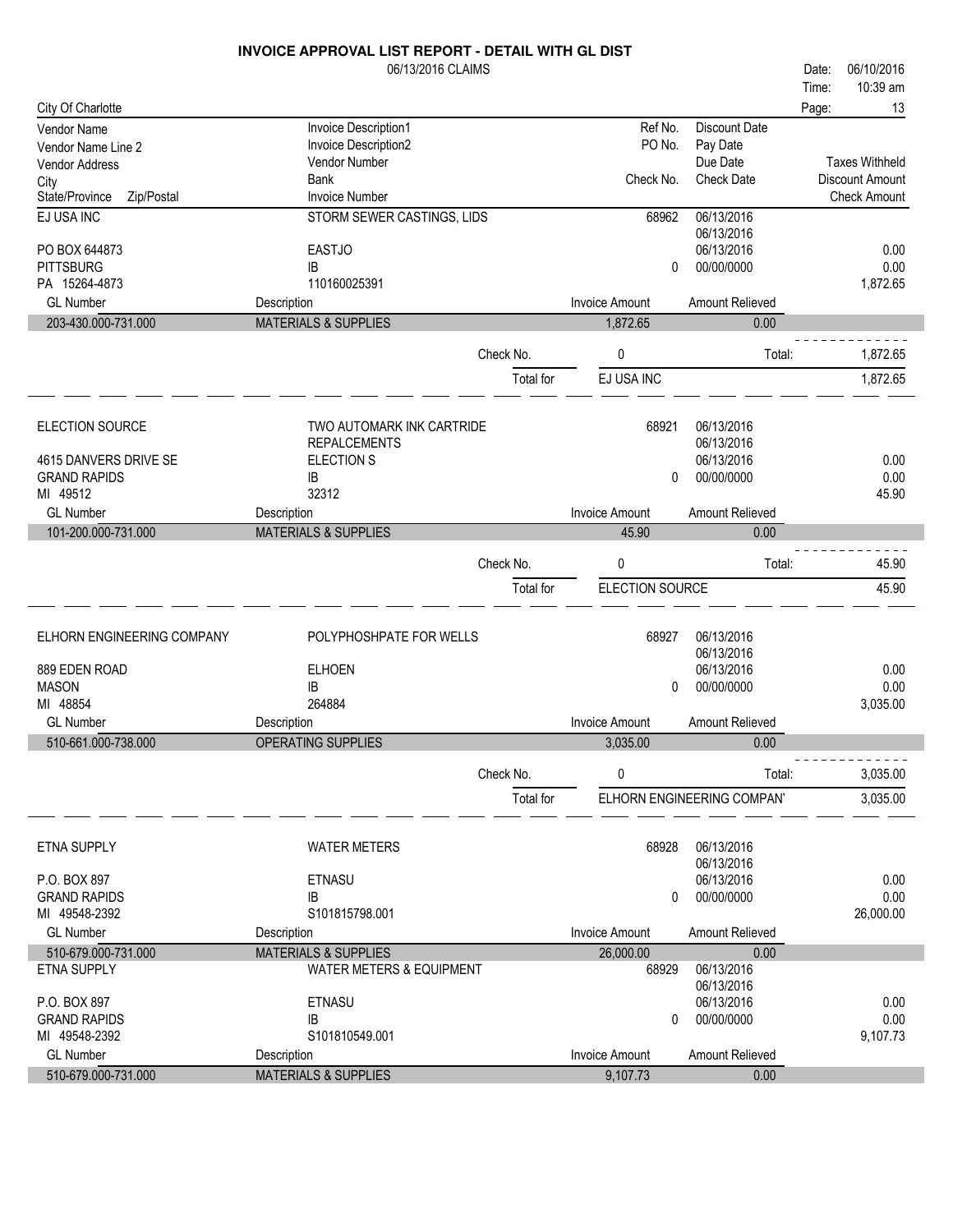|                               | 06/13/2016 CLAIMS               |           |                       |                      | Date: | 06/10/2016             |
|-------------------------------|---------------------------------|-----------|-----------------------|----------------------|-------|------------------------|
|                               |                                 |           |                       |                      | Time: | 10:39 am               |
| City Of Charlotte             |                                 |           |                       |                      | Page: | 14                     |
| Vendor Name                   | Invoice Description1            |           | Ref No.               | <b>Discount Date</b> |       |                        |
| Vendor Name Line 2            | Invoice Description2            |           | PO No.                | Pay Date             |       |                        |
| <b>Vendor Address</b>         | Vendor Number                   |           |                       | Due Date             |       | <b>Taxes Withheld</b>  |
| City                          | Bank                            |           | Check No.             | <b>Check Date</b>    |       | <b>Discount Amount</b> |
| State/Province<br>Zip/Postal  | <b>Invoice Number</b>           |           |                       |                      |       | <b>Check Amount</b>    |
| ETNA SUPPLY                   | <b>SUPPLIES</b>                 |           | 68930                 | 06/13/2016           |       |                        |
|                               |                                 |           |                       | 06/13/2016           |       |                        |
| P.O. BOX 897                  | <b>ETNASU</b>                   |           |                       | 06/13/2016           |       | 0.00                   |
| <b>GRAND RAPIDS</b>           | IB                              |           | 0                     | 00/00/0000           |       | 0.00                   |
| MI 49548-2392                 | S101810549.002                  |           |                       |                      |       | 101.43                 |
| <b>GL Number</b>              | Description                     |           | <b>Invoice Amount</b> | Amount Relieved      |       |                        |
| 510-679.000-731.000           | <b>MATERIALS &amp; SUPPLIES</b> |           | 101.43                | 0.00                 |       |                        |
| <b>ETNA SUPPLY</b>            | PACK JOINTS, COUPLINGS          |           | 69005                 | 06/13/2016           |       |                        |
|                               |                                 |           |                       | 06/13/2016           |       |                        |
| P.O. BOX 897                  | ETNASU                          |           |                       | 06/13/2016           |       | 0.00                   |
| <b>GRAND RAPIDS</b>           | IB                              |           | 0                     | 00/00/0000           |       | 0.00                   |
| MI 49548-2392                 | S101834347.001                  |           |                       |                      |       | 276.99                 |
| <b>GL Number</b>              | Description                     |           | <b>Invoice Amount</b> | Amount Relieved      |       |                        |
| 510-652.000-731.000           | <b>MATERIALS &amp; SUPPLIES</b> |           | 276.99                | 0.00                 |       |                        |
| <b>ETNA SUPPLY</b>            | <b>WATER LIDS/REPAIR LIDS</b>   |           | 69006                 | 06/13/2016           |       |                        |
|                               |                                 |           |                       | 06/13/2016           |       |                        |
| P.O. BOX 897                  | <b>ETNASU</b>                   |           |                       | 06/13/2016           |       | 0.00                   |
| <b>GRAND RAPIDS</b>           | <b>IB</b>                       |           | $\mathbf{0}$          | 00/00/0000           |       | 0.00                   |
| MI 49548-2392                 | S01824989.001                   |           |                       |                      |       | 1,250.25               |
| <b>GL Number</b>              | Description                     |           | <b>Invoice Amount</b> | Amount Relieved      |       |                        |
| 510-651.000-731.000           | <b>MATERIALS &amp; SUPPLIES</b> |           | 1,137.75              | 0.00                 |       |                        |
| 510-652.000-731.000           | <b>MATERIALS &amp; SUPPLIES</b> |           | 112.50                | 0.00                 |       |                        |
| <b>ETNA SUPPLY</b>            | SMARTPOINT TRANCEIVERS          |           | 69011                 | 06/13/2016           |       |                        |
|                               |                                 |           |                       | 06/13/2016           |       |                        |
| P.O. BOX 897                  | <b>ETNASU</b>                   |           |                       | 06/13/2016           |       | 0.00                   |
| <b>GRAND RAPIDS</b>           | IB<br>S101828683.001            |           | 0                     | 00/00/0000           |       | 0.00                   |
| MI 49548-2392                 |                                 |           |                       |                      |       | 3,750.00               |
| <b>GL Number</b>              | Description                     |           | <b>Invoice Amount</b> | Amount Relieved      |       |                        |
| 510-679.000-731.000           | <b>MATERIALS &amp; SUPPLIES</b> |           | 3,750.00              | 0.00                 |       |                        |
|                               |                                 | Check No. | 0                     | Total:               |       | 40,486.40              |
|                               |                                 |           |                       |                      |       |                        |
|                               |                                 | Total for | ETNA SUPPLY           |                      |       | 40,486.40              |
|                               |                                 |           |                       |                      |       |                        |
| <b>FAMILY FARM &amp; HOME</b> | 3/8 HOSE - PRESSURE WASHER      |           | 68963                 | 06/13/2016           |       |                        |
|                               |                                 |           |                       | 06/13/2016           |       |                        |
| 1658 LANSING RD               | <b>FAMILYFA</b>                 |           |                       | 06/13/2016           |       | 0.00                   |
| <b>CHARLOTTE</b>              | IB                              |           | 0                     | 00/00/0000           |       | 0.00                   |
| MI 48813                      | 219/36                          |           |                       |                      |       | 49.99                  |
| <b>GL Number</b>              | Description                     |           | <b>Invoice Amount</b> | Amount Relieved      |       |                        |
| 601-713.000-731.000           | <b>MATERIALS &amp; SUPPLIES</b> |           | 49.99                 | 0.00                 |       |                        |
| <b>FAMILY FARM &amp; HOME</b> | <b>MISC SUPPLIES</b>            |           | 68964                 | 06/13/2016           |       |                        |
|                               |                                 |           |                       | 06/13/2016           |       |                        |
| 1658 LANSING RD               | <b>FAMILYFA</b>                 |           |                       | 06/13/2016           |       | 0.00                   |
| <b>CHARLOTTE</b>              | IB<br>000221/C                  |           | 0                     | 00/00/0000           |       | 0.00<br>76.93          |
| MI 48813                      |                                 |           |                       |                      |       |                        |
| <b>GL Number</b>              | Description                     |           | <b>Invoice Amount</b> | Amount Relieved      |       |                        |
| 510-631.000-731.000           | <b>MATERIALS &amp; SUPPLIES</b> |           | 76.93                 | 0.00                 |       |                        |
| <b>FAMILY FARM &amp; HOME</b> | 5 NEW LAT SHOVELS               |           | 69001                 | 06/13/2016           |       |                        |
|                               |                                 |           |                       | 06/13/2016           |       |                        |
| 1658 LANSING RD               | <b>FAMILYFA</b>                 |           |                       | 06/13/2016           |       | 0.00                   |
| <b>CHARLOTTE</b><br>MI 48813  | IB                              |           | 0                     | 00/00/0000           |       | 0.00                   |
|                               | 222./36                         |           |                       |                      |       | 59.95                  |
| <b>GL Number</b>              | Description                     |           | <b>Invoice Amount</b> | Amount Relieved      |       |                        |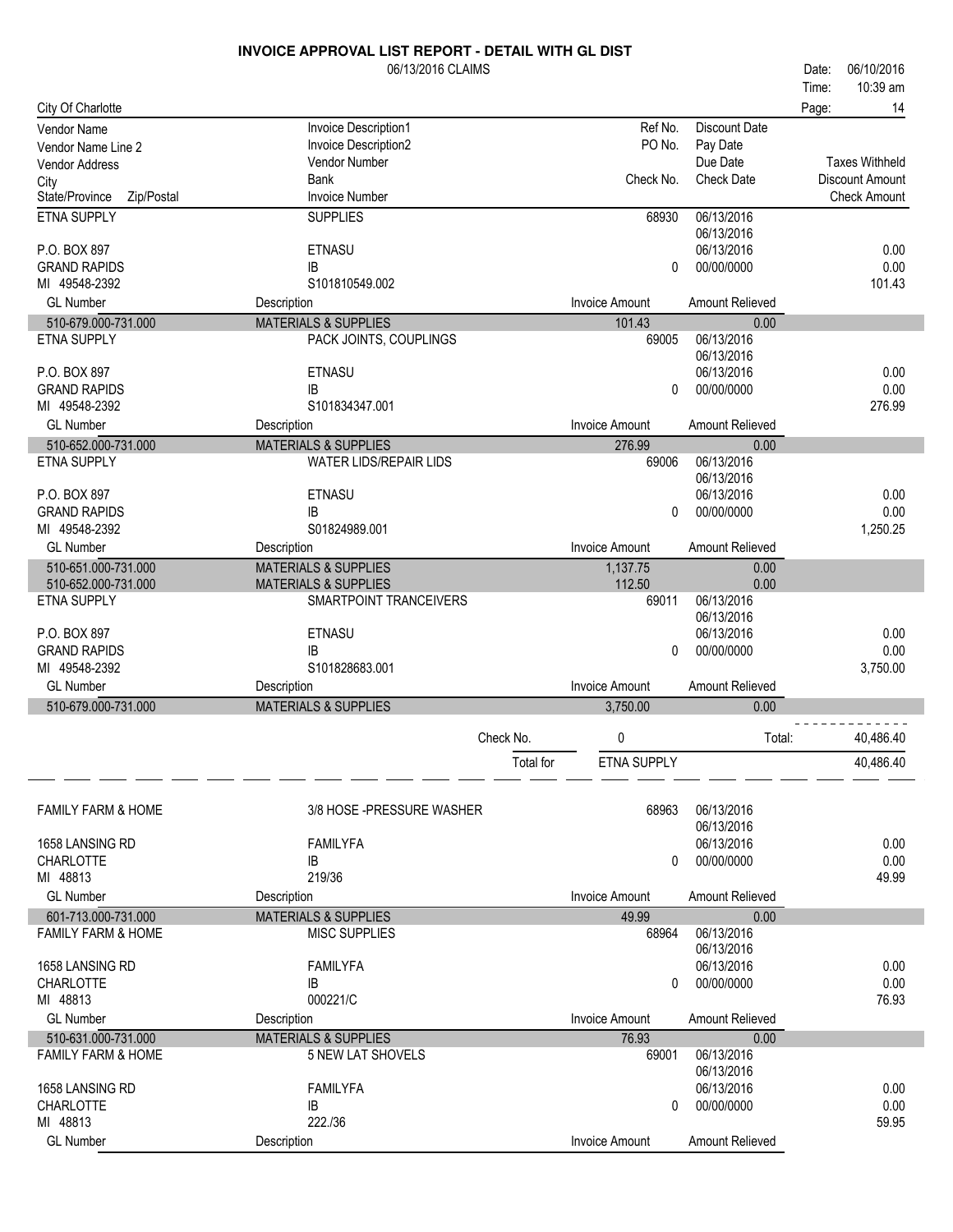## 06/13/2016 CLAIMS **INVOICE APPROVAL LIST REPORT - DETAIL WITH GL DIST** City Of Charlotte Time: Date: 06/10/2016 Page: 15 Vendor Name Invoice Description1 Ref No. Discount Date

10:39 am

| Vendor Name Line 2<br>Vendor Address       | Invoice Description2<br>Vendor Number                              |                        | PO No.                          | Pay Date<br>Due Date      | <b>Taxes Withheld</b> |
|--------------------------------------------|--------------------------------------------------------------------|------------------------|---------------------------------|---------------------------|-----------------------|
| City                                       | <b>Bank</b>                                                        |                        | Check No.                       | <b>Check Date</b>         | Discount Amount       |
| State/Province<br>Zip/Postal               | <b>Invoice Number</b>                                              |                        |                                 |                           | <b>Check Amount</b>   |
| 202-524.000-731.000<br>203-524.000-731.000 | <b>MATERIALS &amp; SUPPLIES</b><br><b>MATERIALS &amp; SUPPLIES</b> |                        | 29.97<br>29.98                  | 0.00<br>0.00              |                       |
|                                            |                                                                    | Check No.              | 0                               | Total:                    | 186.87                |
|                                            |                                                                    | Total for              | <b>FAMILY FARM &amp; HOME</b>   |                           | 186.87                |
| FIRE SUPPRESSION PRODUCTS                  | 15 GALLONS FOAM                                                    |                        | 69027                           | 06/13/2016<br>06/13/2016  |                       |
| PO BOX 8546                                | <b>FIRESU</b>                                                      |                        |                                 | 06/13/2016                | 0.00                  |
| <b>GRAND RAPIDS</b>                        | IB                                                                 |                        | 0                               | 00/00/0000                | 0.00                  |
| MI 49518-8546                              | 8565                                                               |                        |                                 |                           | 390.00                |
| <b>GL Number</b><br>101-350.000-738.001    | Description<br><b>HAZ-MAT SUPPLIES</b>                             |                        | <b>Invoice Amount</b><br>390.00 | Amount Relieved<br>0.00   |                       |
|                                            |                                                                    |                        |                                 |                           |                       |
|                                            |                                                                    | Check No.              | 0                               | Total:                    | 390.00                |
|                                            |                                                                    | Total for              |                                 | FIRE SUPPRESSION PRODUCTS | 390.00                |
| FIRST DUE FIRE SUPPLY                      | <b>FIRE HELMET</b>                                                 |                        | 69024                           | 06/13/2016<br>06/13/2016  |                       |
| 207 E KIPP RD STE A                        | FIRST DUE                                                          |                        |                                 | 06/13/2016                | 0.00                  |
| <b>MASON</b>                               | IB                                                                 |                        | 0                               | 00/00/0000                | 0.00                  |
| MI 48854                                   | 16-346                                                             |                        |                                 |                           | 364.18                |
| <b>GL Number</b>                           | Description                                                        |                        | <b>Invoice Amount</b>           | Amount Relieved           |                       |
|                                            |                                                                    |                        |                                 |                           |                       |
| 101-350.000-733.000                        | <b>UNIFORM &amp; CLEANING</b>                                      |                        | 364.18                          | 0.00                      |                       |
|                                            |                                                                    | Check No.              | 0                               | Total:                    | 364.18                |
|                                            |                                                                    | Total for              | FIRST DUE FIRE SUPPLY           |                           | 364.18                |
| FISH WINDOW CLEANING                       | WINDOW CLEANING 1ST & 2ND<br>FLOOR OUTSIDE CITY HALL               |                        | 68965                           | 06/13/2016<br>06/13/2016  |                       |
| P.O. BOX 646                               | <b>FISH</b>                                                        |                        |                                 | 06/13/2016                | 0.00                  |
| <b>DELTON</b>                              | IB                                                                 |                        | 0                               | 00/00/0000                | 0.00                  |
| MI 49046-0646                              | 2883-9630                                                          |                        |                                 |                           | 110.00                |
| <b>GL Number</b><br>101-664.000-749.000    | Description<br><b>CONTRACTUAL SERVICES</b>                         |                        | <b>Invoice Amount</b><br>110.00 | Amount Relieved<br>0.00   |                       |
|                                            |                                                                    | Check No.              | 0                               | Total:                    | 110.00                |
|                                            |                                                                    | Total for              | FISH WINDOW CLEANING            |                           | 110.00                |
| KENNETH P FRANKLAND                        | ARBITRATION SERVICES                                               |                        | 69008                           | 06/13/2016                |                       |
| 1137 ALTON ROAD                            | <b>FRANKLAND</b>                                                   |                        |                                 | 06/13/2016<br>06/13/2016  | 0.00                  |
| <b>EAST LANSING</b>                        | IB                                                                 |                        | 0                               | 00/00/0000                | 0.00                  |
| MI 48823                                   | <b>JUNE 2016</b>                                                   |                        |                                 |                           | 1,665.00              |
| <b>GL Number</b>                           | Description                                                        |                        | Invoice Amount                  | Amount Relieved           |                       |
| 101-200.000-746.000                        | PROFESSIONAL SERVICES                                              |                        | 1,665.00                        | 0.00                      |                       |
|                                            |                                                                    | Check No.<br>Total for | 0<br>KENNETH P FRANKLAND        | Total:                    | 1,665.00<br>1,665.00  |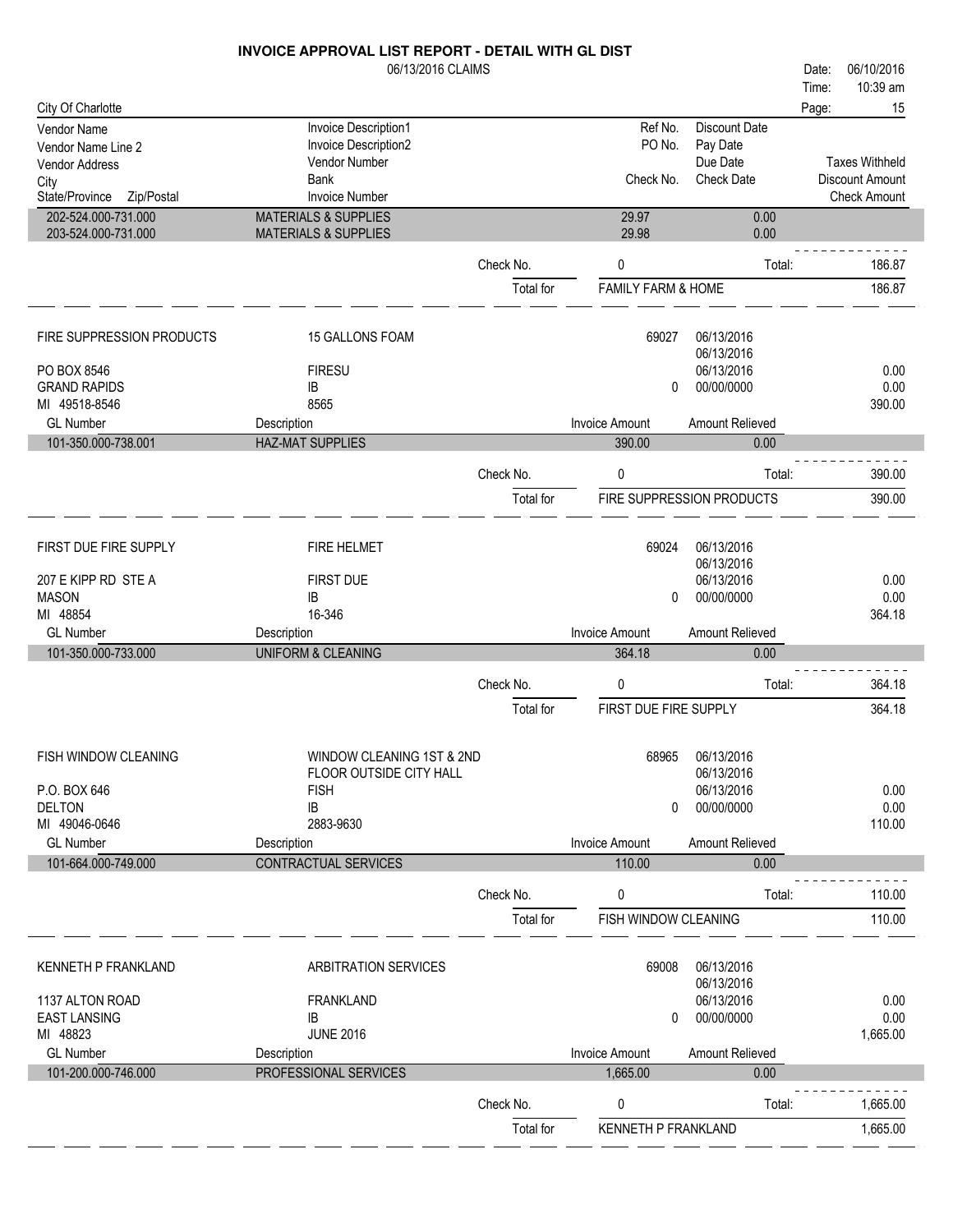|                               | 06/13/2016 CLAIMS               |           |                       |                                       | Date: | 06/10/2016            |
|-------------------------------|---------------------------------|-----------|-----------------------|---------------------------------------|-------|-----------------------|
|                               |                                 |           |                       |                                       | Time: | 10:39 am              |
| City Of Charlotte             |                                 |           |                       |                                       | Page: | 16                    |
| <b>Vendor Name</b>            | Invoice Description1            |           | Ref No.               | <b>Discount Date</b>                  |       |                       |
| Vendor Name Line 2            | Invoice Description2            |           | PO No.                | Pay Date                              |       |                       |
| <b>Vendor Address</b>         | <b>Vendor Number</b>            |           |                       | Due Date                              |       | <b>Taxes Withheld</b> |
| City                          | <b>Bank</b>                     |           | Check No.             | <b>Check Date</b>                     |       | Discount Amount       |
| Zip/Postal<br>State/Province  | <b>Invoice Number</b>           |           |                       |                                       |       | <b>Check Amount</b>   |
|                               |                                 |           |                       |                                       |       |                       |
| FULTON LUMBER COMPANY         | 2 X 6 AND TAPE                  |           | 68918                 | 06/13/2016                            |       |                       |
| 316 NORTH WASHINGTON          | <b>FULTLU</b>                   |           |                       | 06/13/2016<br>06/13/2016              |       | 0.00                  |
| <b>CHARLOTTE</b>              | <b>IB</b>                       |           | 0                     | 00/00/0000                            |       | 0.00                  |
| MI 48813                      | 2488534                         |           |                       |                                       |       | 86.73                 |
| <b>GL Number</b>              | Description                     |           | <b>Invoice Amount</b> | Amount Relieved                       |       |                       |
| 101-825.000-731.000           | <b>MATERIALS &amp; SUPPLIES</b> |           | 86.73                 | 0.00                                  |       |                       |
| FULTON LUMBER COMPANY         | <b>CEMENT BRICK</b>             |           | 68919                 | 06/13/2016                            |       |                       |
|                               |                                 |           |                       | 06/13/2016                            |       |                       |
| 316 NORTH WASHINGTON          | <b>FULTLU</b>                   |           |                       | 06/13/2016                            |       | 0.00                  |
| <b>CHARLOTTE</b>              | IB                              |           | 0                     | 00/00/0000                            |       | 0.00                  |
| MI 48813                      | 2488530                         |           |                       |                                       |       | 224.00                |
| <b>GL Number</b>              | Description                     |           | <b>Invoice Amount</b> | Amount Relieved                       |       |                       |
| 510-621.000-731.000           | <b>MATERIALS &amp; SUPPLIES</b> |           | 224.00                | 0.00                                  |       |                       |
| FULTON LUMBER COMPANY         | <b>18" STAKES</b>               |           | 69002                 | 06/13/2016                            |       |                       |
|                               |                                 |           |                       | 06/13/2016                            |       |                       |
| 316 NORTH WASHINGTON          | <b>FULTLU</b>                   |           |                       | 06/13/2016                            |       | 0.00                  |
| <b>CHARLOTTE</b>              | IB                              |           | 0                     | 00/00/0000                            |       | 0.00                  |
| MI 48813                      | 2489300                         |           |                       |                                       |       | 19.83                 |
| <b>GL Number</b>              | Description                     |           | <b>Invoice Amount</b> | Amount Relieved                       |       |                       |
| 510-650.000-731.000           | <b>MATERIALS &amp; SUPPLIES</b> |           | 19.83                 | 0.00                                  |       |                       |
| FULTON LUMBER COMPANY         | PAINT & SUPPLIES                |           | 69010                 | 06/13/2016                            |       |                       |
|                               |                                 |           |                       | 06/13/2016                            |       |                       |
| 316 NORTH WASHINGTON          | <b>FULTLU</b>                   |           |                       | 06/13/2016                            |       | 0.00                  |
| <b>CHARLOTTE</b>              | IB                              |           | 0                     | 00/00/0000                            |       | 0.00                  |
| MI 48813                      | 2489379                         |           |                       |                                       |       | 132.34                |
| <b>GL Number</b>              | Description                     |           | <b>Invoice Amount</b> | Amount Relieved                       |       |                       |
| 510-631.000-731.000           | <b>MATERIALS &amp; SUPPLIES</b> |           | 132.34                | 0.00                                  |       |                       |
| FULTON LUMBER COMPANY         | PAINT AND MAINTENANCE FOR       |           | 69020                 | 06/13/2016                            |       |                       |
|                               | <b>TRAINING FACILITY</b>        |           |                       | 06/13/2016                            |       |                       |
| 316 NORTH WASHINGTON          | <b>FULTLU</b>                   |           |                       | 06/13/2016                            |       | 0.00                  |
| <b>CHARLOTTE</b><br>MI 48813  | IB<br>2489309                   |           | 0                     | 00/00/0000                            |       | 0.00<br>159.07        |
|                               |                                 |           | <b>Invoice Amount</b> |                                       |       |                       |
| <b>GL Number</b>              | Description                     |           |                       | Amount Relieved                       |       |                       |
| 101-350.000-741.000           | MAINTENANCE - EQ/BLDG/GRNDS     |           | 159.07                | 0.00                                  |       |                       |
|                               |                                 | Check No. | 0                     | Total:                                |       | 621.97                |
|                               |                                 |           |                       |                                       |       |                       |
|                               |                                 | Total for | FULTON LUMBER COMPANY |                                       |       | 621.97                |
|                               |                                 |           |                       |                                       |       |                       |
| GARDENSCAPES LAWN & LANDSCAPE | APRIL & MAY 2016 MEMORIAL       |           | 68966                 | 06/13/2016                            |       |                       |
| C/O A J WIETZKE               | <b>GARDEN UPKEEP</b>            |           |                       | 06/13/2016                            |       |                       |
| 4800 S. PEASE RD              | <b>GARDEN</b>                   |           |                       | 06/13/2016                            |       | 0.00                  |
| <b>BELLEVUE</b>               | IB                              |           | 0                     | 00/00/0000                            |       | 0.00                  |
| MI 49021                      | 356237                          |           |                       |                                       |       | 850.00                |
| <b>GL Number</b>              | Description                     |           | <b>Invoice Amount</b> | Amount Relieved                       |       |                       |
| 101-000.000-240.000           | CITIZEN, MEMORIAL DONATIONS     |           | 850.00                | 0.00                                  |       |                       |
|                               |                                 |           |                       |                                       |       |                       |
|                               |                                 | Check No. | 0                     | Total:                                |       | 850.00                |
|                               |                                 | Total for |                       | <b>GARDENSCAPES LAWN &amp; LANDS(</b> |       | 850.00                |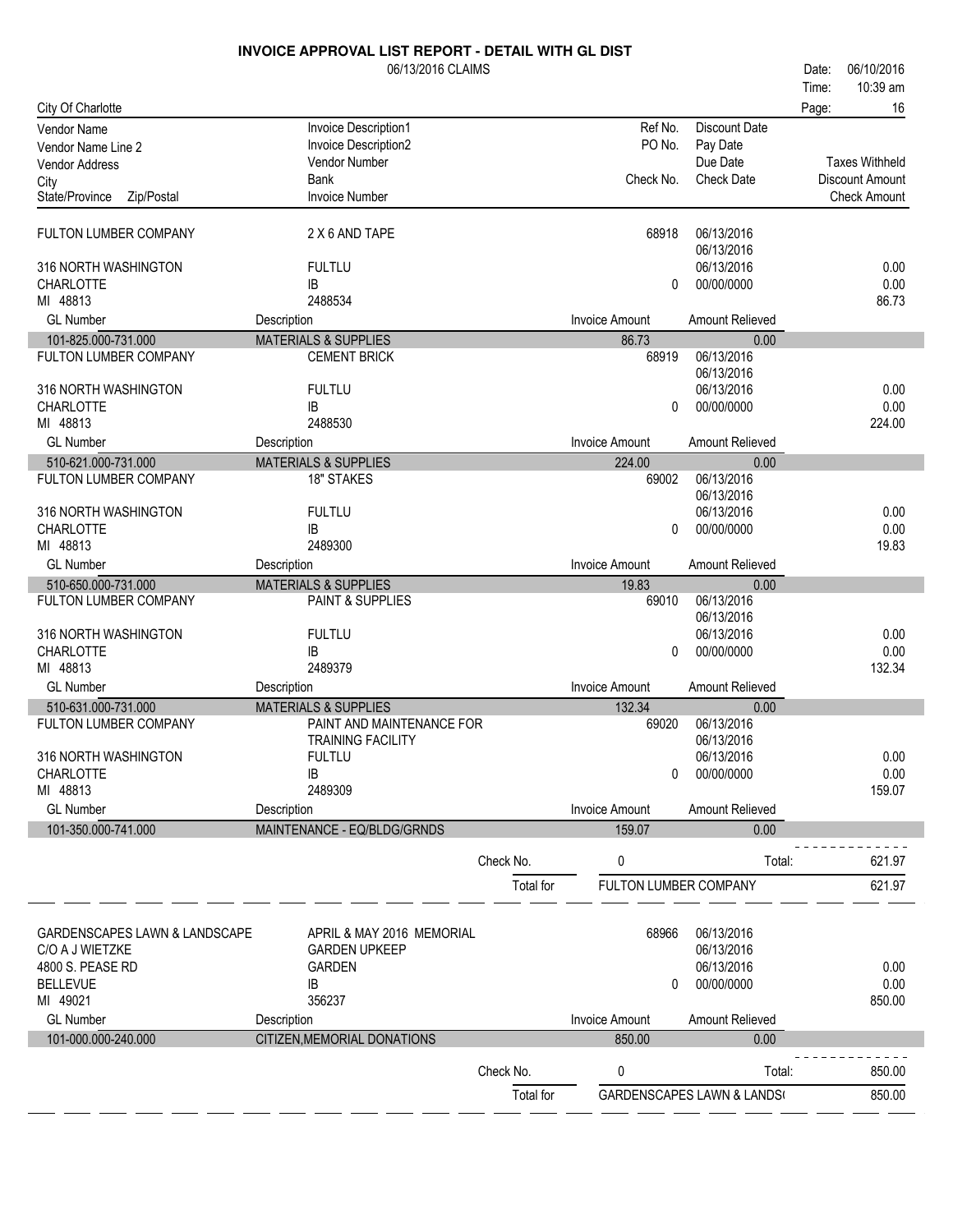|                              | <b>INVOICE APPROVAL LIST REPORT - DETAIL WITH GL DIST</b> |           |                       |                   |       |                        |
|------------------------------|-----------------------------------------------------------|-----------|-----------------------|-------------------|-------|------------------------|
|                              | 06/13/2016 CLAIMS                                         |           |                       |                   | Date: | 06/10/2016             |
|                              |                                                           |           |                       |                   | Time: | 10:39 am               |
| City Of Charlotte            |                                                           |           |                       |                   | Page: | 17                     |
| Vendor Name                  | Invoice Description1                                      |           | Ref No.               | Discount Date     |       |                        |
| Vendor Name Line 2           | Invoice Description2                                      |           | PO No.                | Pay Date          |       |                        |
| Vendor Address               | Vendor Number                                             |           |                       | Due Date          |       | <b>Taxes Withheld</b>  |
| City                         | <b>Bank</b>                                               |           | Check No.             | <b>Check Date</b> |       | <b>Discount Amount</b> |
| State/Province<br>Zip/Postal | <b>Invoice Number</b>                                     |           |                       |                   |       | <b>Check Amount</b>    |
| <b>HACH COMPANY</b>          | <b>FLOURIDE AMPULES</b>                                   |           | 68932                 | 06/13/2016        |       |                        |
|                              |                                                           |           |                       | 06/13/2016        |       |                        |
| 2207 COLLECTIONS CENTER DR   | <b>HACHCO</b>                                             |           |                       | 06/13/2016        |       | 0.00                   |
| <b>CHICAGO</b>               | IB                                                        |           | 0                     | 00/00/0000        |       | 0.00                   |
| IL 60693                     | 9938467                                                   |           |                       |                   |       | 324.41                 |
| <b>GL Number</b>             | Description                                               |           | <b>Invoice Amount</b> | Amount Relieved   |       |                        |
| 510-661.000-738.000          | OPERATING SUPPLIES                                        |           | 324.41                | 0.00              |       |                        |
|                              |                                                           | Check No. | 0                     | Total:            |       | 324.41                 |
|                              |                                                           |           |                       |                   |       | 324.41                 |
|                              |                                                           | Total for | <b>HACH COMPANY</b>   |                   |       |                        |
|                              |                                                           |           |                       |                   |       |                        |
| HASSEL FREE FUELS            | <b>FLEET FUEL</b>                                         |           | 68920                 | 06/13/2016        |       |                        |
|                              |                                                           |           |                       | 06/13/2016        |       |                        |
| P.O. BOX 98                  | D&LFU                                                     |           |                       | 06/13/2016        |       | 0.00                   |
| CHARLOTTE                    | <b>IB</b>                                                 |           | 0                     | 00/00/0000        |       | 0.00                   |
| MI 48813                     | 010107-1613601                                            |           |                       |                   |       | 791.57                 |
| <b>GL Number</b>             | Description                                               |           | <b>Invoice Amount</b> | Amount Relieved   |       |                        |
| 601-712.000-734.000          | <b>GASOLINE &amp; OIL</b>                                 |           | 791.57                | 0.00              |       |                        |
| HASSEL FREE FUELS            | <b>FLEET FUEL</b>                                         |           | 69004                 | 06/13/2016        |       |                        |
|                              |                                                           |           |                       | 06/13/2016        |       |                        |
| P.O. BOX 98                  | D&LFU                                                     |           |                       | 06/13/2016        |       | 0.00                   |
| <b>CHARLOTTE</b>             | IB                                                        |           | 0                     | 00/00/0000        |       | 0.00                   |
| MI 48813                     | 010107-1615201                                            |           |                       |                   |       | 982.79                 |
| <b>GL Number</b>             | Description                                               |           | <b>Invoice Amount</b> | Amount Relieved   |       |                        |
| 601-712.000-731.000          | <b>MATERIALS &amp; SUPPLIES</b>                           |           | 982.79                | 0.00              |       |                        |
| <b>HASSEL FREE FUELS</b>     | <b>FLEET FUEL</b>                                         |           | 69021                 | 06/13/2016        |       |                        |
|                              |                                                           |           |                       | 06/13/2016        |       |                        |
| P.O. BOX 98                  | D&LFU                                                     |           |                       | 06/13/2016        |       | 0.00                   |
| <b>CHARLOTTE</b>             | IB                                                        |           | 0                     | 00/00/0000        |       | 0.00                   |
| MI 48813                     | 1615201                                                   |           |                       |                   |       | 268.55                 |
| <b>GL Number</b>             | Description                                               |           | Invoice Amount        | Amount Relieved   |       |                        |
| 101-350.000-734.000          | <b>GASOLINE &amp; OIL</b>                                 |           | 268.55                | 0.00              |       |                        |
|                              |                                                           | Check No. | 0                     | Total:            |       | 2,042.91               |
|                              |                                                           | Total for | HASSEL FREE FUELS     |                   |       | 2,042.91               |
|                              |                                                           |           |                       |                   |       |                        |
| <b>RANDY JEWELL</b>          | 2016-06 ASSESSING SERVICES                                |           | 68967                 | 06/13/2016        |       |                        |
|                              |                                                           |           |                       | 06/13/2016        |       |                        |
|                              | <b>JEWERA</b>                                             |           |                       | 06/13/2016        |       | 0.00                   |
|                              | IB                                                        |           | 0                     | 00/00/0000        |       | 0.00                   |
|                              | <b>JUNE 2016</b>                                          |           |                       |                   |       | 2,914.00               |
| <b>GL Number</b>             | Description                                               |           | <b>Invoice Amount</b> | Amount Relieved   |       |                        |
| 101-210.000-749.000          | CONTRACTUAL SERVICES                                      |           | 2,914.00              | 0.00              |       |                        |
|                              |                                                           | Check No. | 0                     | Total:            |       | 2,914.00               |
|                              |                                                           | Total for | <b>RANDY JEWELL</b>   |                   |       | 2,914.00               |
|                              |                                                           |           |                       |                   |       |                        |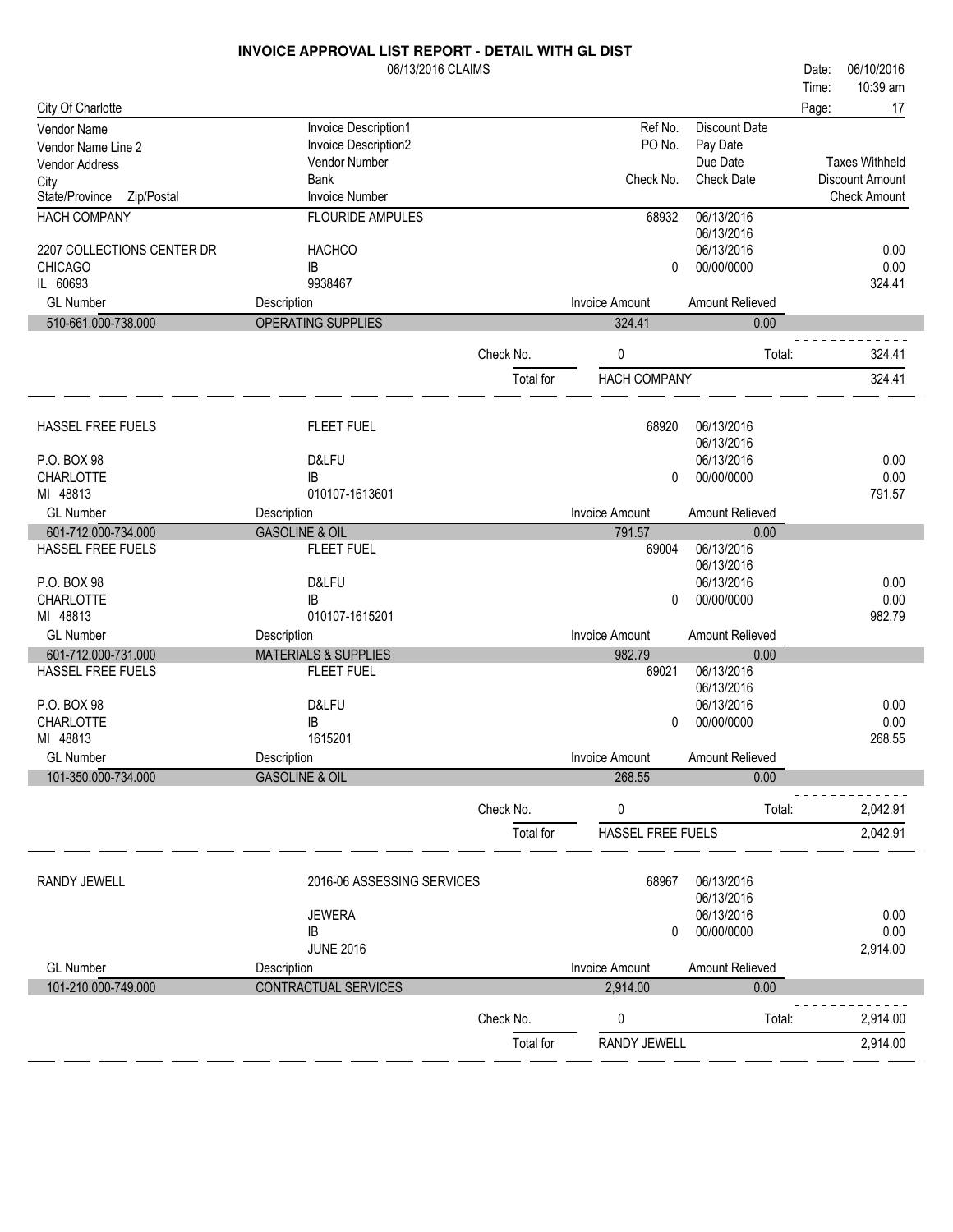|                                            | 06/13/2016 CLAIMS                               |           |                         |                        | Date: | 06/10/2016             |
|--------------------------------------------|-------------------------------------------------|-----------|-------------------------|------------------------|-------|------------------------|
|                                            |                                                 |           |                         |                        | Time: | 10:39 am               |
| City Of Charlotte                          |                                                 |           |                         |                        | Page: | 18                     |
| <b>Vendor Name</b>                         | Invoice Description1                            |           | Ref No.                 | <b>Discount Date</b>   |       |                        |
| Vendor Name Line 2                         | Invoice Description2                            |           | PO No.                  | Pay Date               |       |                        |
| <b>Vendor Address</b>                      | Vendor Number                                   |           |                         | Due Date               |       | <b>Taxes Withheld</b>  |
| City                                       | <b>Bank</b>                                     |           | Check No.               | <b>Check Date</b>      |       | <b>Discount Amount</b> |
| State/Province<br>Zip/Postal               | <b>Invoice Number</b>                           |           |                         |                        |       | <b>Check Amount</b>    |
| KONICA MINOLTA BUSINESS                    | <b>2016 JUNE</b>                                |           | 68968                   | 06/13/2016             |       |                        |
| SOLUTIONS USA INC///                       |                                                 |           |                         | 06/13/2016             |       |                        |
| <b>USA INC</b>                             | KONICA MIN                                      |           |                         | 06/13/2016             |       | 0.00                   |
| <b>PALANTINE</b>                           | IB                                              |           | 0                       | 00/00/0000             |       | 0.00                   |
| IL 60055-9188                              | 239928658                                       |           |                         |                        |       | 460.50                 |
| <b>GL Number</b>                           | Description                                     |           | <b>Invoice Amount</b>   | Amount Relieved        |       |                        |
| 101-150.000-737.000                        | PRINTING & PUBLISHING                           |           | 13.78                   | 0.00                   |       |                        |
| 101-200.000-737.000                        | PRINTING & PUBLISHING                           |           | 23.03                   | 0.00                   |       |                        |
| 101-210.000-737.000                        | PRINTING & PUBLISHING                           |           | 13.82                   | 0.00                   |       |                        |
| 101-220.000-737.000                        | PRINTING & PUBLISHING                           |           | 23.03                   | 0.00                   |       |                        |
| 101-230.000-737.000<br>101-300.000-737.000 | PRINTING & PUBLISHING<br>PRINTING & PUBLISHING  |           | 9.21<br>156.58          | 0.00<br>0.00           |       |                        |
| 101-350.000-737.000                        | PRINTING & PUBLISHING                           |           | 59.87                   | 0.00                   |       |                        |
| 101-410.000-737.000                        | PRINTING & PUBLISHING                           |           | 161.18                  | 0.00                   |       |                        |
|                                            |                                                 |           |                         |                        |       |                        |
|                                            |                                                 | Check No. | 0                       | Total:                 |       | 460.50                 |
|                                            |                                                 | Total for | KONICA MINOLTA BUSINESS |                        |       | 460.50                 |
|                                            |                                                 |           |                         |                        |       |                        |
|                                            |                                                 |           |                         |                        |       |                        |
| LANSING UNIFORM CO.                        | UNIFORM SHIRT-GREGORY                           |           | 68939                   | 06/13/2016             |       |                        |
|                                            |                                                 |           |                         | 06/13/2016             |       |                        |
| 5310 SOUTH PENNSYLVANIA AVE                | LANSUN                                          |           |                         | 06/13/2016             |       | 0.00                   |
| LANSING                                    | IB                                              |           | 0                       | 00/00/0000             |       | 0.00                   |
| MI 48911                                   | 67018-A                                         |           |                         |                        |       | 38.95                  |
| <b>GL Number</b>                           | Description                                     |           | <b>Invoice Amount</b>   | Amount Relieved        |       |                        |
| 101-300.000-733.000                        | <b>UNIFORM &amp; CLEANING</b>                   |           | 38.95                   | 0.00                   |       |                        |
| LANSING UNIFORM CO.                        | SHIRTS - SMITH                                  |           | 69025                   | 06/13/2016             |       |                        |
|                                            |                                                 |           |                         | 06/13/2016             |       |                        |
| 5310 SOUTH PENNSYLVANIA AVE<br>LANSING     | LANSUN                                          |           |                         | 06/13/2016             |       | 0.00                   |
| MI 48911                                   | IB<br>65280-A                                   |           | 0                       | 00/00/0000             |       | 0.00<br>39.95          |
| <b>GL Number</b>                           |                                                 |           | <b>Invoice Amount</b>   | <b>Amount Relieved</b> |       |                        |
|                                            | Description                                     |           |                         |                        |       |                        |
| 101-350.000-733.000<br>LANSING UNIFORM CO. | <b>UNIFORM &amp; CLEANING</b><br>SHIRTS - BROWN |           | 39.95<br>69026          | 0.00<br>06/13/2016     |       |                        |
|                                            |                                                 |           |                         | 06/13/2016             |       |                        |
| 5310 SOUTH PENNSYLVANIA AVE                | LANSUN                                          |           |                         | 06/13/2016             |       | 0.00                   |
| LANSING                                    | IB                                              |           | 0                       | 00/00/0000             |       | 0.00                   |
| MI 48911                                   | 66892-A                                         |           |                         |                        |       | 119.85                 |
| <b>GL Number</b>                           | Description                                     |           | <b>Invoice Amount</b>   | Amount Relieved        |       |                        |
| 101-350.000-733.000                        | <b>UNIFORM &amp; CLEANING</b>                   |           | 119.85                  | 0.00                   |       |                        |
|                                            |                                                 |           |                         |                        |       |                        |
|                                            |                                                 | Check No. | 0                       | Total:                 |       | 198.75                 |
|                                            |                                                 | Total for | LANSING UNIFORM CO.     |                        |       | 198.75                 |
|                                            |                                                 |           |                         |                        |       |                        |
|                                            |                                                 |           |                         |                        |       |                        |
| LAWNTECH                                   | WEEDSPRAY 1 OF 3                                |           | 69038                   | 06/13/2016             |       |                        |
|                                            |                                                 |           |                         | 06/13/2016             |       |                        |
| PO BOX 190                                 | LAWNTECH                                        |           |                         | 06/13/2016             |       | 0.00                   |
| <b>GRAND LEDGE</b>                         | IB                                              |           | 0                       | 00/00/0000             |       | 0.00                   |
| MI 48837                                   | 166374                                          |           |                         |                        |       | 500.00                 |
| <b>GL Number</b>                           | Description                                     |           | <b>Invoice Amount</b>   | Amount Relieved        |       |                        |
| 260-800.000-749.000                        | CONTRACTUAL SERVICES                            |           | 500.00                  | 0.00                   |       |                        |
|                                            |                                                 |           |                         |                        |       |                        |
|                                            |                                                 | Check No. | 0                       | Total:                 |       | 500.00                 |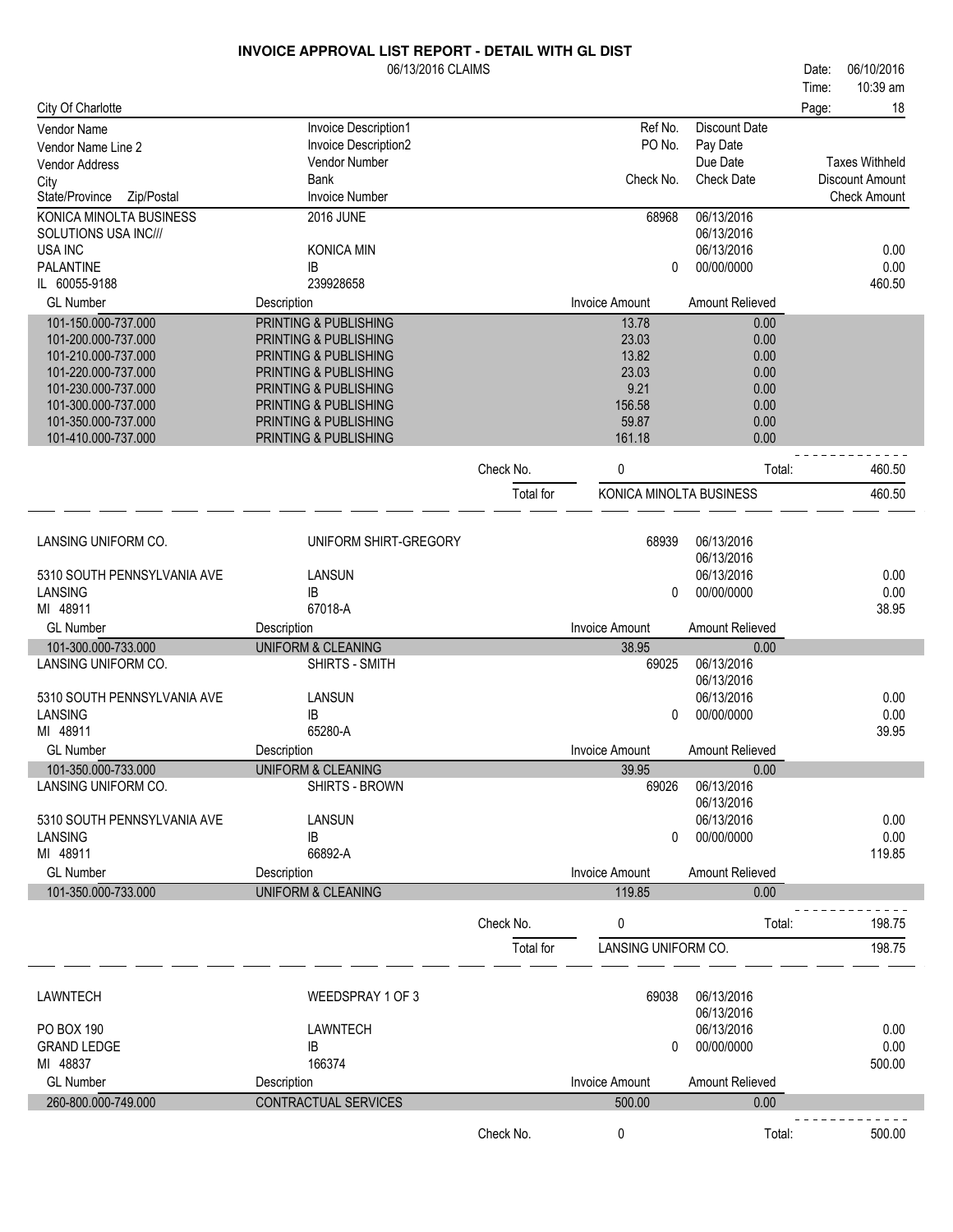|                               | 06/13/2016 CLAIMS                 |           |                         |                               | 06/10/2016<br>Date:   |
|-------------------------------|-----------------------------------|-----------|-------------------------|-------------------------------|-----------------------|
|                               |                                   |           |                         |                               | 10:39 am<br>Time:     |
| City Of Charlotte             |                                   |           |                         |                               | 19<br>Page:           |
| Vendor Name                   | Invoice Description1              |           | Ref No.                 | <b>Discount Date</b>          |                       |
| Vendor Name Line 2            | Invoice Description2              |           | PO No.                  | Pay Date                      |                       |
| Vendor Address                | Vendor Number                     |           |                         | Due Date                      | <b>Taxes Withheld</b> |
| City                          | <b>Bank</b>                       |           | Check No.               | <b>Check Date</b>             | Discount Amount       |
| Zip/Postal<br>State/Province  | <b>Invoice Number</b>             |           |                         |                               | <b>Check Amount</b>   |
|                               |                                   | Total for | LAWNTECH                |                               | 500.00                |
|                               |                                   |           |                         |                               |                       |
|                               |                                   |           |                         |                               |                       |
| LEXISNEXIS RISK DATA MNGT INC | <b>MAY BILLING</b>                |           | 68993                   | 06/13/2016                    |                       |
| ACCOUNT #1275544              |                                   |           |                         | 06/13/2016                    |                       |
| P.O. BOX 7247-6157            | <b>ACCURINT</b>                   |           |                         | 06/13/2016                    | 0.00                  |
| PHILADEPHIA                   | IB                                |           | 0                       | 00/00/0000                    | 0.00                  |
| PA 19170-6157                 | 1275544-20160531                  |           |                         |                               | 50.00                 |
| <b>GL Number</b>              | Description                       |           | <b>Invoice Amount</b>   | Amount Relieved               |                       |
| 101-300.000-864.000           | CAPITAL OUTLAY - EQUIPMENT        |           | 50.00                   | 0.00                          |                       |
|                               |                                   | Check No. | 0                       | Total:                        | 50.00                 |
|                               |                                   |           |                         |                               |                       |
|                               |                                   | Total for |                         | LEXISNEXIS RISK DATA MNGT IN( | 50.00                 |
|                               |                                   |           |                         |                               |                       |
| MCGINTY, HITCH, ET. AL.       | 2016 MAY LEGAL FEES               |           | 69017                   | 06/13/2016                    |                       |
|                               |                                   |           |                         | 06/13/2016                    |                       |
| PO BOX 2502                   | <b>MCGINTY</b>                    |           |                         | 06/13/2016                    | 0.00                  |
| <b>EAST LANSING</b>           | IB                                |           | 0                       | 00/00/0000                    | 0.00                  |
| MI 48826                      | 2016 MAY                          |           |                         |                               | 14,733.69             |
| <b>GL Number</b>              | Description                       |           | <b>Invoice Amount</b>   | Amount Relieved               |                       |
| 101-200.000-746.000           | PROFESSIONAL SERVICES             |           | 8,049.89                | 0.00                          |                       |
|                               |                                   |           |                         |                               |                       |
| 101-300.000-746.000           | PROFESSIONAL SERVICES             |           | 6,683.80                | 0.00                          |                       |
|                               |                                   |           |                         |                               |                       |
|                               |                                   | Check No. | 0                       | Total:                        | 14,733.69             |
|                               |                                   | Total for | MCGINTY, HITCH, ET. AL. |                               | 14,733.69             |
|                               |                                   |           |                         |                               |                       |
| STATE OF MICHIGAN - DEQ       | <b>WATER TESTING</b>              |           | 68923                   | 06/13/2016                    |                       |
| ESSD-WT                       |                                   |           |                         | 06/13/2016                    |                       |
| P.O. BOX 30667                | DEQ                               |           |                         | 06/13/2016                    | 0.00                  |
| LANSING                       | IB                                |           | 7454                    | 05/24/2016                    | 0.00                  |
| MI 48909-8167                 | 963842A                           |           |                         |                               | 560.00                |
| <b>GL Number</b>              | Description                       |           | <b>Invoice Amount</b>   | Amount Relieved               |                       |
| 510-661.000-749.000           | <b>CONTRACTUAL SERVICES</b>       |           | 560.00                  | 0.00                          |                       |
|                               |                                   | Check No. | 7454                    | Total:                        | 560.00 H              |
|                               |                                   |           |                         |                               |                       |
|                               |                                   | Total for | STATE OF MICHIGAN - DEQ |                               | 560.00                |
|                               |                                   |           |                         |                               |                       |
| MICHIGAN DEPT ENV. QUALITY    | CLASS C-RENEWAL CERTIFICATION     |           | 68924                   | 06/13/2016                    |                       |
|                               | <b>JIM SALDANA'</b>               |           |                         | 06/13/2016                    |                       |
| CONTROL/CASHIERS OFFICE       | <b>MDEQ</b>                       |           |                         | 06/13/2016                    | 0.00                  |
| LANSING                       | IB                                |           | 7455                    | 05/24/2016                    | 0.00                  |
| MI 48909-8157                 | SALDANA 05/16                     |           |                         |                               | 95.00                 |
| <b>GL Number</b>              | Description                       |           | <b>Invoice Amount</b>   | Amount Relieved               |                       |
| 510-631.000-748.000           | <b>CONFERENCES &amp; TRAINING</b> |           | 95.00                   | 0.00                          |                       |
|                               |                                   | Check No. | 7455                    | Total:                        | 95.00 H               |

 $\sim$ 

 $\sim$ 

 $\overline{a}$   $\overline{a}$ 

a la

 $\sim$ 

a la

 $\overline{\phantom{a}}$ 

 $\sim$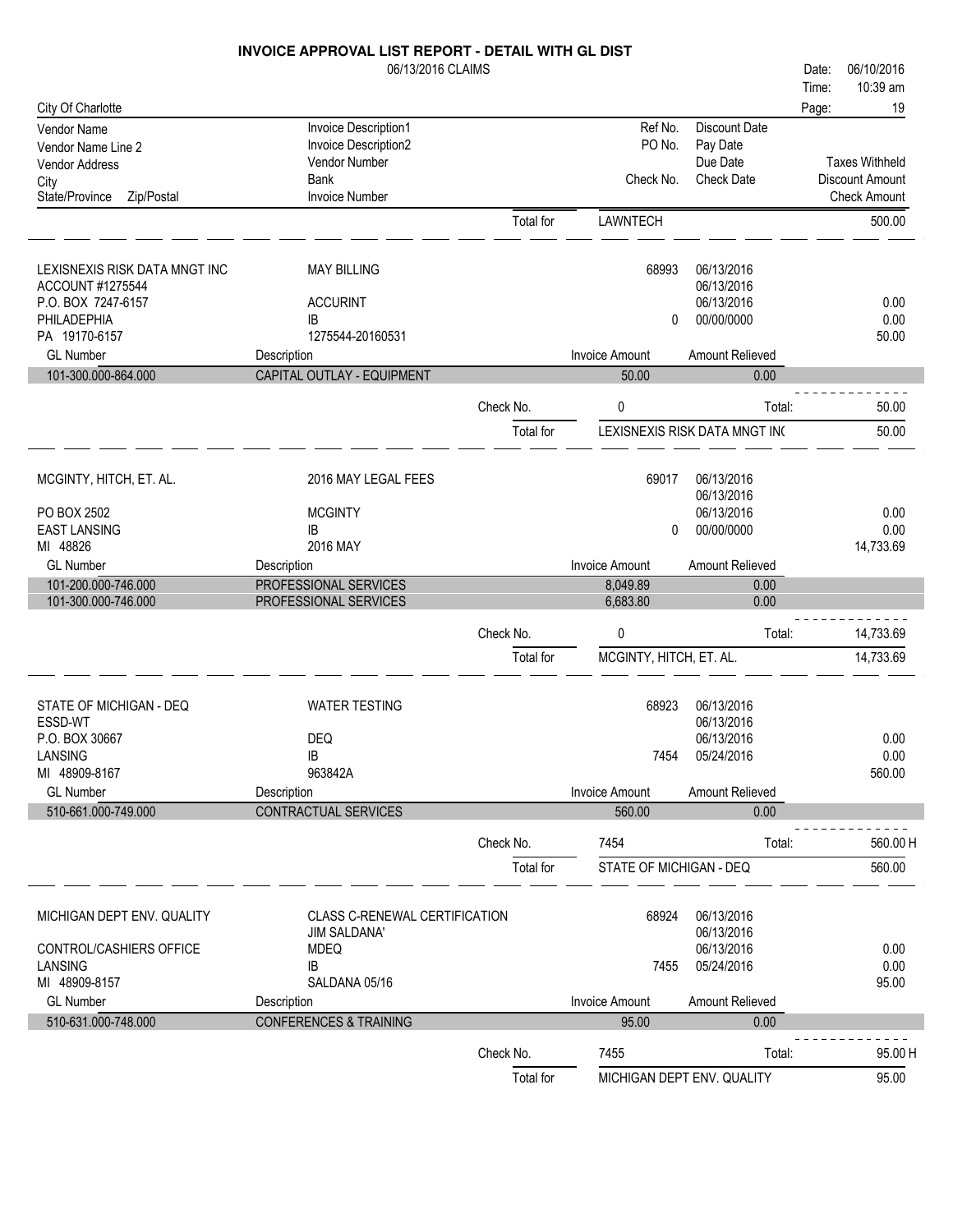|                              | <b>INVOICE APPROVAL LIST REPORT - DETAIL WITH GL DIST</b> |           |                       |                            |       |                        |
|------------------------------|-----------------------------------------------------------|-----------|-----------------------|----------------------------|-------|------------------------|
|                              | 06/13/2016 CLAIMS                                         |           |                       |                            | Date: | 06/10/2016             |
|                              |                                                           |           |                       |                            | Time: | 10:39 am               |
| City Of Charlotte            |                                                           |           |                       |                            | Page: | 20                     |
| Vendor Name                  | Invoice Description1                                      |           | Ref No.               | <b>Discount Date</b>       |       |                        |
| Vendor Name Line 2           | Invoice Description2                                      |           | PO No.                | Pay Date                   |       |                        |
| Vendor Address               | Vendor Number                                             |           |                       | Due Date                   |       | <b>Taxes Withheld</b>  |
| City                         | <b>Bank</b>                                               |           | Check No.             | <b>Check Date</b>          |       | <b>Discount Amount</b> |
| State/Province<br>Zip/Postal | <b>Invoice Number</b>                                     |           |                       |                            |       | <b>Check Amount</b>    |
| MICHIGAN ELECTION RESOURCES  | AV SUPPLIES-AUG. ELECTION 2016                            |           | 68922                 | 06/13/2016                 |       |                        |
|                              |                                                           |           |                       | 06/13/2016                 |       |                        |
| 1616 CONSTRUCTION DRIVE      | <b>MICHIGAN E</b>                                         |           |                       | 06/13/2016                 |       | 0.00                   |
| <b>KALAMAZOO</b>             | IB                                                        |           | 0                     | 00/00/0000                 |       | 0.00                   |
| MI 49048                     | 35884                                                     |           |                       |                            |       | 287.68                 |
| <b>GL Number</b>             | Description                                               |           | <b>Invoice Amount</b> | Amount Relieved            |       |                        |
| 101-200.000-753.000          | SPECIAL PURPOSE EXPENSES                                  |           | 287.68                | 0.00                       |       |                        |
| MICHIGAN ELECTION RESOURCES  | AV APPLICATION/MAILING                                    |           | 69015                 | 06/13/2016                 |       |                        |
|                              | AUGUST/NOV 2016                                           |           |                       | 06/13/2016                 |       |                        |
| 1616 CONSTRUCTION DRIVE      | <b>MICHIGAN E</b>                                         |           |                       | 06/13/2016                 |       | 0.00                   |
| <b>KALAMAZOO</b>             | ΙB                                                        |           | $\Omega$              | 00/00/0000                 |       | 0.00                   |
| MI 49048                     | 35943                                                     |           |                       |                            |       | 475.46                 |
| <b>GL Number</b>             | Description                                               |           | <b>Invoice Amount</b> | <b>Amount Relieved</b>     |       |                        |
| 101-200.000-753.000          | SPECIAL PURPOSE EXPENSES                                  |           | 475.46                | 0.00                       |       |                        |
|                              |                                                           |           |                       |                            |       |                        |
|                              |                                                           | Check No. | 0                     | Total:                     |       | 763.14                 |
|                              |                                                           | Total for |                       | MICHIGAN ELECTION RESOURCE |       | 763.14                 |
|                              |                                                           |           |                       |                            |       |                        |
|                              |                                                           |           |                       |                            |       |                        |
| MICHIGAN STATE UNIVERSITY    | POLICE SUPERVISON SEMINAR-                                |           | 68992                 | 06/13/2016                 |       |                        |
|                              | <b>ANTICLIFF</b>                                          |           |                       | 06/13/2016                 |       |                        |
| 655 AUDITORIUM RD ROOM 421   | <b>MISTATEUN</b>                                          |           |                       | 06/13/2016                 |       | 0.00                   |
| <b>EAST LANSING</b>          | IB                                                        |           | 0                     | 00/00/0000                 |       | 0.00                   |
| MI 48824                     | 1670-A0006894                                             |           |                       |                            |       | 850.00                 |
| <b>GL Number</b>             | Description                                               |           | <b>Invoice Amount</b> | Amount Relieved            |       |                        |
| 240-302.000-748.000          | <b>CONFERENCES &amp; TRAINING</b>                         |           | 850.00                | 0.00                       |       |                        |
|                              |                                                           |           |                       |                            |       |                        |
|                              |                                                           | Check No. | 0                     | Total:                     |       | 850.00                 |
|                              |                                                           | Total for |                       | MICHIGAN STATE UNIVERSITY  |       | 850.00                 |
|                              |                                                           |           |                       |                            |       |                        |
|                              |                                                           |           |                       |                            |       |                        |
| OFFICE MAX                   | <b>HP 55A INK CARTRIDGE</b>                               |           | 68969                 | 06/13/2016                 |       |                        |
|                              |                                                           |           |                       | 06/13/2016                 |       |                        |
| 75 REMITTANCE DR #2698       | <b>OFFICEMAX</b>                                          |           |                       | 06/13/2016                 |       | 0.00                   |
| <b>CHICAGO</b>               | IB                                                        |           | $\Omega$              | 00/00/0000                 |       | 0.00                   |
| IL 60675-2698                | 783549                                                    |           |                       |                            |       | 74.89                  |
| <b>GL Number</b>             | Description                                               |           | <b>Invoice Amount</b> | Amount Relieved            |       |                        |
| 101-220.000-731.000          | <b>MATERIALS &amp; SUPPLIES</b>                           |           | 74.89                 | 0.00                       |       |                        |
|                              |                                                           |           |                       |                            |       |                        |
|                              |                                                           | Check No. | 0                     | Total:                     |       | 74.89                  |
|                              |                                                           | Total for | OFFICE MAX            |                            |       | 74.89                  |
|                              |                                                           |           |                       |                            |       |                        |
|                              |                                                           |           |                       |                            |       |                        |
| <b>OUTSHINER</b>             | LOF#386                                                   |           | 68941                 | 06/13/2016                 |       |                        |
|                              |                                                           |           |                       | 06/13/2016                 |       |                        |
| 1878 W GRAND RIVER           | <b>OUTSHINER</b>                                          |           |                       | 06/13/2016                 |       | 0.00                   |
| <b>OKEMOS</b>                | IB                                                        |           | 0                     | 00/00/0000                 |       | 0.00                   |
| MI 48864                     | 2-0074937                                                 |           |                       |                            |       | 24.99                  |
| <b>GL Number</b>             | Description                                               |           | <b>Invoice Amount</b> | Amount Relieved            |       |                        |
| 101-300.000-734.000          | <b>GASOLINE &amp; OIL</b>                                 |           | 24.99                 | 0.00                       |       |                        |
|                              |                                                           |           |                       |                            |       |                        |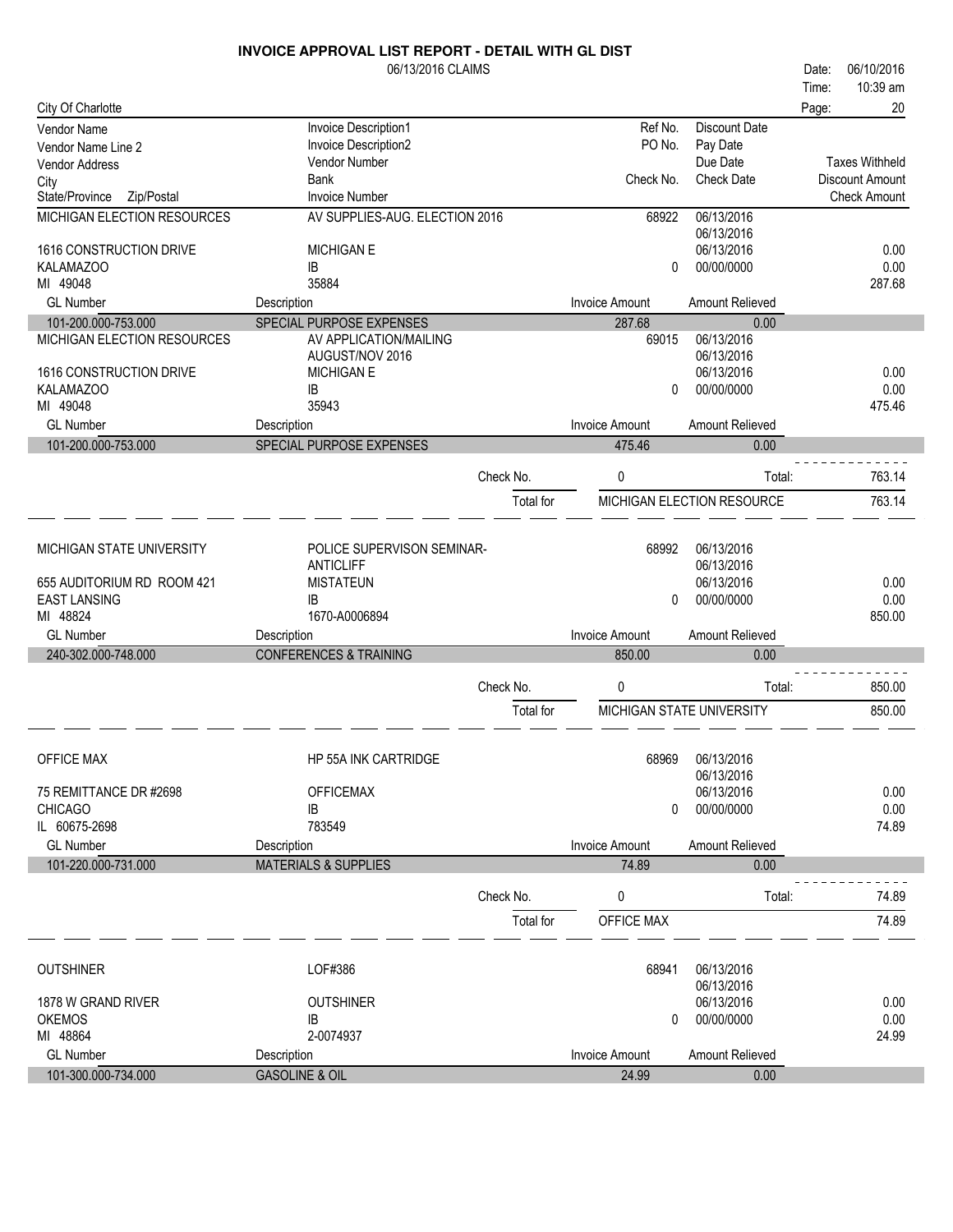|                                                 | 06/13/2016 CLAIMS                                        |           |                       |                          | 06/10/2016<br>Date:   |
|-------------------------------------------------|----------------------------------------------------------|-----------|-----------------------|--------------------------|-----------------------|
|                                                 |                                                          |           |                       |                          | 10:39 am<br>Time:     |
| City Of Charlotte                               |                                                          |           |                       |                          | 21<br>Page:           |
| Vendor Name                                     | Invoice Description1                                     |           | Ref No.               | <b>Discount Date</b>     |                       |
| Vendor Name Line 2                              | Invoice Description2                                     |           | PO No.                | Pay Date<br>Due Date     | <b>Taxes Withheld</b> |
| <b>Vendor Address</b>                           | Vendor Number<br>Bank                                    |           | Check No.             | <b>Check Date</b>        | Discount Amount       |
| City<br>State/Province<br>Zip/Postal            | <b>Invoice Number</b>                                    |           |                       |                          | <b>Check Amount</b>   |
| <b>OUTSHINER</b>                                | LOF #403                                                 |           | 68995                 | 06/13/2016               |                       |
|                                                 |                                                          |           |                       | 06/13/2016               |                       |
| 1878 W GRAND RIVER                              | <b>OUTSHINER</b>                                         |           |                       | 06/13/2016               | 0.00                  |
| <b>OKEMOS</b>                                   | IB                                                       |           | 0                     | 00/00/0000               | 0.00                  |
| MI 48864                                        | 2-0075240                                                |           |                       |                          | 54.44                 |
| <b>GL Number</b>                                | Description                                              |           | <b>Invoice Amount</b> | Amount Relieved          |                       |
| 101-300.000-734.000                             | <b>GASOLINE &amp; OIL</b>                                |           | 54.44                 | 0.00                     |                       |
|                                                 |                                                          | Check No. | 0                     | Total:                   | 79.43                 |
|                                                 |                                                          |           |                       |                          |                       |
|                                                 |                                                          | Total for | <b>OUTSHINER</b>      |                          | 79.43                 |
|                                                 |                                                          |           |                       |                          |                       |
| PARAGON LABORATORIES INC                        | <b>QIARTERLY LAB TESTING</b>                             |           | 68971                 | 06/13/2016<br>06/13/2016 |                       |
| 12649 RICHFIELD CT                              | <b>PARAGON</b>                                           |           |                       | 06/13/2016               | 0.00                  |
| <b>LIVONIA</b>                                  | IB                                                       |           | 0                     | 00/00/0000               | 0.00                  |
| MI 48150                                        | 44263-92667                                              |           |                       |                          | 55.00                 |
| <b>GL Number</b>                                | Description                                              |           | <b>Invoice Amount</b> | Amount Relieved          |                       |
| 510-631.000-749.000                             | CONTRACTUAL SERVICES                                     |           | 55.00                 | 0.00                     |                       |
| PARAGON LABORATORIES INC                        | <b>QUARTERLY LAB TESTING</b>                             |           | 68972                 | 06/13/2016               |                       |
|                                                 |                                                          |           |                       | 06/13/2016               |                       |
| 12649 RICHFIELD CT                              | <b>PARAGON</b>                                           |           |                       | 06/13/2016               | 0.00                  |
| <b>LIVONIA</b>                                  | IB                                                       |           | 0                     | 00/00/0000               | 0.00                  |
| MI 48150                                        | 44263-92795                                              |           |                       |                          | 375.00                |
| <b>GL Number</b>                                | Description                                              |           | <b>Invoice Amount</b> | Amount Relieved          |                       |
| 510-631.000-749.000                             | CONTRACTUAL SERVICES                                     |           | 375.00                | 0.00<br>06/13/2016       |                       |
| PARAGON LABORATORIES INC                        | <b>QUARTERLY LAB TESTING</b>                             |           | 68973                 | 06/13/2016               |                       |
| 12649 RICHFIELD CT                              | <b>PARAGON</b>                                           |           |                       | 06/13/2016               | 0.00                  |
| LIVONIA                                         | IB                                                       |           | 0                     | 00/00/0000               | 0.00                  |
| MI 48150                                        | 44263-92834                                              |           |                       |                          | 22.00                 |
| <b>GL Number</b>                                | Description                                              |           | <b>Invoice Amount</b> | Amount Relieved          |                       |
| 510-631.000-749.000                             | CONTRACTUAL SERVICES                                     |           | 22.00                 | 0.00                     |                       |
| PARAGON LABORATORIES INC                        | <b>QUARTERLY LAB TESTING</b>                             |           | 68974                 | 06/13/2016               |                       |
|                                                 |                                                          |           |                       | 06/13/2016               |                       |
| 12649 RICHFIELD CT                              | PARAGON                                                  |           |                       | 06/13/2016               | 0.00                  |
| LIVONIA                                         | IB                                                       |           | 0                     | 00/00/0000               | 0.00                  |
| MI 48150                                        | 44263-92842                                              |           |                       |                          | 165.00                |
| <b>GL Number</b>                                | Description                                              |           | <b>Invoice Amount</b> | Amount Relieved          |                       |
| 510-631.000-749.000<br>PARAGON LABORATORIES INC | <b>CONTRACTUAL SERVICES</b><br>AVAILABLE CYANIDE ANAYLIS |           | 165.00                | 0.00<br>06/13/2016       |                       |
|                                                 |                                                          |           | 69009                 | 06/13/2016               |                       |
| 12649 RICHFIELD CT                              | <b>PARAGON</b>                                           |           |                       | 06/13/2016               | 0.00                  |
| LIVONIA                                         | IB                                                       |           | 0                     | 00/00/0000               | 0.00                  |
| MI 48150                                        | 44263-93022                                              |           |                       |                          | 165.00                |
| <b>GL Number</b>                                | Description                                              |           | <b>Invoice Amount</b> | Amount Relieved          |                       |
| 510-631.000-749.000                             | CONTRACTUAL SERVICES                                     |           | 165.00                | 0.00                     |                       |
|                                                 |                                                          |           |                       |                          |                       |
|                                                 |                                                          | Check No. | 0                     | Total:                   | 782.00                |
|                                                 |                                                          | Total for |                       | PARAGON LABORATORIES INC | 782.00                |

20

 $\sim$ 

a.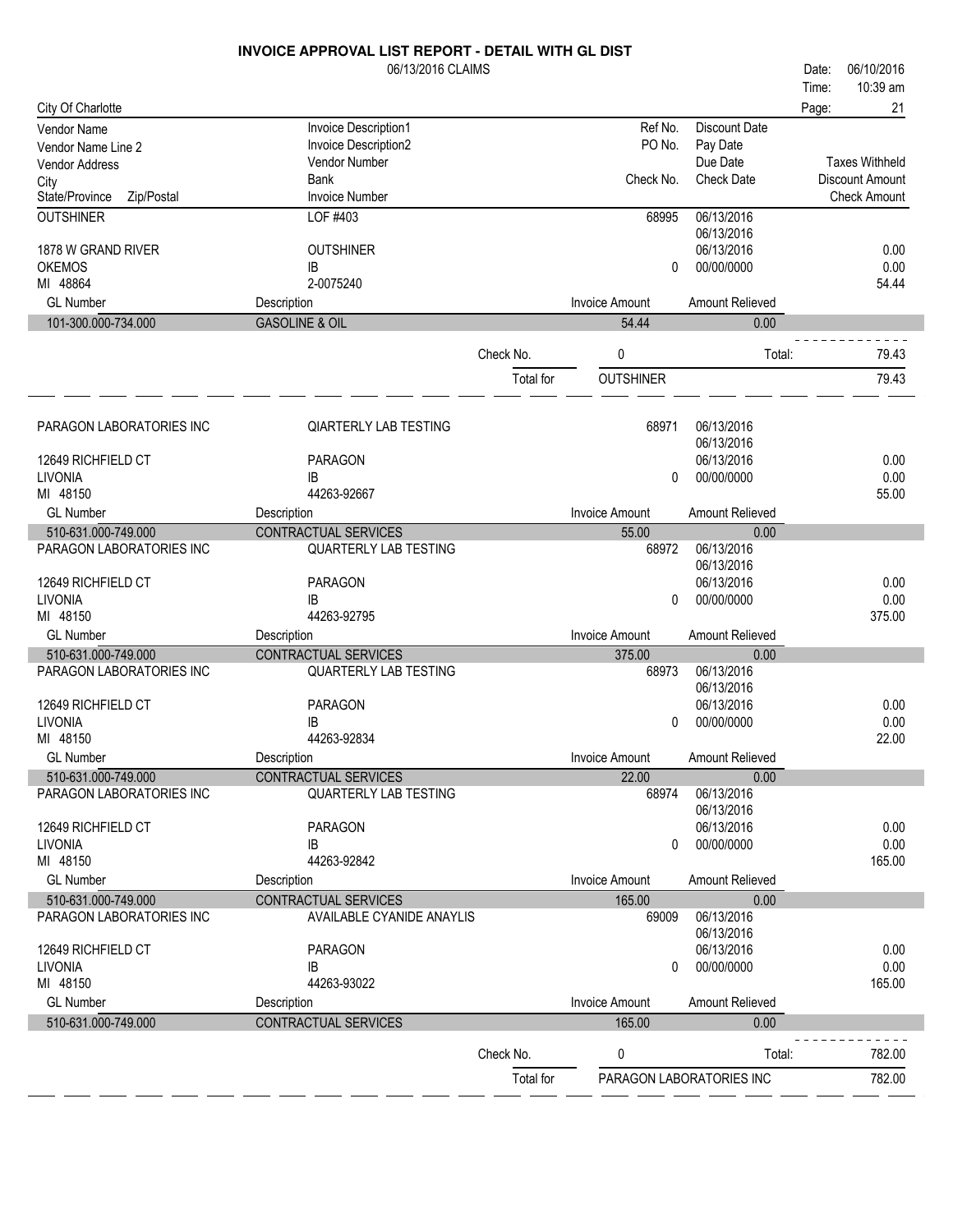|                                                     | 06/13/2016 CLAIMS                            |           |                       |                            | Date: | 06/10/2016             |
|-----------------------------------------------------|----------------------------------------------|-----------|-----------------------|----------------------------|-------|------------------------|
|                                                     |                                              |           |                       |                            | Time: | 10:39 am               |
| City Of Charlotte                                   |                                              |           |                       |                            | Page: | 22                     |
| Vendor Name                                         | Invoice Description1                         |           | Ref No.               | Discount Date              |       |                        |
| Vendor Name Line 2                                  | Invoice Description2                         |           | PO No.                | Pay Date                   |       |                        |
| <b>Vendor Address</b>                               | Vendor Number                                |           |                       | Due Date                   |       | <b>Taxes Withheld</b>  |
| City                                                | Bank                                         |           | Check No.             | <b>Check Date</b>          |       | <b>Discount Amount</b> |
| State/Province<br>Zip/Postal                        | <b>Invoice Number</b>                        |           |                       |                            |       | <b>Check Amount</b>    |
| PROFESSIONAL MAINTENANCE<br><b>CLEANING COMPANY</b> | CLEANING - CITY HALL MAY 2016                |           | 68999                 | 06/13/2016<br>06/13/2016   |       |                        |
| 14286 FRANCIS ROAD                                  | <b>PROMAINT</b>                              |           |                       | 06/13/2016                 |       | 0.00                   |
| LANSING                                             | IB                                           |           | 0                     | 00/00/0000                 |       | 0.00                   |
| MI 48906                                            | 120522                                       |           |                       |                            |       | 1,243.00               |
| <b>GL Number</b>                                    | Description                                  |           | <b>Invoice Amount</b> | Amount Relieved            |       |                        |
| 101-664.000-749.000                                 | CONTRACTUAL SERVICES                         |           | 1,243.00              | 0.00                       |       |                        |
|                                                     |                                              |           |                       |                            |       |                        |
|                                                     |                                              | Check No. | 0                     | Total:                     |       | 1,243.00               |
|                                                     |                                              | Total for |                       | PROFESSIONAL MAINTENANCE   |       | 1,243.00               |
|                                                     |                                              |           |                       |                            |       |                        |
|                                                     |                                              |           |                       |                            |       |                        |
| QUILL CORP.                                         | <b>ADDRESS LABELS</b>                        |           | 68970                 | 06/13/2016                 |       |                        |
| P.O. BOX 37600                                      | QUILCO                                       |           |                       | 06/13/2016<br>06/13/2016   |       | 0.00                   |
| PHLADELPHIA                                         | ΙB                                           |           | 0                     | 00/00/0000                 |       | 0.00                   |
| PA 19101-0600                                       | 6025566                                      |           |                       |                            |       | 49.98                  |
| <b>GL Number</b>                                    | Description                                  |           | <b>Invoice Amount</b> | Amount Relieved            |       |                        |
| 101-200.000-731.000                                 | <b>MATERIALS &amp; SUPPLIES</b>              |           | 24.99                 | 0.00                       |       |                        |
| 510-610.000-731.000                                 | <b>MATERIALS &amp; SUPPLIES</b>              |           | 24.99                 | 0.00                       |       |                        |
|                                                     |                                              |           |                       |                            |       |                        |
|                                                     |                                              | Check No. | 0                     | Total:                     |       | 49.98                  |
|                                                     |                                              | Total for | QUILL CORP.           |                            |       | 49.98                  |
|                                                     |                                              |           |                       |                            |       |                        |
| REINALT-THOMAS CORPORATION                          | <b>PATROL CAR TIRES</b>                      |           | 69040                 | 06/13/2016                 |       |                        |
| AKA DISCOUNT TIRE                                   |                                              |           |                       | 06/13/2016                 |       |                        |
| PO BOX 29851                                        | <b>DISCOUNT</b>                              |           |                       | 06/13/2016                 |       | 0.00                   |
| <b>PHOENIX</b>                                      | IB                                           |           | 0                     | 00/00/0000                 |       | 0.00                   |
| AZ 85038-9851                                       | 26858                                        |           |                       |                            |       | 596.32                 |
| <b>GL Number</b>                                    | Description                                  |           | <b>Invoice Amount</b> | Amount Relieved            |       |                        |
| 101-300.000-740.000                                 | <b>VEHICLE MAINTENANCE</b>                   |           | 596.32                | 0.00                       |       |                        |
|                                                     |                                              |           |                       |                            |       |                        |
|                                                     |                                              | Check No. | 0                     | Total:                     |       | 596.32                 |
|                                                     |                                              | Total for |                       | REINALT-THOMAS CORPORATION |       | 596.32                 |
|                                                     |                                              |           |                       |                            |       |                        |
| ERIC ROGERS LLC                                     | <b>WEEKLY LAWN MOWING</b>                    |           | 68996                 | 06/13/2016                 |       |                        |
|                                                     |                                              |           |                       | 06/13/2016                 |       |                        |
| PO BOX 190                                          | <b>ROGER</b>                                 |           |                       | 06/13/2016                 |       | 0.00                   |
| <b>CHARLOTTE</b>                                    | IB                                           |           | 0                     | 00/00/0000                 |       | 0.00                   |
| MI 48813                                            | 12386                                        |           |                       |                            |       | 1,052.00               |
| <b>GL Number</b>                                    | Description                                  |           | <b>Invoice Amount</b> | Amount Relieved            |       |                        |
| 101-300.000-749.000                                 | CONTRACTUAL SERVICES                         |           | 5.00                  | 0.00                       |       |                        |
| 101-350.000-749.000                                 | CONTRACTUAL SERVICES                         |           | 42.00                 | 0.00                       |       |                        |
| 101-424.000-749.000                                 | CONTRACTUAL SERVICES                         |           | 28.00                 | 0.00                       |       |                        |
| 101-664.000-749.000                                 | CONTRACTUAL SERVICES                         |           | 12.00                 | 0.00                       |       |                        |
| 101-825.000-749.000                                 | CONTRACTUAL SERVICES                         |           | 344.00                | 0.00                       |       |                        |
| 202-524.000-749.000                                 | CONTRACTUAL SERVICES                         |           | 55.00                 | 0.00                       |       |                        |
| 270-800.000-749.000<br>280-830.000-749.000          | CONTRACTUAL SERVICES<br>CONTRACTUAL SERVICES |           | 38.00<br>202.00       | 0.00<br>0.00               |       |                        |
| 500-841.000-749.000                                 | CONTRACTUAL SERVICES                         |           | 35.00                 | 0.00                       |       |                        |
| 510-623.000-749.000                                 | <b>CONTRACTUAL SERVICES</b>                  |           | 7.00                  | 0.00                       |       |                        |
| 510-624.000-749.000                                 | CONTRACTUAL SERVICES                         |           | 5.00                  | 0.00                       |       |                        |
| 510-625.000-749.000                                 | CONTRACTUAL SERVICES                         |           | 5.00                  | 0.00                       |       |                        |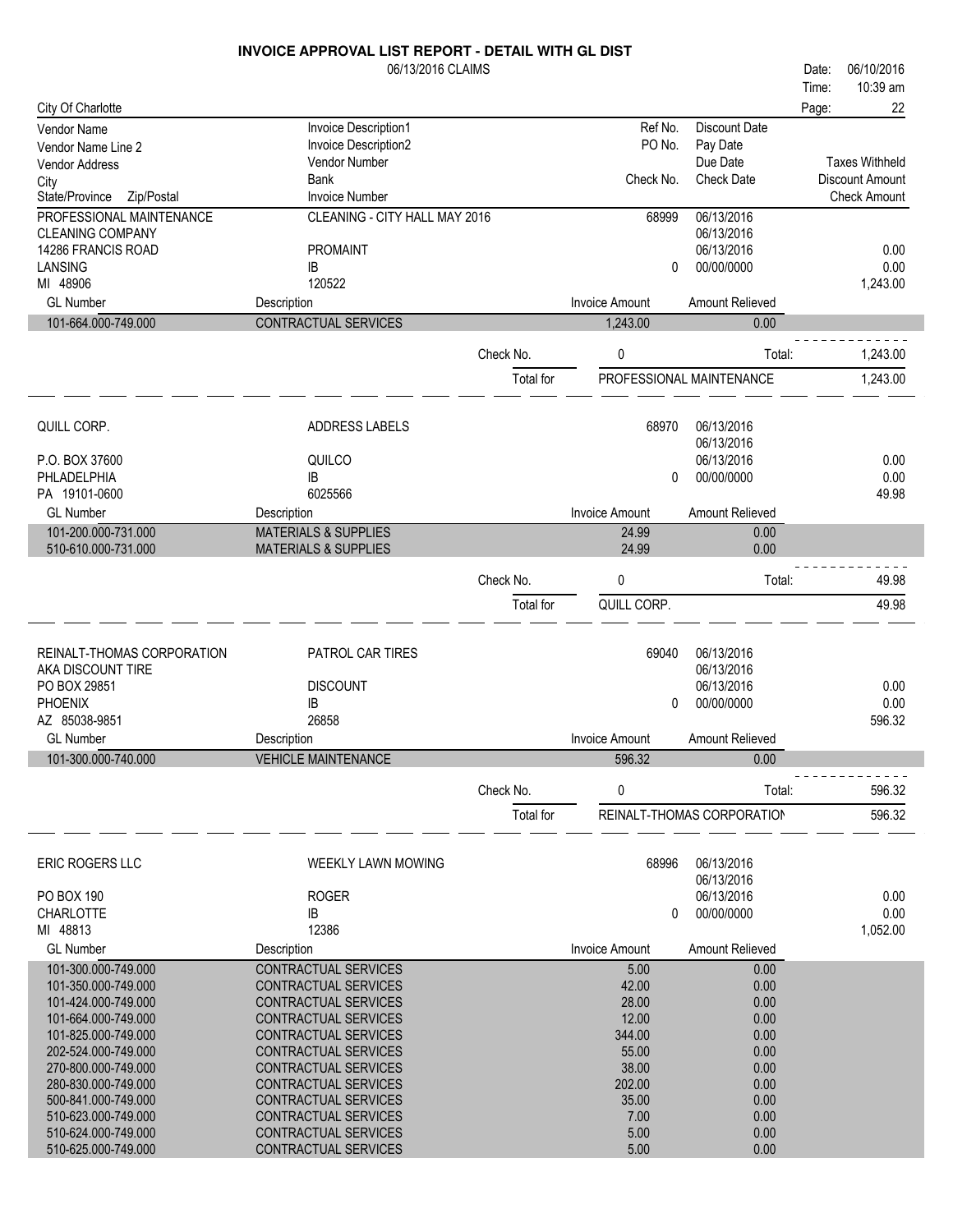|                              | <u> INVOICE APPROVAL LIST REPORT - DETAIL WITH GL DIST</u> |                       |                          |                                  |
|------------------------------|------------------------------------------------------------|-----------------------|--------------------------|----------------------------------|
|                              | 06/13/2016 CLAIMS                                          |                       |                          | 06/10/2016<br>Date:              |
| City Of Charlotte            |                                                            |                       |                          | 10:39 am<br>Time:<br>23<br>Page: |
| Vendor Name                  | Invoice Description1                                       | Ref No.               | Discount Date            |                                  |
| Vendor Name Line 2           | Invoice Description2                                       | PO No.                | Pay Date                 |                                  |
|                              | Vendor Number                                              |                       | Due Date                 | <b>Taxes Withheld</b>            |
| Vendor Address               | <b>Bank</b>                                                | Check No.             | <b>Check Date</b>        |                                  |
| City                         |                                                            |                       |                          | Discount Amount                  |
| State/Province<br>Zip/Postal | <b>Invoice Number</b>                                      |                       |                          | <b>Check Amount</b>              |
| 510-626.000-749.000          | CONTRACTUAL SERVICES                                       | 14.00                 | 0.00                     |                                  |
| 510-629.000-749.000          | CONTRACTUAL SERVICES                                       | 7.00                  | 0.00                     |                                  |
| 510-632.000-749.000          | CONTRACTUAL SERVICES                                       | 112.00                | 0.00                     |                                  |
| 510-662.000-749.000          | CONTRACTUAL SERVICES                                       | 14.00                 | 0.00                     |                                  |
| 510-681.000-749.000          | CONTRACTUAL SERVICES                                       | 17.00                 | 0.00                     |                                  |
| 601-713.000-749.000          | CONTRACTUAL SERVICES                                       | 110.00                | 0.00                     |                                  |
| <b>ERIC ROGERS LLC</b>       | WEEKLY LAWN MOWING                                         | 68997                 | 06/13/2016<br>06/13/2016 |                                  |
| PO BOX 190                   | <b>ROGER</b>                                               |                       | 06/13/2016               | 0.00                             |
| CHARLOTTE                    | IB                                                         | $\mathbf{0}$          | 00/00/0000               | 0.00                             |
| MI 48813                     | 12411                                                      |                       |                          | 1,052.00                         |
| <b>GL Number</b>             | Description                                                | <b>Invoice Amount</b> | Amount Relieved          |                                  |
| 101-300.000-749.000          | CONTRACTUAL SERVICES                                       | 5.00                  | 0.00                     |                                  |
| 101-350.000-749.000          | CONTRACTUAL SERVICES                                       | 42.00                 | 0.00                     |                                  |
| 101-424.000-749.000          | CONTRACTUAL SERVICES                                       | 28.00                 | 0.00                     |                                  |
| 101-664.000-749.000          | CONTRACTUAL SERVICES                                       | 12.00                 | 0.00                     |                                  |
| 101-825.000-749.000          | <b>CONTRACTUAL SERVICES</b>                                | 344.00                | 0.00                     |                                  |
| 202-524.000-749.000          | CONTRACTUAL SERVICES                                       | 55.00                 | 0.00                     |                                  |
| 270-800.000-749.000          | CONTRACTUAL SERVICES                                       | 38.00                 | 0.00                     |                                  |
| 280-830.000-749.000          | CONTRACTUAL SERVICES                                       | 202.00                | 0.00                     |                                  |
| 500-841.000-749.000          | CONTRACTUAL SERVICES                                       | 35.00                 | 0.00                     |                                  |
| 510-623.000-749.000          | CONTRACTUAL SERVICES                                       | 7.00                  | 0.00                     |                                  |
| 510-624.000-749.000          | CONTRACTUAL SERVICES                                       | 5.00                  | 0.00                     |                                  |
| 510-625.000-749.000          | CONTRACTUAL SERVICES                                       | 5.00                  | 0.00                     |                                  |
| 510-626.000-749.000          | CONTRACTUAL SERVICES                                       | 14.00                 | 0.00                     |                                  |
| 510-629.000-749.000          | CONTRACTUAL SERVICES                                       | 7.00                  | 0.00                     |                                  |
| 510-632.000-749.000          | CONTRACTUAL SERVICES                                       | 112.00                | 0.00                     |                                  |
| 510-662.000-749.000          | CONTRACTUAL SERVICES                                       | 14.00                 | 0.00                     |                                  |
| 510-681.000-749.000          | CONTRACTUAL SERVICES                                       | 17.00                 | 0.00                     |                                  |
| 601-713.000-749.000          | CONTRACTUAL SERVICES                                       | 110.00                | 0.00                     |                                  |
| <b>ERIC ROGERS LLC</b>       | WEEKLY LAWN MOWING                                         | 69031                 | 06/13/2016               |                                  |
|                              |                                                            |                       | 06/13/2016               |                                  |
| PO BOX 190                   | <b>ROGER</b>                                               |                       | 06/13/2016               | 0.00                             |
| CHARLOTTE                    | IB                                                         | 0                     | 00/00/0000               | 0.00                             |
| MI 48813<br><b>GL Number</b> | 12461<br>Description                                       | <b>Invoice Amount</b> | Amount Relieved          | 1,052.00                         |
| 101-300.000-749.000          | CONTRACTUAL SERVICES                                       | 5.00                  | 0.00                     |                                  |
| 101-350.000-749.000          | CONTRACTUAL SERVICES                                       | 42.00                 | 0.00                     |                                  |
| 101-424.000-749.000          | CONTRACTUAL SERVICES                                       | 28.00                 | 0.00                     |                                  |
| 101-664.000-749.000          | CONTRACTUAL SERVICES                                       | 12.00                 | 0.00                     |                                  |
| 101-825.000-749.000          | <b>CONTRACTUAL SERVICES</b>                                | 344.00                | 0.00                     |                                  |
| 202-524.000-749.000          | <b>CONTRACTUAL SERVICES</b>                                | 55.00                 | 0.00                     |                                  |
| 270-800.000-749.000          | <b>CONTRACTUAL SERVICES</b>                                | 38.00                 | 0.00                     |                                  |
| 280-830.000-749.000          | CONTRACTUAL SERVICES                                       | 202.00                | 0.00                     |                                  |
| 500-841.000-749.000          | CONTRACTUAL SERVICES                                       | 35.00                 | 0.00                     |                                  |
| 510-623.000-749.000          | CONTRACTUAL SERVICES                                       | 7.00                  | 0.00                     |                                  |
| 510-624.000-749.000          | CONTRACTUAL SERVICES                                       | 5.00                  | 0.00                     |                                  |
| 510-625.000-749.000          | CONTRACTUAL SERVICES                                       | 5.00                  | 0.00                     |                                  |
| 510-626.000-749.000          | CONTRACTUAL SERVICES                                       | 14.00                 | 0.00                     |                                  |
| 510-629.000-749.000          | CONTRACTUAL SERVICES                                       | 7.00                  | 0.00                     |                                  |
| 510-632.000-749.000          | <b>CONTRACTUAL SERVICES</b>                                | 112.00                | 0.00                     |                                  |
| 510-662.000-749.000          | CONTRACTUAL SERVICES                                       | 14.00                 | 0.00                     |                                  |
| 510-681.000-749.000          | CONTRACTUAL SERVICES                                       | 17.00                 | 0.00                     |                                  |
| 601-713.000-749.000          | CONTRACTUAL SERVICES                                       | 110.00                | 0.00                     |                                  |

Check No. 0 0 Total: 3,156.00

-------------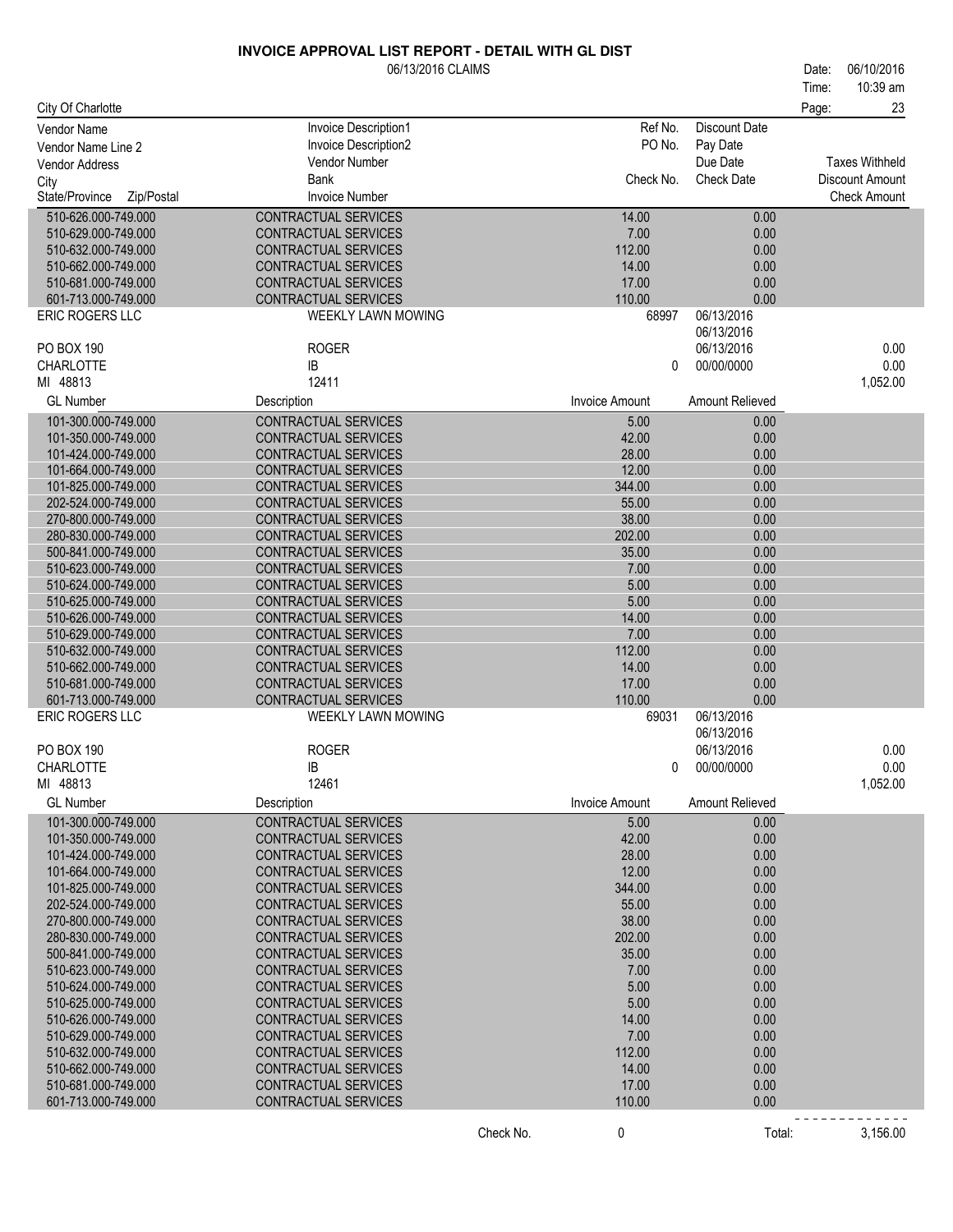|                                                      | 06/13/2016 CLAIMS                                     |           |                       |                               | Date: | 06/10/2016            |
|------------------------------------------------------|-------------------------------------------------------|-----------|-----------------------|-------------------------------|-------|-----------------------|
|                                                      |                                                       |           |                       |                               | Time: | 10:39 am              |
| City Of Charlotte                                    |                                                       |           |                       |                               | Page: | 24                    |
| Vendor Name                                          | Invoice Description1                                  |           | Ref No.               | <b>Discount Date</b>          |       |                       |
| Vendor Name Line 2                                   | Invoice Description2                                  |           | PO No.                | Pay Date                      |       | <b>Taxes Withheld</b> |
| <b>Vendor Address</b>                                | Vendor Number<br>Bank                                 |           | Check No.             | Due Date<br><b>Check Date</b> |       | Discount Amount       |
| City<br>Zip/Postal<br>State/Province                 | <b>Invoice Number</b>                                 |           |                       |                               |       | <b>Check Amount</b>   |
|                                                      |                                                       | Total for | ERIC ROGERS LLC       |                               |       | 3,156.00              |
|                                                      |                                                       |           |                       |                               |       |                       |
| ROWE PROFESSIONAL SERVICES CO                        | 2016 PAVING PROJECT                                   |           | 68985                 | 06/13/2016                    |       |                       |
|                                                      |                                                       |           |                       | 06/13/2016                    |       |                       |
| 540 S SAGINAW ST STE 200                             | <b>ROWE</b>                                           |           |                       | 06/13/2016                    |       | 0.00                  |
| <b>FLINT</b>                                         | IB                                                    |           | $\Omega$              | 00/00/0000                    |       | 0.00                  |
| MI 48502-0748                                        | 79288                                                 |           |                       |                               |       | 1,800.00              |
| <b>GL Number</b>                                     | Description                                           |           | <b>Invoice Amount</b> | Amount Relieved               |       |                       |
| 202-524.000-746.000                                  | PROFESSIONAL SERVICES                                 |           | 1,134.00              | 0.00                          |       |                       |
| 203-524.000-746.000<br>ROWE PROFESSIONAL SERVICES CO | PROFESSIONAL SERVICES<br>PARKING LOT 4/10 ENGINEERING |           | 666.00<br>68986       | 0.00<br>06/13/2016            |       |                       |
|                                                      |                                                       |           |                       | 06/13/2016                    |       |                       |
| 540 S SAGINAW ST STE 200                             | <b>ROWE</b>                                           |           |                       | 06/13/2016                    |       | 0.00                  |
| <b>FLINT</b>                                         | IB                                                    |           | 0                     | 00/00/0000                    |       | 0.00                  |
| MI 48502-0748                                        | 79287                                                 |           |                       |                               |       | 2,312.50              |
| <b>GL Number</b>                                     | Description                                           |           | <b>Invoice Amount</b> | Amount Relieved               |       |                       |
| 101-424.000-746.000                                  | PROFESSIONAL SERVICES                                 |           | 2,312.50              | 0.00                          |       |                       |
| ROWE PROFESSIONAL SERVICES CO                        | TENNIS COURT PROJECT                                  |           | 68987                 | 06/13/2016                    |       |                       |
| 540 S SAGINAW ST STE 200                             | <b>ROWE</b>                                           |           |                       | 06/13/2016<br>06/13/2016      |       | 0.00                  |
| <b>FLINT</b>                                         | IB                                                    |           | $\Omega$              | 00/00/0000                    |       | 0.00                  |
| MI 48502-0748                                        | 79345                                                 |           |                       |                               |       | 385.00                |
| <b>GL Number</b>                                     | Description                                           |           | <b>Invoice Amount</b> | Amount Relieved               |       |                       |
| 101-410.000-746.000                                  | PROFESSIONAL SERVICES                                 |           | 385.00                | 0.00                          |       |                       |
| ROWE PROFESSIONAL SERVICES CO                        | SHELDON ST ENGINEERING                                |           | 68988                 | 06/13/2016                    |       |                       |
|                                                      |                                                       |           |                       | 06/13/2016                    |       |                       |
| 540 S SAGINAW ST STE 200                             | <b>ROWE</b>                                           |           |                       | 06/13/2016                    |       | 0.00                  |
| <b>FLINT</b><br>MI 48502-0748                        | IB<br>79286                                           |           | $\Omega$              | 00/00/0000                    |       | 0.00<br>4,400.00      |
| <b>GL Number</b>                                     | Description                                           |           | <b>Invoice Amount</b> | Amount Relieved               |       |                       |
| 202-524.000-746.000                                  | PROFESSIONAL SERVICES                                 |           | 4,400.00              | 0.00                          |       |                       |
|                                                      |                                                       |           |                       |                               |       |                       |
|                                                      |                                                       | Check No. | 0                     | Total:                        |       | 8,897.50              |
|                                                      |                                                       | Total for |                       | ROWE PROFESSIONAL SERVICES    |       | 8,897.50              |
|                                                      |                                                       |           |                       |                               |       |                       |
| <b>GREG SCHLEE</b>                                   | CONFERENCE-APWA                                       |           | 68975                 | 06/13/2016                    |       |                       |
|                                                      | <b>FLEET MAINTENANCE</b><br><b>SCHLEE</b>             |           |                       | 06/13/2016<br>06/13/2016      |       | 0.00                  |
|                                                      | IB                                                    |           | 0                     | 00/00/0000                    |       | 0.00                  |
|                                                      | 05/26-27/16                                           |           |                       |                               |       | 228.52                |
| <b>GL Number</b>                                     | Description                                           |           | <b>Invoice Amount</b> | Amount Relieved               |       |                       |
| 101-410.000-748.000                                  | <b>CONFERENCES &amp; TRAINING</b>                     |           | 228.52                | 0.00                          |       |                       |
|                                                      |                                                       | Check No. | 0                     | Total:                        |       | 228.52                |
|                                                      |                                                       |           |                       |                               |       |                       |
|                                                      |                                                       | Total for | <b>GREG SCHLEE</b>    |                               |       | 228.52                |
|                                                      |                                                       |           |                       | 06/13/2016                    |       |                       |
| SHRED-IT USA KKC                                     | MONTHLY SHREDDING                                     |           | 68994                 | 06/13/2016                    |       |                       |
| 4717 BROADMOOR AVE SE STE B                          | <b>SHREIT</b>                                         |           |                       | 06/13/2016                    |       | 0.00                  |
| <b>GRAND RAPIDS</b>                                  | IB                                                    |           | $\Omega$              | 00/00/0000                    |       | 0.00                  |
| MI 49512-9330                                        | 9410811277                                            |           |                       |                               |       | 97.23                 |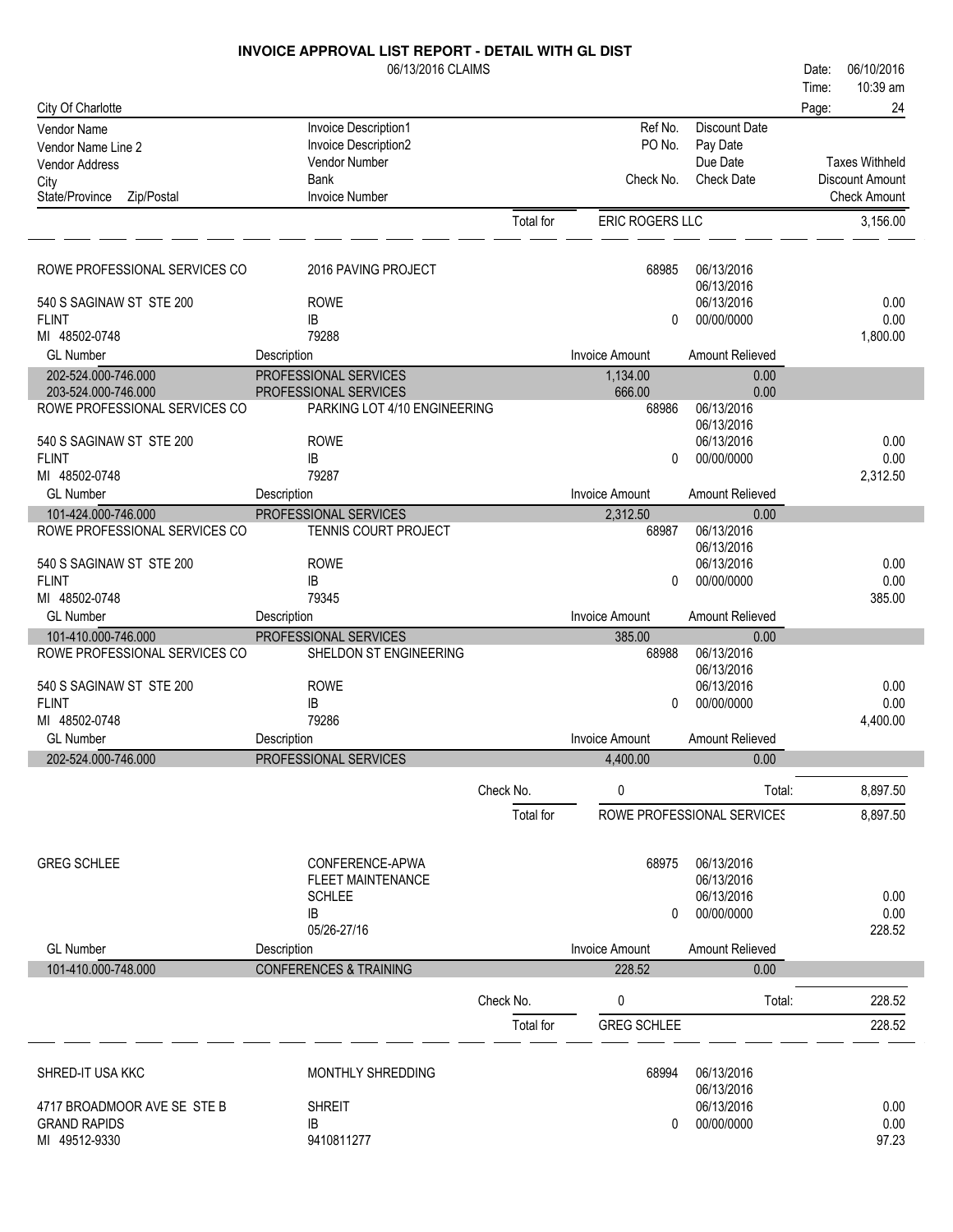|                                             | 06/13/2016 CLAIMS                                              |           |                       |                             | 06/10/2016<br>Date:   |
|---------------------------------------------|----------------------------------------------------------------|-----------|-----------------------|-----------------------------|-----------------------|
|                                             |                                                                |           |                       |                             | 10:39 am<br>Time:     |
| City Of Charlotte                           |                                                                |           |                       |                             | 25<br>Page:           |
| <b>Vendor Name</b>                          | Invoice Description1                                           |           | Ref No.               | <b>Discount Date</b>        |                       |
| Vendor Name Line 2<br><b>Vendor Address</b> | Invoice Description2<br>Vendor Number                          |           | PO No.                | Pay Date<br>Due Date        | <b>Taxes Withheld</b> |
| City                                        | Bank                                                           |           | Check No.             | <b>Check Date</b>           | Discount Amount       |
| State/Province<br>Zip/Postal                | <b>Invoice Number</b>                                          |           |                       |                             | <b>Check Amount</b>   |
| <b>GL Number</b>                            | Description                                                    |           | <b>Invoice Amount</b> | Amount Relieved             |                       |
| 101-300.000-749.000                         | CONTRACTUAL SERVICES                                           |           | 97.23                 | 0.00                        |                       |
|                                             |                                                                | Check No. | 0                     | Total:                      | 97.23                 |
|                                             |                                                                |           |                       |                             |                       |
|                                             |                                                                | Total for | SHRED-IT USA KKC      |                             | 97.23                 |
| SOMMER BUILDING CORPORATION                 | <b>MASONIC PROJECT</b>                                         |           | 69036                 | 06/13/2016                  |                       |
|                                             | <b>FINAL PAYMENT</b>                                           |           |                       | 06/13/2016                  |                       |
| 339 MAPLEVIEW DRIVE                         | SOMMER                                                         |           |                       | 06/13/2016                  | 0.00                  |
| <b>CHARLOTTE</b>                            | IB                                                             |           | 0                     | 00/00/0000                  | 0.00                  |
| MI 48813<br><b>GL Number</b>                | 3639<br>Description                                            |           | <b>Invoice Amount</b> | Amount Relieved             | 118,154.50            |
| 290-880.001-862.000                         | CAP. OUTLAY-IMPROVEMENTS                                       |           | 118,154.50            | 0.00                        |                       |
|                                             |                                                                |           |                       |                             |                       |
|                                             |                                                                | Check No. | $\pmb{0}$             | Total:                      | 118,154.50            |
|                                             |                                                                | Total for |                       | SOMMER BUILDING CORPORATIC  | 118,154.50            |
| SPARTAN MOTORS CHASSIS, INC                 | REPAIR KITS FOR AIR HORNS                                      |           | 69022                 | 06/13/2016                  |                       |
| 75 REMITTANCE DR.-DEPT 6910                 | <b>SPARMO</b>                                                  |           |                       | 06/13/2016<br>06/13/2016    | 0.00                  |
| <b>CHICAGO</b>                              | IB                                                             |           | 0                     | 00/00/0000                  | 0.00                  |
| IL 60675-6910                               | 650428                                                         |           |                       |                             | 44.00                 |
| <b>GL Number</b>                            | Description                                                    |           | <b>Invoice Amount</b> | Amount Relieved             |                       |
| 101-350.000-740.000                         | <b>VEHICLE MAINTENANCE</b>                                     |           | 44.00                 | 0.00                        |                       |
|                                             |                                                                | Check No. | 0                     | Total:                      | 44.00                 |
|                                             |                                                                | Total for |                       | SPARTAN MOTORS CHASSIS, INC | 44.00                 |
|                                             |                                                                |           |                       |                             |                       |
| SPEEDWAY LLC                                | MONTHLY FLEET FUEL                                             |           | 68940                 | 06/13/2016                  |                       |
| P.O. BOX 740587                             | SPEEDWAY                                                       |           |                       | 06/13/2016<br>06/13/2016    | 0.00                  |
| <b>CINNCINNATI</b>                          | IB                                                             |           | 0                     | 00/00/0000                  | 0.00                  |
| OH 45274-0587                               | <b>MAY-16</b>                                                  |           |                       |                             | 1,385.21              |
| <b>GL Number</b>                            | Description                                                    |           | <b>Invoice Amount</b> | Amount Relieved             |                       |
| 101-300.000-734.000                         | <b>GASOLINE &amp; OIL</b>                                      |           | 1,385.21              | 0.00                        |                       |
|                                             |                                                                | Check No. | 0                     | Total:                      | 1,385.21              |
|                                             |                                                                | Total for | SPEEDWAY LLC          |                             | 1,385.21              |
| STANDARD LIFE INSURANCE CO                  | <b>2016 JUNE</b>                                               |           | 68925                 | 06/13/2016                  |                       |
|                                             |                                                                |           |                       | 06/13/2016                  |                       |
| P.O. BOX 6306                               | STANDARD                                                       |           |                       | 06/13/2016                  | 0.00                  |
| PORTLAND                                    | IB                                                             |           | 0                     | 00/00/0000                  | 0.00                  |
| OR 97228-6306                               | <b>2016 JUNE</b>                                               |           |                       |                             | 1,261.31              |
| <b>GL Number</b>                            | Description                                                    |           | <b>Invoice Amount</b> | Amount Relieved             |                       |
| 101-150.000-724.000<br>101-200.000-724.000  | LIFE, WORK COMP, UNEMPLOYMENT<br>LIFE, WORK COMP, UNEMPLOYMENT |           | 43.82<br>59.43        | 0.00<br>0.00                |                       |
| 101-210.000-724.000                         | LIFE, WORK COMP, UNEMPLOYMENT                                  |           | 25.07                 | 0.00                        |                       |
| 101-220.000-724.000                         | LIFE, WORK COMP, UNEMPLOYMENT                                  |           | 88.70                 | 0.00                        |                       |
| 101-221.000-724.000                         | LIFE, WORK COMP, UNEMPLOYMENT                                  |           | 333.64                | 0.00                        |                       |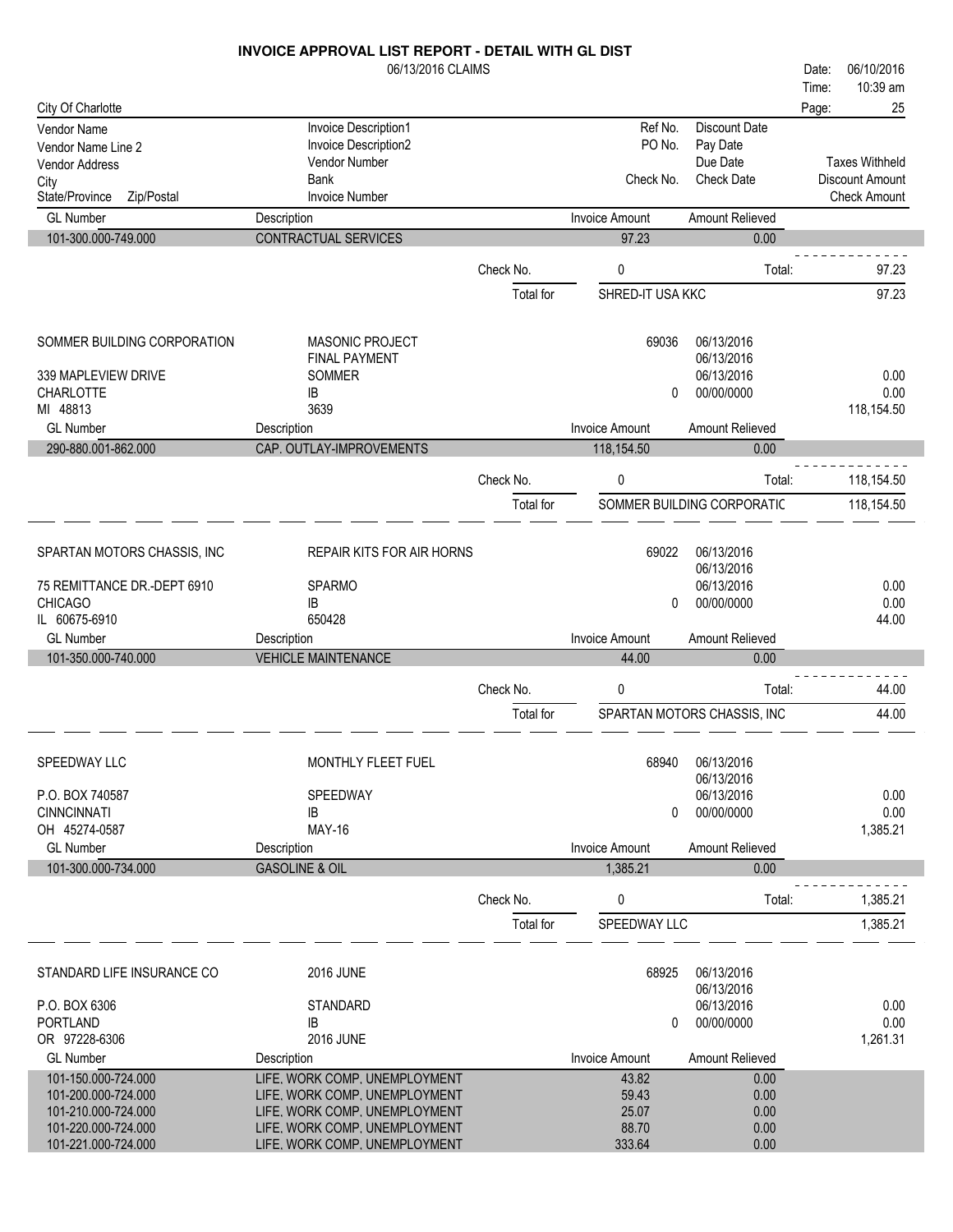|                              | 06/13/2016 CLAIMS               |           |                       |                            | Date: | 06/10/2016             |
|------------------------------|---------------------------------|-----------|-----------------------|----------------------------|-------|------------------------|
|                              |                                 |           |                       |                            | Time: | 10:39 am               |
| City Of Charlotte            |                                 |           |                       |                            | Page: | 26                     |
| Vendor Name                  | Invoice Description1            |           | Ref No.               | <b>Discount Date</b>       |       |                        |
| Vendor Name Line 2           | Invoice Description2            |           | PO No.                | Pay Date                   |       |                        |
| Vendor Address               | Vendor Number                   |           |                       | Due Date                   |       | <b>Taxes Withheld</b>  |
| City                         | Bank                            |           | Check No.             | <b>Check Date</b>          |       | <b>Discount Amount</b> |
| State/Province<br>Zip/Postal | <b>Invoice Number</b>           |           |                       |                            |       | <b>Check Amount</b>    |
| 101-230.000-724.000          | LIFE, WORK COMP, UNEMPLOYMENT   |           | 33.30                 | 0.00                       |       |                        |
| 101-300.000-724.000          | LIFE, WORK COMP, UNEMPLOYMENT   |           | 392.56                | 0.00                       |       |                        |
| 101-350.000-724.000          | LIFE, WORK COMP, UNEMPLOYMENT   |           | 161.74                | 0.00                       |       |                        |
| 101-410.000-724.000          | LIFE, WORK COMP, UNEMPLOYMENT   |           | 123.05                | 0.00                       |       |                        |
|                              |                                 | Check No. | 0                     | Total:                     |       | 1,261.31               |
|                              |                                 |           |                       |                            |       |                        |
|                              |                                 | Total for |                       | STANDARD LIFE INSURANCE CO |       | 1,261.31               |
| STOLTZFUS FAMILY LLC         | MONTHLY & QUARTERLY MOWING      |           | 69029                 | 06/13/2016                 |       |                        |
|                              |                                 |           |                       | 06/13/2016                 |       |                        |
| 789 N. STEWARD RD            | <b>STOLTZFUS</b>                |           |                       | 06/13/2016                 |       | 0.00                   |
| <b>CHARLOTTE</b>             | IB                              |           | 0                     | 00/00/0000                 |       | 0.00                   |
| MI 48813                     | 58                              |           |                       |                            |       | 340.00                 |
| <b>GL Number</b>             | Description                     |           | <b>Invoice Amount</b> | Amount Relieved            |       |                        |
| 101-663.000-749.000          | CONTRACTUAL SERVICES            |           | 70.00                 | 0.00                       |       |                        |
| 101-825.000-749.000          | CONTRACTUAL SERVICES            |           | 160.00                | 0.00                       |       |                        |
| 270-800.000-749.000          | CONTRACTUAL SERVICES            |           | 110.00                | 0.00                       |       |                        |
|                              |                                 | Check No. | 0                     | Total:                     |       | 340.00                 |
|                              |                                 |           |                       |                            |       |                        |
|                              |                                 | Total for | STOLTZFUS FAMILY LLC  |                            |       | 340.00                 |
| SUPERIOR ASPHALT INC         | <b>ASPHALT</b>                  |           | 68937                 | 06/13/2016                 |       |                        |
|                              |                                 |           |                       | 06/13/2016                 |       |                        |
| 669 CENTURY S.W.             | <b>SUPERIORAS</b>               |           |                       | 06/13/2016                 |       | 0.00                   |
| <b>GRAND RAPIDS</b>          | IB                              |           | 0                     | 00/00/0000                 |       | 0.00                   |
| MI 49503                     | 48049                           |           |                       |                            |       | 688.75                 |
| <b>GL Number</b>             | Description                     |           | <b>Invoice Amount</b> | Amount Relieved            |       |                        |
| 202-524.000-731.000          | <b>MATERIALS &amp; SUPPLIES</b> |           | 688.75                | 0.00                       |       |                        |
| SUPERIOR ASPHALT INC         | <b>ASPHALT</b>                  |           | 68938                 | 06/13/2016                 |       |                        |
|                              |                                 |           |                       | 06/13/2016                 |       |                        |
| 669 CENTURY S.W.             | <b>SUPERIORAS</b>               |           |                       | 06/13/2016                 |       | 0.00                   |
| <b>GRAND RAPIDS</b>          | IB                              |           | $\mathbf{0}$          | 00/00/0000                 |       | 0.00                   |
| MI 49503                     | 48420                           |           |                       |                            |       | 861.25                 |
| <b>GL Number</b>             | Description                     |           | <b>Invoice Amount</b> | Amount Relieved            |       |                        |
| 203-524.000-731.000          | <b>MATERIALS &amp; SUPPLIES</b> |           | 861.25                | 0.00                       |       |                        |
|                              |                                 | Check No. | 0                     | Total:                     |       | 1,550.00               |
|                              |                                 | Total for | SUPERIOR ASPHALT INC  |                            |       | 1,550.00               |
|                              |                                 |           |                       |                            |       |                        |
| THE PARTS PLACE              | <b>VEHICLE MAINT. SUPPLIES</b>  |           | 68942                 | 06/13/2016<br>06/13/2016   |       |                        |
| 320 LANSING RD               | CARQUE                          |           |                       | 06/13/2016                 |       | 0.00                   |
| <b>CHARLOTTE</b>             | IB                              |           | 0                     | 00/00/0000                 |       | 0.00                   |
| MI 48813                     | 64468                           |           |                       |                            |       | 12.83                  |
| <b>GL Number</b>             | Description                     |           | <b>Invoice Amount</b> | Amount Relieved            |       |                        |
| 101-300.000-731.000          | <b>MATERIALS &amp; SUPPLIES</b> |           | 12.83                 | 0.00                       |       |                        |
| THE PARTS PLACE              | NEW STARTER FOR #319            |           | 69019                 | 06/13/2016                 |       |                        |
|                              |                                 |           |                       | 06/13/2016                 |       |                        |
| 320 LANSING RD               | CARQUE                          |           |                       | 06/13/2016                 |       | 0.00                   |
| CHARLOTTE                    | IB                              |           | 0                     | 00/00/0000                 |       | 0.00                   |
| MI 48813                     | 65926                           |           |                       |                            |       | 201.67                 |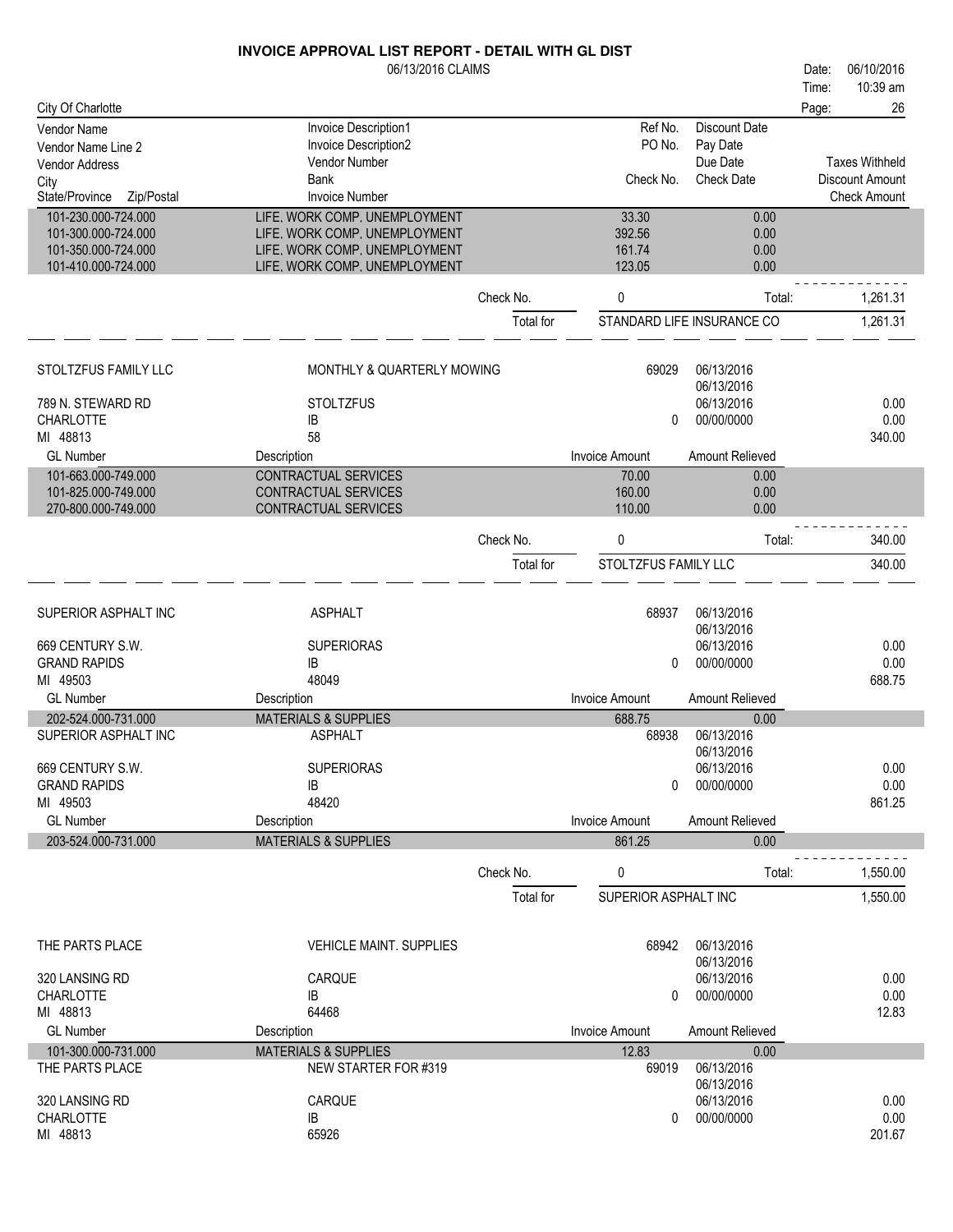|                                                                                                    | INVOICE APPROVAL LIST REPORT - DETAIL WITH GL DIST<br>06/13/2016 CLAIMS                                              |                        |                                     |                                                                         | 06/10/2016<br>Date:                                                    |
|----------------------------------------------------------------------------------------------------|----------------------------------------------------------------------------------------------------------------------|------------------------|-------------------------------------|-------------------------------------------------------------------------|------------------------------------------------------------------------|
| City Of Charlotte                                                                                  |                                                                                                                      |                        |                                     |                                                                         | 10:39 am<br>Time:<br>27<br>Page:                                       |
| Vendor Name<br>Vendor Name Line 2<br>Vendor Address<br>City<br>State/Province<br>Zip/Postal        | Invoice Description1<br>Invoice Description2<br>Vendor Number<br><b>Bank</b><br><b>Invoice Number</b>                |                        | Ref No.<br>PO No.<br>Check No.      | <b>Discount Date</b><br>Pay Date<br>Due Date<br><b>Check Date</b>       | <b>Taxes Withheld</b><br><b>Discount Amount</b><br><b>Check Amount</b> |
| <b>GL Number</b>                                                                                   | Description                                                                                                          |                        | <b>Invoice Amount</b>               | Amount Relieved                                                         |                                                                        |
| 101-350.000-740.000                                                                                | <b>VEHICLE MAINTENANCE</b>                                                                                           |                        | 201.67                              | 0.00                                                                    |                                                                        |
|                                                                                                    |                                                                                                                      | Check No.<br>Total for | 0<br>THE PARTS PLACE                | Total:                                                                  | 214.50<br>214.50                                                       |
| TSC TRACTOR SUPPLY<br>ACT #6035301202507495<br>P.O. BOX 9020<br><b>DES MOINES</b><br>IA 50368-9020 | <b>SUPPLIES</b><br><b>TSC</b><br>IB<br>556122                                                                        |                        | 69016<br>0                          | 06/13/2016<br>06/13/2016<br>06/13/2016<br>00/00/0000                    | 0.00<br>0.00<br>63.95                                                  |
| <b>GL Number</b>                                                                                   | Description                                                                                                          |                        | <b>Invoice Amount</b>               | Amount Relieved                                                         |                                                                        |
| 601-713.000-731.000                                                                                | <b>MATERIALS &amp; SUPPLIES</b>                                                                                      |                        | 63.95                               | 0.00                                                                    |                                                                        |
|                                                                                                    |                                                                                                                      | Check No.<br>Total for | $\pmb{0}$<br>TSC TRACTOR SUPPLY     | Total:                                                                  | 63.95<br>63.95                                                         |
| UNITED PARCEL SERVICE<br>P.O. BOX 650580<br><b>CAROL STREAM</b><br>IL 60132-0577                   | SHIPPING FEES<br><b>UPS</b><br>IB<br>X3942R236                                                                       |                        | 69035<br>0                          | 06/13/2016<br>06/13/2016<br>06/13/2016<br>00/00/0000                    | 0.00<br>0.00<br>45.00                                                  |
| <b>GL Number</b>                                                                                   | Description                                                                                                          |                        | <b>Invoice Amount</b>               | Amount Relieved                                                         |                                                                        |
| 101-300.000-732.000<br>510-610.000-732.000                                                         | <b>POSTAGE</b><br><b>POSTAGE</b>                                                                                     |                        | 22.50<br>22.50                      | 0.00<br>0.00                                                            |                                                                        |
|                                                                                                    |                                                                                                                      | Check No.              | 0                                   | Total:                                                                  | 45.00                                                                  |
|                                                                                                    |                                                                                                                      | Total for              | UNITED PARCEL SERVICE               |                                                                         | 45.00                                                                  |
| UNITED STATES POST OFFICE<br>117 WEST LOVETT<br><b>CHARLOTTE</b>                                   | BLUE 2016 JUNE UB POSTAGE<br><b>UNITST</b><br>IB                                                                     |                        | 68946<br>7458                       | 06/13/2016<br>06/13/2016<br>06/13/2016<br>06/01/2016                    | 0.00<br>0.00                                                           |
| MI 48813<br><b>GL Number</b>                                                                       | <b>2016 JUNE UB</b><br>Description                                                                                   |                        | <b>Invoice Amount</b>               | Amount Relieved                                                         | 367.77                                                                 |
| 510-610.000-732.000<br>510-640.000-732.000                                                         | <b>POSTAGE</b><br><b>POSTAGE</b>                                                                                     |                        | 245.18<br>122.59                    | 0.00<br>0.00                                                            |                                                                        |
|                                                                                                    |                                                                                                                      | Check No.<br>Total for | 7458<br>UNITED STATES POST OFFICE   | Total:                                                                  | 367.77 H<br>367.77                                                     |
| <b>US BANK</b><br>CM-9690<br><b>ST PAUL</b><br>MN 55170-9690<br><b>GL Number</b>                   | 2008 FACILITY BLDG & SITE<br><b>BONDS PAYING AGENT FEES</b><br><b>US BANK</b><br><b>IB</b><br>4306530<br>Description |                        | 68983<br>0<br><b>Invoice Amount</b> | 06/13/2016<br>06/13/2016<br>06/13/2016<br>00/00/0000<br>Amount Relieved | 0.00<br>0.00<br>500.00                                                 |
| 330-826.000-873.000                                                                                | PAYING AGENT FEES                                                                                                    |                        | 500.00                              | 0.00                                                                    |                                                                        |
|                                                                                                    |                                                                                                                      | Check No.              | 0                                   | Total:                                                                  | 500.00                                                                 |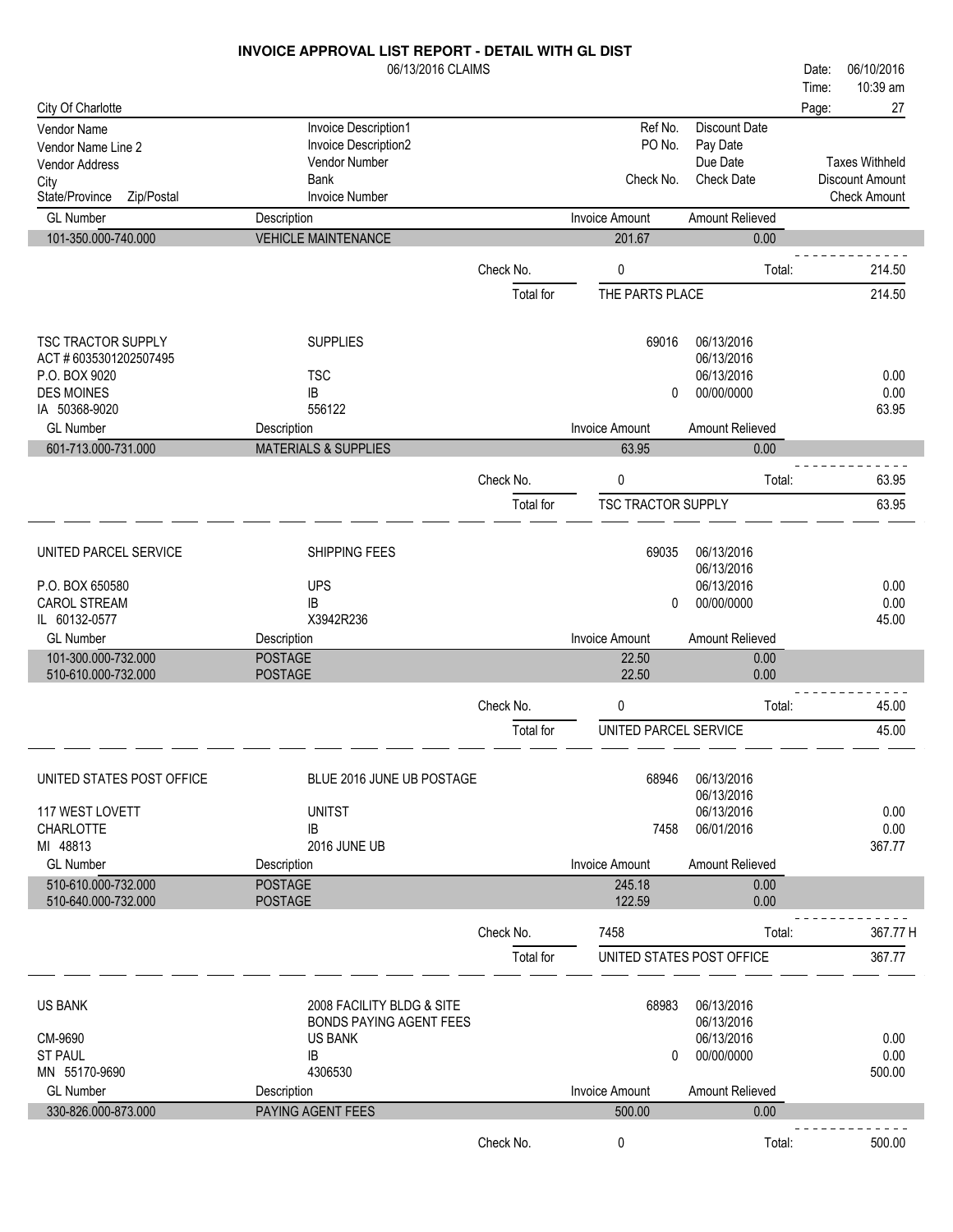|                                            | 06/13/2016 CLAIMS                            |           |                          |                          | Date: | 06/10/2016             |
|--------------------------------------------|----------------------------------------------|-----------|--------------------------|--------------------------|-------|------------------------|
|                                            |                                              |           |                          |                          | Time: | 10:39 am               |
| City Of Charlotte                          |                                              |           |                          |                          | Page: | 28                     |
| Vendor Name                                | Invoice Description1                         |           | Ref No.                  | Discount Date            |       |                        |
| Vendor Name Line 2                         | Invoice Description2                         |           | PO No.                   | Pay Date                 |       |                        |
| Vendor Address                             | Vendor Number                                |           |                          | Due Date                 |       | <b>Taxes Withheld</b>  |
| City                                       | <b>Bank</b>                                  |           | Check No.                | <b>Check Date</b>        |       | <b>Discount Amount</b> |
| State/Province<br>Zip/Postal               | <b>Invoice Number</b>                        |           |                          |                          |       | <b>Check Amount</b>    |
|                                            |                                              | Total for | <b>US BANK</b>           |                          |       | 500.00                 |
| <b>WALDRON FUELS</b>                       | 244.9 GALS, FUEL                             |           | 68991                    | 06/13/2016               |       |                        |
|                                            |                                              |           |                          | 06/13/2016               |       |                        |
| 2386 SPRUCE RD                             | WALDRON                                      |           |                          | 06/13/2016               |       | 0.00                   |
| <b>EATON RAPIDS</b>                        | IB                                           |           | 0                        | 00/00/0000               |       | 0.00                   |
| MI 48827                                   | 0.000142                                     |           |                          |                          |       | 477.55                 |
| <b>GL Number</b>                           | Description                                  |           | <b>Invoice Amount</b>    | Amount Relieved          |       |                        |
| 601-712.000-734.000                        | <b>GASOLINE &amp; OIL</b>                    |           | 477.55                   | 0.00                     |       |                        |
|                                            |                                              | Check No. | 0                        | Total:                   |       | 477.55                 |
|                                            |                                              | Total for | <b>WALDRON FUELS</b>     |                          |       | 477.55                 |
| <b>WASTE MANAGEMENT-</b>                   | <b>REFUSE PICKUP</b>                         |           | 69028                    | 06/13/2016               |       |                        |
|                                            |                                              |           |                          | 06/13/2016               |       |                        |
| PO BOX 4648                                | WASTMANG                                     |           |                          | 06/13/2016               |       | 0.00                   |
| <b>CAROL STREAM</b>                        | IB                                           |           | 0                        | 00/00/0000               |       | 0.00                   |
| IL 60197-4648                              | 8380103-1710-8                               |           |                          |                          |       | 953.49                 |
| <b>GL Number</b>                           | Description                                  |           | <b>Invoice Amount</b>    | Amount Relieved          |       |                        |
| 101-350.000-749.000                        | CONTRACTUAL SERVICES                         |           | 122.09                   | 0.00                     |       |                        |
| 101-664.000-749.000                        | CONTRACTUAL SERVICES                         |           | 69.56                    | 0.00                     |       |                        |
| 101-825.000-749.000                        | CONTRACTUAL SERVICES                         |           | 25.51<br>180.49          | 0.00                     |       |                        |
| 260-800.000-749.000<br>280-830.000-749.000 | CONTRACTUAL SERVICES<br>CONTRACTUAL SERVICES |           | 93.71                    | 0.00<br>0.00             |       |                        |
| 500-841.000-749.000                        | <b>CONTRACTUAL SERVICES</b>                  |           | 272.99                   | 0.00                     |       |                        |
| 510-632.000-749.000                        | CONTRACTUAL SERVICES                         |           | 95.43                    | 0.00                     |       |                        |
| 601-713.000-749.000                        | CONTRACTUAL SERVICES                         |           | 93.71                    | 0.00                     |       |                        |
|                                            |                                              | Check No. | 0                        | Total:                   |       | 953.49                 |
|                                            |                                              | Total for | <b>WASTE MANAGEMENT-</b> |                          |       | 953.49                 |
| <b>WINDEMULLER</b>                         | <b>AUTOMATION SERVICES-UV</b>                |           | 69012                    | 06/13/2016               |       |                        |
|                                            |                                              |           |                          | 06/13/2016               |       |                        |
| 1176 ELECTRIC AVENUE                       | WINDEMULLE                                   |           |                          | 06/13/2016               |       | 0.00                   |
| WAYLAND                                    | IB                                           |           | 0                        | 00/00/0000               |       | 0.00                   |
| MI 49348-0466                              | 171419                                       |           |                          |                          |       | 380.00                 |
| <b>GL Number</b>                           | Description                                  |           | <b>Invoice Amount</b>    | Amount Relieved          |       |                        |
| 510-631.000-746.000                        | PROFESSIONAL SERVICES                        |           | 380.00                   | 0.00                     |       |                        |
| <b>WINDEMULLER</b>                         | TRACING/LABELING ELECTRICAL                  |           | 69013                    | 06/13/2016               |       |                        |
| 1176 ELECTRIC AVENUE                       | AT WWTP<br><b>WINDEMULLE</b>                 |           |                          | 06/13/2016<br>06/13/2016 |       | 0.00                   |
| WAYLAND                                    | IB                                           |           | $\Omega$                 | 00/00/0000               |       | 0.00                   |
| MI 49348-0466                              | 171441                                       |           |                          |                          |       | 5,200.00               |
| <b>GL Number</b>                           | Description                                  |           | <b>Invoice Amount</b>    | Amount Relieved          |       |                        |
| 510-631.000-746.000                        | PROFESSIONAL SERVICES                        |           | 5,200.00                 | 0.00                     |       |                        |
| WINDEMULLER                                | <b>EMERGENCY INSTALLATION VFD</b>            |           | 69014                    | 06/13/2016               |       |                        |
|                                            | TIRRELL PUMP STATION                         |           |                          | 06/13/2016               |       |                        |
| 1176 ELECTRIC AVENUE                       | <b>WINDEMULLE</b>                            |           |                          | 06/13/2016               |       | 0.00                   |
| WAYLAND                                    | IB                                           |           | 0                        | 00/00/0000               |       | 0.00                   |
| MI 49348-0466                              | 171442                                       |           |                          |                          |       | 6,348.64               |
| <b>GL Number</b>                           | Description                                  |           | Invoice Amount           | Amount Relieved          |       |                        |